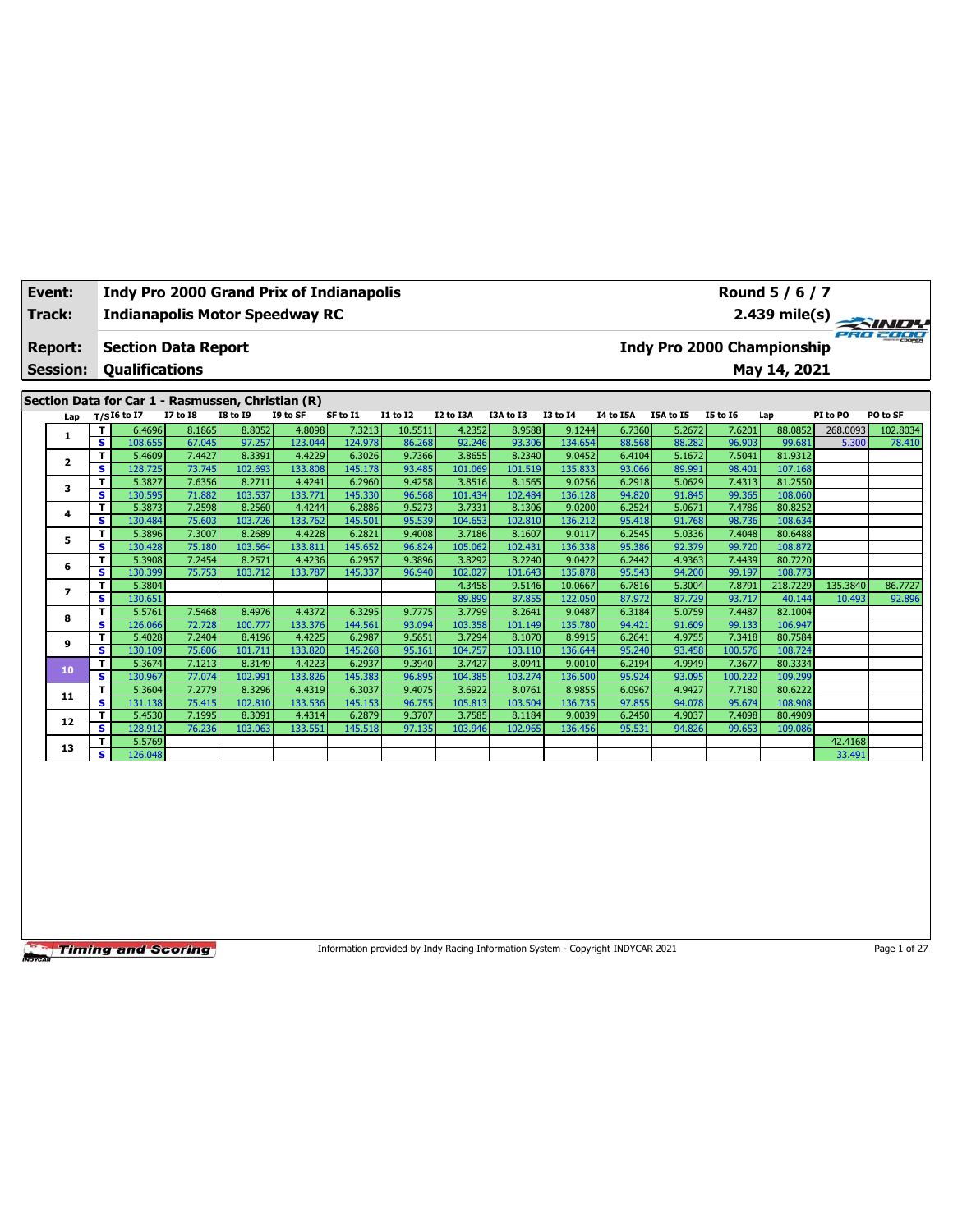| Event:                  | <b>Indy Pro 2000 Grand Prix of Indianapolis</b>                                                              | Round 5 / 6 / 7                              |  |
|-------------------------|--------------------------------------------------------------------------------------------------------------|----------------------------------------------|--|
| <b>Track:</b>           | <b>Indianapolis Motor Speedway RC</b>                                                                        | $2.439$ mile(s)<br>$\rightarrow$<br>PRO 2000 |  |
| <b>Report:</b>          | <b>Section Data Report</b>                                                                                   | <b>Indy Pro 2000 Championship</b>            |  |
| <b>Session:</b>         | <b>Qualifications</b>                                                                                        | May 14, 2021                                 |  |
|                         | Section Data for Car 1 - Rasmussen, Christian (R)                                                            |                                              |  |
| Lap                     | $T/S$ SF to PI                                                                                               |                                              |  |
| $\mathbf{1}$            | $\mathbf T$<br>$\overline{\mathbf{s}}$                                                                       |                                              |  |
| $\mathbf{2}$            | $\overline{\mathsf{r}}$                                                                                      |                                              |  |
|                         | $\mathbf{s}$<br>T                                                                                            |                                              |  |
| 3                       | $\overline{\mathbf{s}}$<br>$\overline{\mathbf{r}}$                                                           |                                              |  |
| 4                       | $\mathbf{s}$                                                                                                 |                                              |  |
| 5                       | т<br>$\overline{\mathbf{s}}$                                                                                 |                                              |  |
| 6                       | 78.0290<br>T<br>S<br>102.567                                                                                 |                                              |  |
| $\overline{\mathbf{z}}$ | $\mathbf T$                                                                                                  |                                              |  |
|                         | $\overline{\mathbf{s}}$<br>T                                                                                 |                                              |  |
| 8                       | $\mathbf{s}$<br>T                                                                                            |                                              |  |
| 9                       | $\overline{\mathbf{s}}$                                                                                      |                                              |  |
| 10                      | T<br>$\overline{\mathbf{s}}$                                                                                 |                                              |  |
| 11                      | $\mathbf{T}$<br>$\overline{\mathbf{s}}$                                                                      |                                              |  |
| ${\bf 12}$              | 78.7363<br>T                                                                                                 |                                              |  |
| 13                      | S<br>101.645<br>Τ                                                                                            |                                              |  |
|                         | $\overline{\mathbf{s}}$                                                                                      |                                              |  |
|                         |                                                                                                              |                                              |  |
|                         |                                                                                                              |                                              |  |
|                         |                                                                                                              |                                              |  |
|                         |                                                                                                              |                                              |  |
|                         |                                                                                                              |                                              |  |
|                         |                                                                                                              |                                              |  |
|                         |                                                                                                              |                                              |  |
|                         |                                                                                                              |                                              |  |
|                         | <b>Timing and Scoring</b><br>Information provided by Indy Racing Information System - Copyright INDYCAR 2021 | Page 2 of 27                                 |  |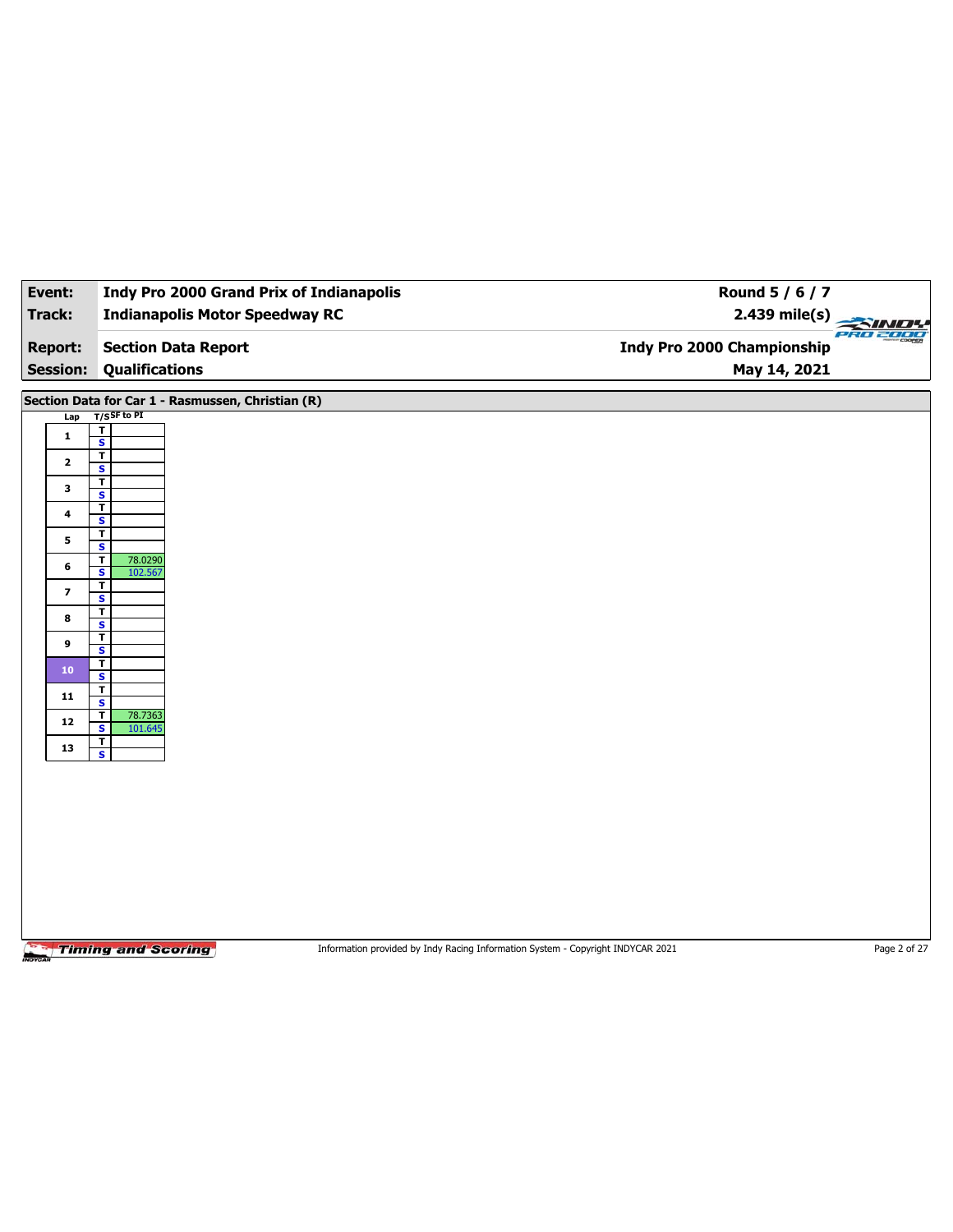| Event:<br>Track:<br><b>Report:</b><br><b>Session:</b><br>Section Data for Car 18 - McElrea, Hunter<br>Lap<br>A.<br>$\overline{2}$ |   |     |                       |                            | <b>Indy Pro 2000 Grand Prix of Indianapolis</b><br><b>Indianapolis Motor Speedway RC</b> |          |          |                 |           |           |                 |                  |           | Round 5 / 6 / 7            |              | $2.439 \text{ mile(s)}$ |          |
|-----------------------------------------------------------------------------------------------------------------------------------|---|-----|-----------------------|----------------------------|------------------------------------------------------------------------------------------|----------|----------|-----------------|-----------|-----------|-----------------|------------------|-----------|----------------------------|--------------|-------------------------|----------|
|                                                                                                                                   |   |     | <b>Qualifications</b> | <b>Section Data Report</b> |                                                                                          |          |          |                 |           |           |                 |                  |           | Indy Pro 2000 Championship | May 14, 2021 |                         | PRO 2000 |
|                                                                                                                                   |   |     |                       |                            |                                                                                          |          |          |                 |           |           |                 |                  |           |                            |              |                         |          |
|                                                                                                                                   |   |     | $T/S$ I6 to I7        | <b>I7 to I8</b>            | <b>I8 to I9</b>                                                                          | I9 to SF | SF to I1 | <b>I1 to I2</b> | I2 to I3A | I3A to I3 | <b>I3 to 14</b> | <b>I4 to I5A</b> | I5A to I5 | <b>I5 to I6</b>            | Lap          | PI to PO                | PO to SF |
|                                                                                                                                   |   |     | 5.6732                | 7.6605                     | 8.8996                                                                                   | 4.4901   | 6.3722   | 10.2553         | 3.9240    | 8.5083    | 9.2360          | 6.8504           | 6.5192    | 7.5679                     | 85.9567      | 238.4998                | 90.0765  |
|                                                                                                                                   |   | s l | 123.908               | 71.649                     | 96.225                                                                                   | 131.805  | 143.592  | 88.757          | 99.562    | 98.246    | 133.027         | 87.088           | 71.328    | 97.571                     | 102.149      | 5.956                   | 89.488   |
|                                                                                                                                   |   |     | 5.4866                | 7.4379                     | 8.3698                                                                                   | 4.4517   | 6.3131   | 9.6302          | 3.7584    | 8.1526    | 9.0331          | 6.5374           | 5.2832    | 7.5313                     | 81.9853      |                         |          |
|                                                                                                                                   |   | s l | 128.122               | 73.793                     | 102.316                                                                                  | 132.942  | 144.937  | 94.518          | 103.949   | 102.533   | 136.015         | 91.258           | 88.015    | 98.045                     | 107.097      |                         |          |
|                                                                                                                                   | 3 |     | 5.4600                | 7.2532                     | 8.3555                                                                                   | 4.4465   | 6.3174   |                 |           | 8.5453    | 9.0423          | 6.5223           | 5.1068    | 7.3844                     | 81.8009      |                         |          |
|                                                                                                                                   |   | s i | 128.746               | 75.672                     | 102.491                                                                                  | 133.098  | 144.838  |                 |           | 97.821    | 135.877         | 91.469           | 91.055    | 99.996                     | 107.339      |                         |          |

|    | T. | 5.4351  | 7.2352 | 8.3127  | 4.4410  | 6.2926  | 9.4293  | 3.7693  | 8.1241  | 9.0392  | 6.3251 | 5.0972 | 7.4009  | 80.9017  |         |         |
|----|----|---------|--------|---------|---------|---------|---------|---------|---------|---------|--------|--------|---------|----------|---------|---------|
| 4  | s  | 129.336 | 75.860 | 103.019 | 133.262 | 145.409 | 96.532  | 103.648 | 102.893 | 135.923 | 94.321 | 91.227 | 99.773  | 108.532  |         |         |
| 5  | T. | 5.4257  | 7.2680 | 8.3397  | 4.4738  | 6.3652  | 9.3964  | 3.7660  | 8.1387  | 9.0928  | 6.3652 | 5.0159 | 7.3528  | 81.0002  |         |         |
|    | s  | 129.560 | 75.518 | 102.685 | 132.285 | 143.750 | 96.870  | 103.739 | 102.708 | 135.122 | 93.727 | 92.705 | 100.426 | 108.400  |         |         |
| 6  | T. | 5.4703  |        |         |         |         |         | 4.3918  | 11.1916 | 12.8674 | 8.0625 | 5.8043 | 8.1141  | 185.5339 | 96.2922 | 93.5017 |
|    | s  | 128.504 |        |         |         |         |         | 88.957  | 74.691  | 95.484  | 73.996 | 80.113 | 91.003  | 47.325   | 14.753  | 86.210  |
|    | т  | 5.7848  | 7.9062 | 8.5209  | 4.4978  | 6.5228  | 10.0612 | 3.9299  | 8.4332  | 9.3369  | 6.7952 | 5.1185 | 7.3891  | 84.2965  |         |         |
|    | s  | 121.518 | 69.422 | 100.502 | 131.579 | 140.277 | 90.469  | 99.413  | 99.121  | 131.589 | 87.796 | 90.847 | 99.932  | 104.161  |         |         |
| 8  | T. | 5.4496  | 7.2714 | 8.3677  | 4.4549  | 6.3687  | 9.6458  | 3.8390  | 8.1220  | 9.0522  | 6.4837 | 5.0422 | 7.3853  | 81.4825  |         |         |
|    | s. | 128.992 | 75.483 | 102.342 | 132.847 | 143.671 | 94.365  | 101.767 | 102.919 | 135.728 | 92.014 | 92.222 | 99.984  | 107.758  |         |         |
| ۰  | т  | 5.4317  | 7.1218 | 8.4222  | 4.4509  | 6.3085  | 9.4460  | 3.7400  | 8.0820  | 9.0120  | 6.3451 | 5.0319 | 7.3215  | 80.7136  |         |         |
|    | s. | 129.417 | 77.068 | 101.679 | 132.966 | 145.042 | 96.361  | 104.460 | 103.428 | 136.333 | 94.024 | 92.410 | 100.855 | 108.785  |         |         |
| 10 | Τ. | 5.4177  | 7.3070 | 8.3734  | 4.4684  | 6.3636  | 9.4392  | 3.7369  | 8.1320  | 9.0733  | 6.2802 | 5.0229 | 7.3310  | 80.9456  |         |         |
|    | s. | 129.751 | 75.115 | 102.272 | 132.445 | 143.787 | 96.431  | 104.547 | 102.793 | 135.412 | 94.996 | 92.576 | 100.724 | 108.473  |         |         |
| 11 | T. | 5.3994  | 7.1616 | 8.3766  | 4.4648  | 6.3567  | 9.4430  | 3.7303  | 8.1259  | 9.0971  | 6.3530 | 4.9815 | 7.3384  | 80.8283  |         |         |
|    | s. | 130.191 | 76.640 | 102.233 | 132.552 | 143.943 | 96.392  | 104.732 | 102.870 | 135.058 | 93.907 | 93.345 | 100.623 | 108.630  |         |         |
| 12 | T. | 5.4346  | 7.1222 | 8.4196  | 4.4801  | 6.3641  | 9.4140  | 3.7657  | 8.0975  | 9.0692  | 6.2506 | 5.0332 | 7.3172  | 80.7680  |         |         |
|    | s. | 129.348 | 77.064 | 101.711 | 132.099 | 143.775 | 96.689  | 103.747 | 103.231 | 135.474 | 95.445 | 92.387 | 100.914 | 108.711  |         |         |
| 13 |    | 5.4119  | 7.1450 | 8.4221  | 4.4815  | 6.3683  | 9.4351  | 3.7743  | 8.1808  | 9.1038  | 6.2000 | 5.0166 | 7.4210  | 80.9604  |         |         |
|    | s. | 129.891 | 76.818 | 101.681 | 132.058 | 143.680 | 96.472  | 103.511 | 102.179 | 134.959 | 96.224 | 92.692 | 99.503  | 108.453  |         |         |
| 14 | T. | 5.9241  |        |         |         |         |         |         |         |         |        |        |         |          |         |         |
|    | s. | 118.660 |        |         |         |         |         |         |         |         |        |        |         |          |         |         |

Information provided by Indy Racing Information System - Copyright INDYCAR 2021 Page 3 of 27

## **Event: Indy Pro 2000 Grand Prix of Indianapolis**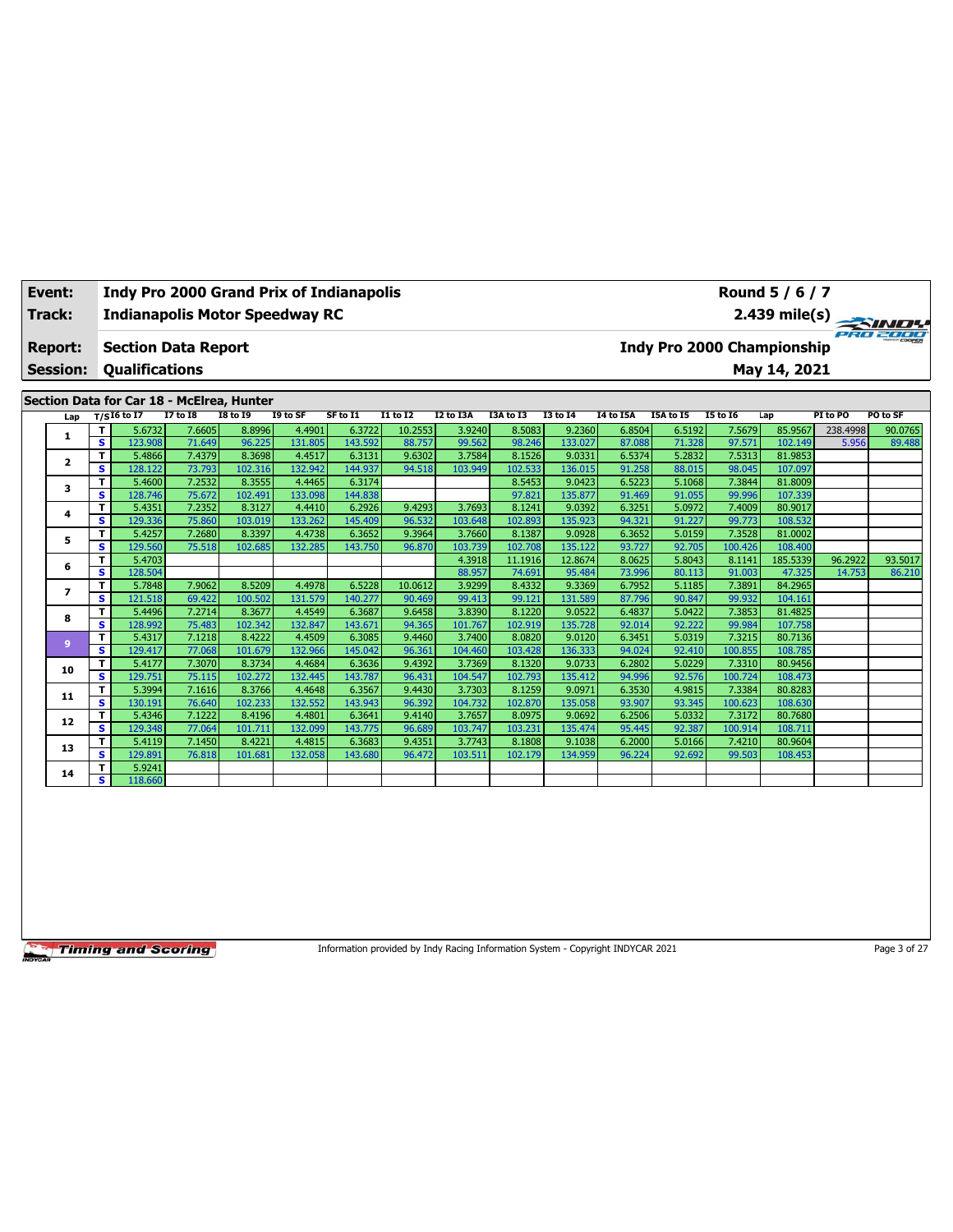| Event:                   | <b>Indy Pro 2000 Grand Prix of Indianapolis</b>                                                              | Round 5 / 6 / 7                  |              |
|--------------------------|--------------------------------------------------------------------------------------------------------------|----------------------------------|--------------|
| Track:                   | <b>Indianapolis Motor Speedway RC</b>                                                                        | 2.439 mile(s)<br><b>PRO 2000</b> |              |
| <b>Report:</b>           | <b>Section Data Report</b>                                                                                   | Indy Pro 2000 Championship       |              |
| <b>Session:</b>          | <b>Qualifications</b>                                                                                        | May 14, 2021                     |              |
|                          | Section Data for Car 18 - McElrea, Hunter                                                                    |                                  |              |
| Lap                      | $T/S$ SF to PI                                                                                               |                                  |              |
| $\mathbf{1}$             | T<br>$\overline{\mathbf{s}}$                                                                                 |                                  |              |
| $\mathbf{2}$             | $\overline{\mathbf{r}}$                                                                                      |                                  |              |
|                          | S<br>T                                                                                                       |                                  |              |
| 3                        | $\overline{\mathbf{s}}$<br>$\overline{\mathbf{r}}$                                                           |                                  |              |
| 4                        | S                                                                                                            |                                  |              |
| 5                        | $\mathbf T$<br>77.9427<br>$\overline{\mathbf{s}}$<br>102.680                                                 |                                  |              |
| 6                        | т<br>S                                                                                                       |                                  |              |
| $\overline{\phantom{a}}$ | т<br>$\overline{\mathbf{s}}$                                                                                 |                                  |              |
| 8                        | T                                                                                                            |                                  |              |
|                          | S<br>$\mathbf T$                                                                                             |                                  |              |
| 9 <sup>°</sup>           | $\overline{\mathbf{s}}$                                                                                      |                                  |              |
| 10                       | T<br>S                                                                                                       |                                  |              |
| 11                       | $\mathbf{T}$<br>$\overline{\mathbf{s}}$                                                                      |                                  |              |
| 12                       | T<br>$\mathbf{s}$                                                                                            |                                  |              |
| 13                       | $\mathbf T$<br>86.2514<br>$\overline{\mathbf{s}}$<br>92.789                                                  |                                  |              |
| 14                       | Τ<br>$\mathbf{s}$                                                                                            |                                  |              |
|                          |                                                                                                              |                                  |              |
|                          |                                                                                                              |                                  |              |
|                          |                                                                                                              |                                  |              |
|                          |                                                                                                              |                                  |              |
|                          |                                                                                                              |                                  |              |
|                          |                                                                                                              |                                  |              |
|                          |                                                                                                              |                                  |              |
|                          |                                                                                                              |                                  |              |
|                          | <b>Timing and Scoring</b><br>Information provided by Indy Racing Information System - Copyright INDYCAR 2021 |                                  | Page 4 of 27 |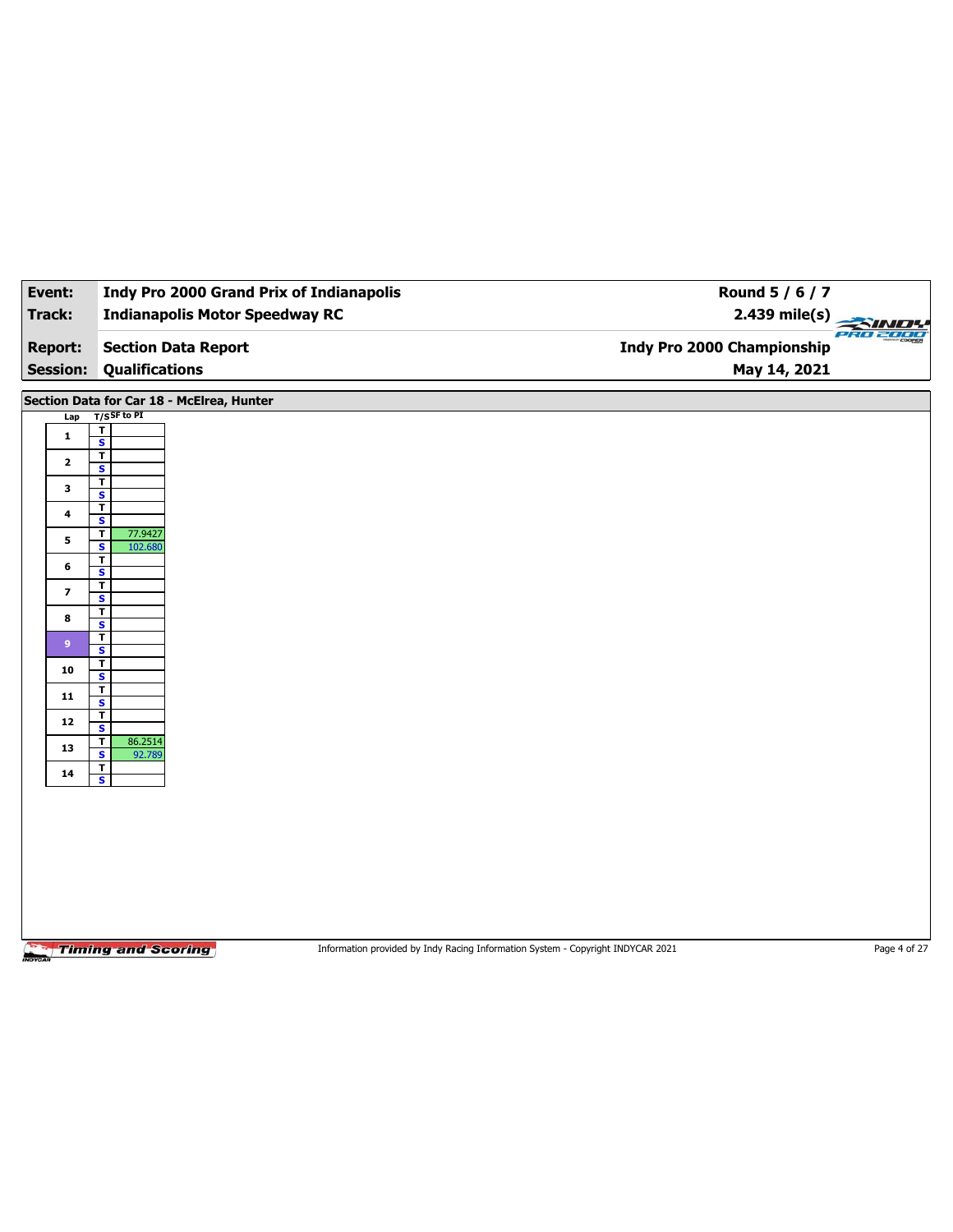|                                               | Event:<br>Track:                  |        |                       |                            |                 | <b>Indy Pro 2000 Grand Prix of Indianapolis</b><br><b>Indianapolis Motor Speedway RC</b> |          |          |           |           |                 |                  |           |                            | Round 5 / 6 / 7 |          | $2.439 \text{ mile(s)}$ |
|-----------------------------------------------|-----------------------------------|--------|-----------------------|----------------------------|-----------------|------------------------------------------------------------------------------------------|----------|----------|-----------|-----------|-----------------|------------------|-----------|----------------------------|-----------------|----------|-------------------------|
|                                               | <b>Report:</b><br><b>Session:</b> |        | <b>Qualifications</b> | <b>Section Data Report</b> |                 |                                                                                          |          |          |           |           |                 |                  |           | Indy Pro 2000 Championship | May 14, 2021    |          | PRO 2000                |
| Section Data for Car 21 - Simpson, Kyffin (R) |                                   |        |                       |                            |                 |                                                                                          |          |          |           |           |                 |                  |           |                            |                 |          |                         |
|                                               | Lap                               |        | $T/SI6$ to I7         | <b>I7 to I8</b>            | <b>18 to 19</b> | I9 to SF                                                                                 | SF to I1 | I1 to I2 | I2 to I3A | I3A to I3 | <b>I3 to 14</b> | <b>I4 to I5A</b> | I5A to I5 | <b>I5 to 16</b>            | Lap             | PI to PO | PO to SF                |
|                                               |                                   |        | 6.5268                | 8.4496                     | 8.8883          | 4.4808                                                                                   | 6.2702   | 10.5877  | 3.8912    | 8.6027    | 9.0245          | 6.9884           | 5.4591    | 7.6990                     | 86.8683         | 257.2248 | 96.9818                 |
|                                               | 1.                                | s l    | 107.703               | 64.957                     | 96.347          | 132.079                                                                                  | 145.928  | 85.970   | 100.401   | 97.168    | 136.145         | 85.369           | 85.179    | 95.910                     | 101.077         | 5.523    | 83.117                  |
|                                               |                                   |        | 5.4272                | 7.9464                     | 8.3920          | 4.4065                                                                                   | 6.2634   | 9.9372   | 3.7344    | 8.2776    | 9.0161          | 6.5250           | 5.2418    | 7.4919                     | 82.6595         |          |                         |
|                                               |                                   | s l    | 129.524               | 69.071                     | 102.045         | 134.306                                                                                  | 146.087  | 91.598   | 104.617   | 100.984   | 136.271         | 91.432           | 88.710    | 98.561                     | 106.224         |          |                         |
|                                               |                                   |        | 5.4271                | 7.3805                     | 8.3368          | 4.4187                                                                                   | 6.2733   | 9.6802   | 3.7498    | 8.1910    | 9.0055          | 6.3098           | 5.1266    | 7.3663                     | 81.2656         |          |                         |
|                                               |                                   | S      | 129.527               | 74.367                     | 102.721         | 133.935                                                                                  | 145.856  | 94.030   | 104.187   | 102.052   | 136.432         | 94.550           | 90.703    | 100.242                    | 108.046         |          |                         |
|                                               |                                   |        | 5.3940                | 7.4419                     | 8.2778          | 4.4043                                                                                   | 6.2627   | 9.5679   | 3.7257    | 8.1391    | 9.0004          | 6.3428           | 5.0573    | 7.4442                     | 81.0581         |          |                         |
| $\overline{2}$<br>3<br>4                      | $\mathbf{r}$                      | 120222 | 22.75                 | 102.451                    | 12422           | 1101102                                                                                  | OP 422   | 104.061  | 102.702   | 126.500   | <b>OA OFO</b>   | 04.04C           | 00, 102   | 100.222                    |                 |          |                         |

**S** 130.322 73.753 103.453 134.373 146.103 95.133 104.861 102.703 136.509 94.058 91.946 99.193 108.322 **<sup>5</sup> <sup>T</sup>** 5.4055 7.2903 8.3794 4.4138 6.2337 9.4855 3.7295 8.1959 8.9615 6.4428 5.0260 7.3184 80.8823 **S** 130.044 75.287 102.199 134.084 146.783 95.960 104.754 101.991 137.102 92.598 92.519 100.898 108.558

**<sup>7</sup> <sup>T</sup>** 5.6898 7.8254 8.4851 4.4269 6.3466 10.3640 3.7884 8.3360 9.0106 6.5382 5.1751 7.5359 83.5220 **S** 123.546 70.139 100.926 133.687 144.172 87.826 103.126 100.277 136.355 91.247 89.853 97.986 105.127 **<sup>8</sup> <sup>T</sup>** 5.4241 8.4923 8.7973 4.4459 6.2567 9.7460 3.9080 8.7843 9.0323 6.6330 5.2467 7.5438 84.3104 **S** 129.598 64.631 97.344 133.115 146.243 93.395 99.970 95.159 136.027 89.943 88.627 97.883 104.144 **<sup>9</sup> <sup>T</sup>** 5.4189 7.3204 8.3819 4.4206 6.2682 9.4774 3.7315 8.1354 8.9887 6.2981 5.0822 7.2744 80.7977 **S** 129.723 74.977 102.168 133.877 145.975 96.042 104.698 102.750 136.687 94.726 91.496 101.508 108.671 **<sup>10</sup> <sup>T</sup>** 5.3430 7.3131 8.2848 4.4214 6.2745 9.4561 3.7168 8.0901 8.9648 6.1582 5.0468 7.3408 80.4104 **S** 131.566 75.052 103.366 133.853 145.828 96.258 105.112 103.325 137.051 96.877 92.138 100.590 109.195 **<sup>11</sup> <sup>T</sup>** 5.3750 7.2875 8.3563 4.4282 6.2604 9.3579 3.7550 8.2079 8.9864 6.2016 5.0527 7.4548 80.7237 **S** 130.782 75.316 102.481 133.648 146.157 97.268 104.043 101.842 136.722 96.200 92.030 99.051 108.771

**6 T** 5.4465 **4.4271 9.8645 10.4751 10.4751 7.40271 9.8645 10.4751 7.4026 5.8002 8.0244 336.8323 251.3738 89.1303<br>6 5.476 139.025 12.5738 89.130 S** 129.065 88.248 84.739 117.291 80.592 80.170 92.020 26.068 5.651 90.438

**Timing and Scoring** 

**12 T** 5.5560<br>**S** 126.522

**S** 126.522

Information provided by Indy Racing Information System - Copyright INDYCAR 2021 Page 5 of 27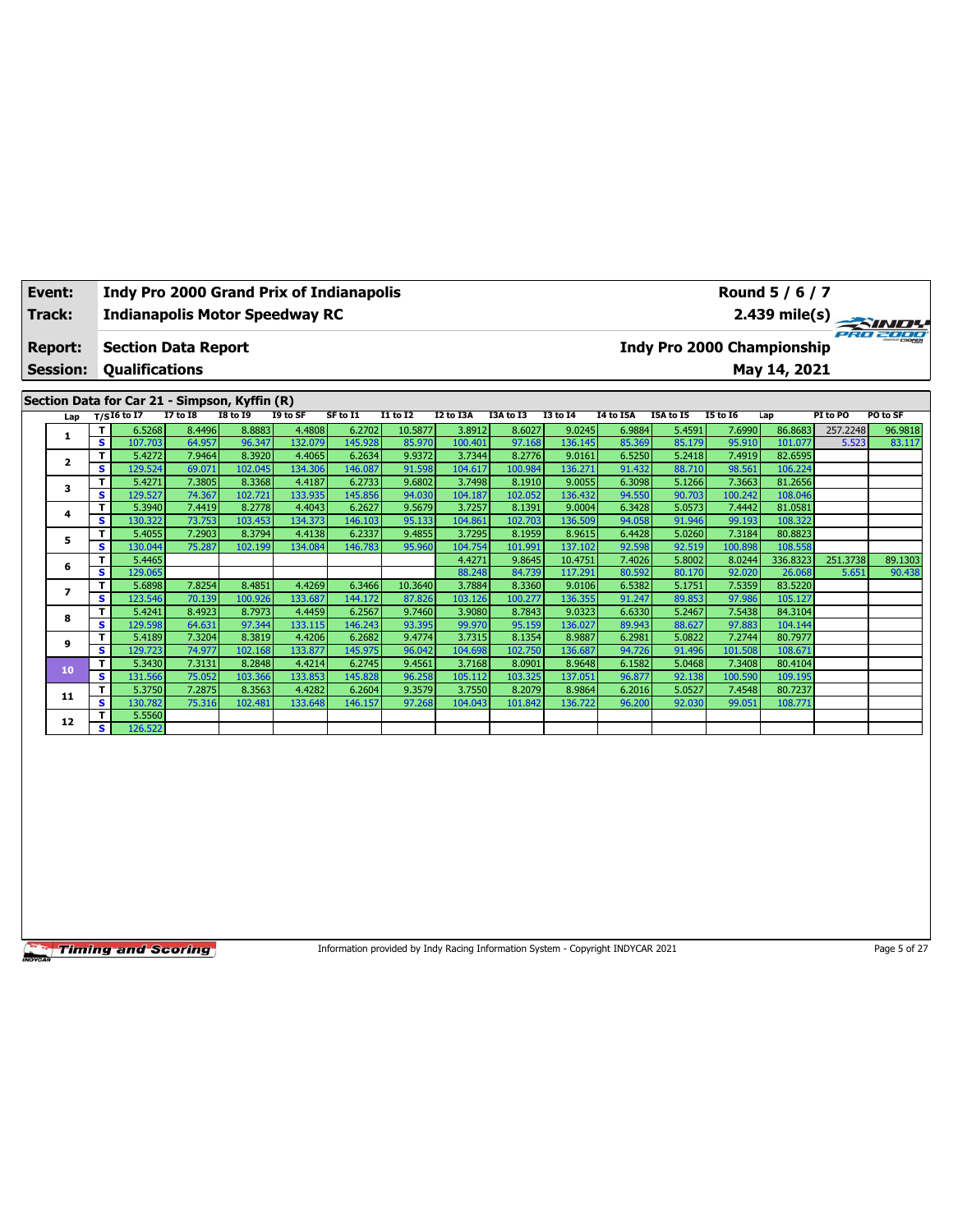| Event:<br>Track:                                       | <b>Indy Pro 2000 Grand Prix of Indianapolis</b><br><b>Indianapolis Motor Speedway RC</b>                                                                                                            | Round 5 / 6 / 7<br>$2.439$ mile(s)                                              |                 |
|--------------------------------------------------------|-----------------------------------------------------------------------------------------------------------------------------------------------------------------------------------------------------|---------------------------------------------------------------------------------|-----------------|
|                                                        |                                                                                                                                                                                                     |                                                                                 | <b>PRO 2000</b> |
| <b>Report:</b>                                         | <b>Section Data Report</b>                                                                                                                                                                          | Indy Pro 2000 Championship                                                      |                 |
| <b>Session:</b>                                        | <b>Qualifications</b>                                                                                                                                                                               | May 14, 2021                                                                    |                 |
| Lap<br>$\mathbf{1}$<br>$\mathbf{2}$                    | Section Data for Car 21 - Simpson, Kyffin (R)<br>$T/S$ SF to PI<br>$\overline{\mathbf{r}}$<br>$\overline{\mathbf{s}}$<br>$\overline{r}$<br>S<br>T.                                                  |                                                                                 |                 |
| 3<br>4<br>5<br>6<br>$\overline{\phantom{a}}$<br>8<br>9 | $\overline{\mathbf{s}}$<br>T<br>S<br>T.<br>78.1487<br>$\overline{\mathbf{s}}$<br>102.410<br>$\overline{\mathbf{r}}$<br>S<br>T<br>$\overline{\mathbf{s}}$<br>T<br>S<br>T.<br>$\overline{\mathbf{s}}$ |                                                                                 |                 |
| 10 <sub>10</sub><br>11<br>12                           | T<br>$\mathbf{s}$<br>T<br>85.3161<br>$\overline{\mathbf{s}}$<br>93.806<br>T<br>$\overline{\mathbf{s}}$                                                                                              |                                                                                 |                 |
|                                                        | <b>Timing and Scoring</b>                                                                                                                                                                           | Information provided by Indy Racing Information System - Copyright INDYCAR 2021 | Page 6 of 27    |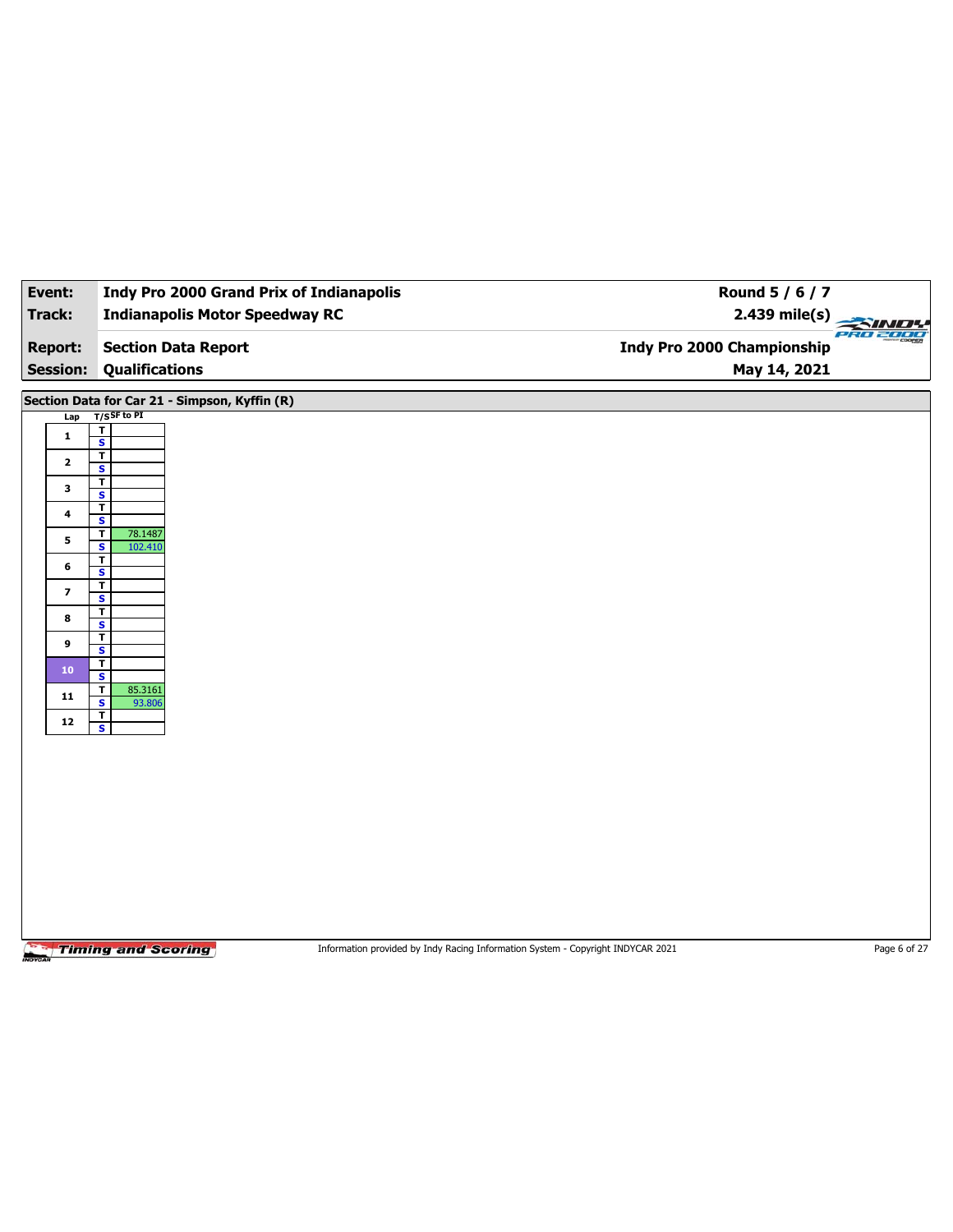| Event:                            | <b>Indy Pro 2000 Grand Prix of Indianapolis</b>     |                 |                 |          |          |                 |                  |           |                 |                  |                                   |          | Round 5 / 6 / 7 |                         |                 |
|-----------------------------------|-----------------------------------------------------|-----------------|-----------------|----------|----------|-----------------|------------------|-----------|-----------------|------------------|-----------------------------------|----------|-----------------|-------------------------|-----------------|
| Track:                            | <b>Indianapolis Motor Speedway RC</b>               |                 |                 |          |          |                 |                  |           |                 |                  |                                   |          |                 | $2.439 \text{ mile(s)}$ |                 |
| <b>Report:</b><br><b>Session:</b> | <b>Section Data Report</b><br><b>Oualifications</b> |                 |                 |          |          |                 |                  |           |                 |                  | <b>Indy Pro 2000 Championship</b> |          | May 14, 2021    |                         | PRO 2000        |
|                                   | Section Data for Car 22 - Sulaiman, Manuel          |                 |                 |          |          |                 |                  |           |                 |                  |                                   |          |                 |                         |                 |
| Lap                               | T/SI6 to I7                                         | <b>I7 to I8</b> | <b>I8 to I9</b> | I9 to SF | SF to I1 | <b>I1 to I2</b> | <b>I2 to I3A</b> | I3A to I3 | <b>I3 to 14</b> | <b>14 to 15A</b> | <b>I5A to I5</b>                  | 15 to 16 | Lap             | PI to PO                | <b>PO to SF</b> |
|                                   | 6.5656                                              | 8.7573          | 10.0665         | 4.7149   | 6.4347   | 11.3234         | 4.0648           | 8.9000    | 9.0929          | 6.7785           | 5.4874                            | 7.6605   | 89.8465         | 257.8972                | 100.6502        |
|                                   |                                                     |                 |                 |          |          |                 |                  |           |                 |                  |                                   |          |                 |                         |                 |

| 1              | Τ.                      | 6.5656  | 8.7573 | 10.0665 | 4.7149  | 6.4347  | 11.3234 | 4.0648  | 8.9000  | 9.0929  | 6.7785 | 5.4874 | 7.6605  | 89.8465  | 257.8972 | 100.6502 |
|----------------|-------------------------|---------|--------|---------|---------|---------|---------|---------|---------|---------|--------|--------|---------|----------|----------|----------|
|                | s                       | 107.066 | 62.675 | 85.071  | 125.521 | 142.198 | 80.385  | 96.113  | 93.922  | 135.120 | 88.012 | 84.740 | 96.392  | 97.727   | 5.508    | 80.087   |
| $\overline{2}$ | T.                      | 5.4994  | 7.5611 | 8.3972  | 4.4000  | 6.2285  | 11.9105 | 3.9675  | 8.5103  | 9.0277  | 6.6095 | 5.2231 | 7.4590  | 84.7938  |          |          |
|                | s                       | 127.824 | 72.590 | 101.982 | 134.504 | 146.905 | 76.422  | 98.471  | 98.223  | 136.096 | 90.263 | 89.028 | 98.996  | 103.550  |          |          |
| з              | T.                      | 5.4307  | 7.3675 | 8.3866  | 4.4403  | 6.3112  | 9.5969  | 3.8201  | 8.2914  | 9.0396  | 6.3799 | 5.1601 | 7.4168  | 81.6411  |          |          |
|                | s                       | 129.441 | 74.498 | 102.111 | 133.283 | 144.980 | 94.846  | 102.270 | 100.816 | 135.917 | 93.511 | 90.115 | 99.559  | 107.549  |          |          |
| 4              | T                       | 5.4614  | 7.3512 | 8.3682  | 4.4410  | 6.2883  | 9.4779  | 3.7352  | 8.1462  | 9.0230  | 6.2982 | 5.0611 | 7.3572  | 81.0089  |          |          |
|                | s                       | 128.713 | 74.663 | 102.335 | 133.262 | 145.508 | 96.037  | 104.595 | 102.613 | 136.167 | 94.724 | 91.877 | 100.366 | 108.388  |          |          |
| 5              | т                       | 5.4322  | 7.2913 | 8.2914  | 4.4365  | 6.2881  | 9.3690  | 3.7718  | 8.1852  | 9.0186  | 6.2663 | 5.0677 | 7.3292  | 80.7473  |          |          |
|                | s                       | 129.405 | 75.277 | 103.283 | 133.398 | 145.513 | 97.153  | 103.580 | 102.124 | 136.234 | 95.206 | 91.758 | 100.749 | 108.739  |          |          |
| 6              | T.                      | 5.4356  | 7.2155 | 8.4501  | 4.4500  | 6.2882  | 9.4164  | 3.7960  | 8.1515  | 9.0391  | 6.2736 | 5.1087 | 7.3480  | 80.9727  |          |          |
|                | s                       | 129.324 | 76.067 | 101.344 | 132.993 | 145.511 | 96.664  | 102.919 | 102.547 | 135.925 | 95.095 | 91.021 | 100.491 | 108.437  |          |          |
|                | T                       | 5.4308  | 7.1022 | 8.6664  | 4.4762  | 6.3316  | 9.6072  | 3.7719  | 8.2371  | 9.1049  | 6.3690 | 5.1248 | 7.4226  | 81.6447  |          |          |
|                | s                       | 129.438 | 77.281 | 98.814  | 132.214 | 144.513 | 94.744  | 103.577 | 101.481 | 134.942 | 93.671 | 90.735 | 99.481  | 107.544  |          |          |
| 8              | T.                      | 5.4687  |        |         |         |         |         | 4.4753  | 9.6778  | 9.2687  | 7.1414 | 5.9221 | 8.0509  | 240.1759 | 157.3656 | 86.4985  |
|                | s                       | 128.541 |        |         |         |         |         | 87.297  | 86.374  | 132.558 | 83.540 | 78.519 | 91.718  | 36.558   | 9.027    | 93.190   |
| 9              | T.                      | 5.5968  | 7.6061 | 8.5327  | 4.4434  | 6.3358  | 10.1020 | 3.8901  | 8.4087  | 9.0693  | 6.7167 | 5.5182 | 7.4996  | 83.7194  |          |          |
|                | s                       | 125.599 | 72.161 | 100.363 | 133.190 | 144.417 | 90.104  | 100.430 | 99.410  | 135.472 | 88.822 | 84.267 | 98.460  | 104.879  |          |          |
| 10             | T                       | 5.4517  | 7.2723 | 8.4230  | 4.4392  | 6.3263  | 10.9558 | 4.0243  | 8.3796  | 9.0810  | 6.3692 | 5.2763 | 7.3911  | 83.3898  |          |          |
|                | s                       | 128.942 | 75.473 | 101.670 | 133.316 | 144.634 | 83.082  | 97.081  | 99.755  | 135.297 | 93.668 | 88.130 | 99.905  | 105.293  |          |          |
| 11             | T                       | 5.4449  | 7.1530 | 8.3585  | 4.4524  | 6.3378  | 9.4911  | 3.8004  | 8.2566  | 9.0954  | 6.2761 | 5.1167 | 7.3372  | 81.1201  |          |          |
|                | s                       | 129.103 | 76.732 | 102.454 | 132.921 | 144.372 | 95.903  | 102.800 | 101.241 | 135.083 | 95.058 | 90.879 | 100.639 | 108.240  |          |          |
| 12             | T.                      | 5.4467  | 7.1814 | 8.3786  | 4.4601  | 6.3283  | 9.5532  | 3.7955  | 8.2948  | 9.1061  | 6.2906 | 5.2400 | 7.3672  | 81.4425  |          |          |
|                | s                       | 129.061 | 76.429 | 102.208 | 132.692 | 144.589 | 95.280  | 102.933 | 100.775 | 134.925 | 94.838 | 88.740 | 100.229 | 107.811  |          |          |
| 13             | T                       | 5.5255  |        |         |         |         |         |         |         |         |        |        |         |          |          |          |
|                | $\overline{\mathbf{s}}$ | 127.220 |        |         |         |         |         |         |         |         |        |        |         |          |          |          |

Information provided by Indy Racing Information System - Copyright INDYCAR 2021 Page 7 of 27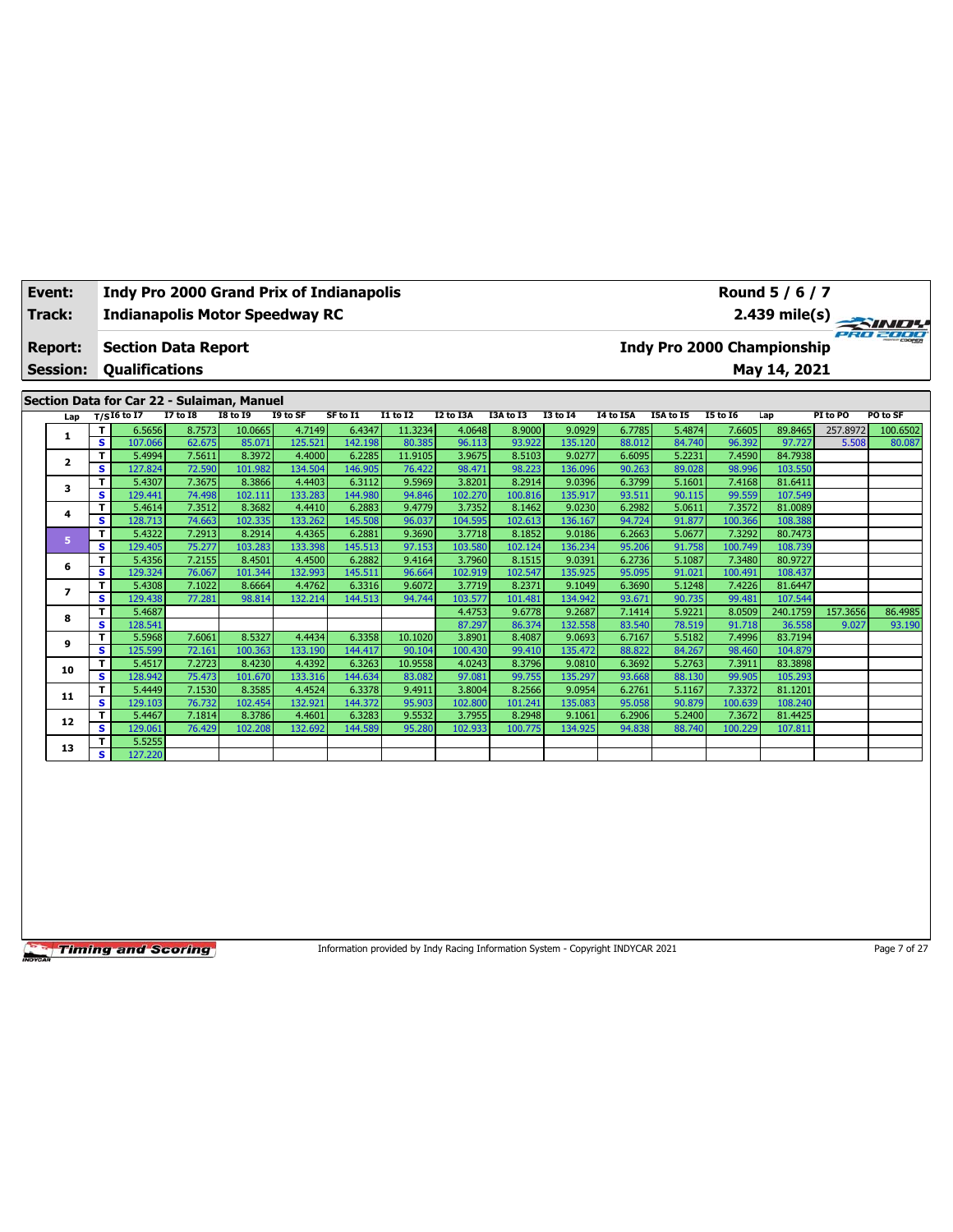| Event:                   | Indy Pro 2000 Grand Prix of Indianapolis                                 | Round 5 / 6 / 7                                                                 |                                  |
|--------------------------|--------------------------------------------------------------------------|---------------------------------------------------------------------------------|----------------------------------|
| Track:                   | <b>Indianapolis Motor Speedway RC</b>                                    | 2.439 mile(s)                                                                   | $\rightarrow \prime\prime\prime$ |
| <b>Report:</b>           | <b>Section Data Report</b>                                               | Indy Pro 2000 Championship                                                      | PRO 2000                         |
| <b>Session:</b>          | <b>Qualifications</b>                                                    | May 14, 2021                                                                    |                                  |
|                          | Section Data for Car 22 - Sulaiman, Manuel                               |                                                                                 |                                  |
| Lap                      | $T/S$ SF to PI<br>$\overline{\mathbf{r}}$                                |                                                                                 |                                  |
| $\mathbf 1$              | $\overline{\mathbf{s}}$<br>T                                             |                                                                                 |                                  |
| $\mathbf{2}$             | S<br>$\overline{\mathbf{r}}$                                             |                                                                                 |                                  |
| 3                        | $\overline{\mathbf{s}}$<br>$\overline{\mathbf{r}}$                       |                                                                                 |                                  |
| 4                        | S<br>$\overline{1}$                                                      |                                                                                 |                                  |
| 5 <sup>1</sup>           | $\overline{\mathbf{s}}$                                                  |                                                                                 |                                  |
| 6                        | $\overline{\mathbf{r}}$<br>S                                             |                                                                                 |                                  |
| $\overline{\phantom{a}}$ | $\overline{\mathbf{r}}$<br>78.4599<br>$\overline{\mathbf{s}}$<br>102.003 |                                                                                 |                                  |
| 8                        | T<br>S                                                                   |                                                                                 |                                  |
| 9                        | $\overline{\mathsf{r}}$<br>$\overline{\mathbf{s}}$                       |                                                                                 |                                  |
| 10                       | T<br>$\overline{\mathbf{s}}$                                             |                                                                                 |                                  |
| 11                       | $\mathbf T$<br>$\overline{\mathbf{s}}$                                   |                                                                                 |                                  |
| ${\bf 12}$               | $\overline{\mathbf{r}}$<br>86.5321<br>S<br>92.488                        |                                                                                 |                                  |
| 13                       | $\overline{1}$<br>$\overline{\mathbf{s}}$                                |                                                                                 |                                  |
|                          |                                                                          |                                                                                 |                                  |
|                          |                                                                          |                                                                                 |                                  |
|                          |                                                                          |                                                                                 |                                  |
|                          |                                                                          |                                                                                 |                                  |
|                          |                                                                          |                                                                                 |                                  |
|                          |                                                                          |                                                                                 |                                  |
|                          |                                                                          |                                                                                 |                                  |
|                          | <b>Timing and Scoring</b>                                                | Information provided by Indy Racing Information System - Copyright INDYCAR 2021 | Page 8 of 27                     |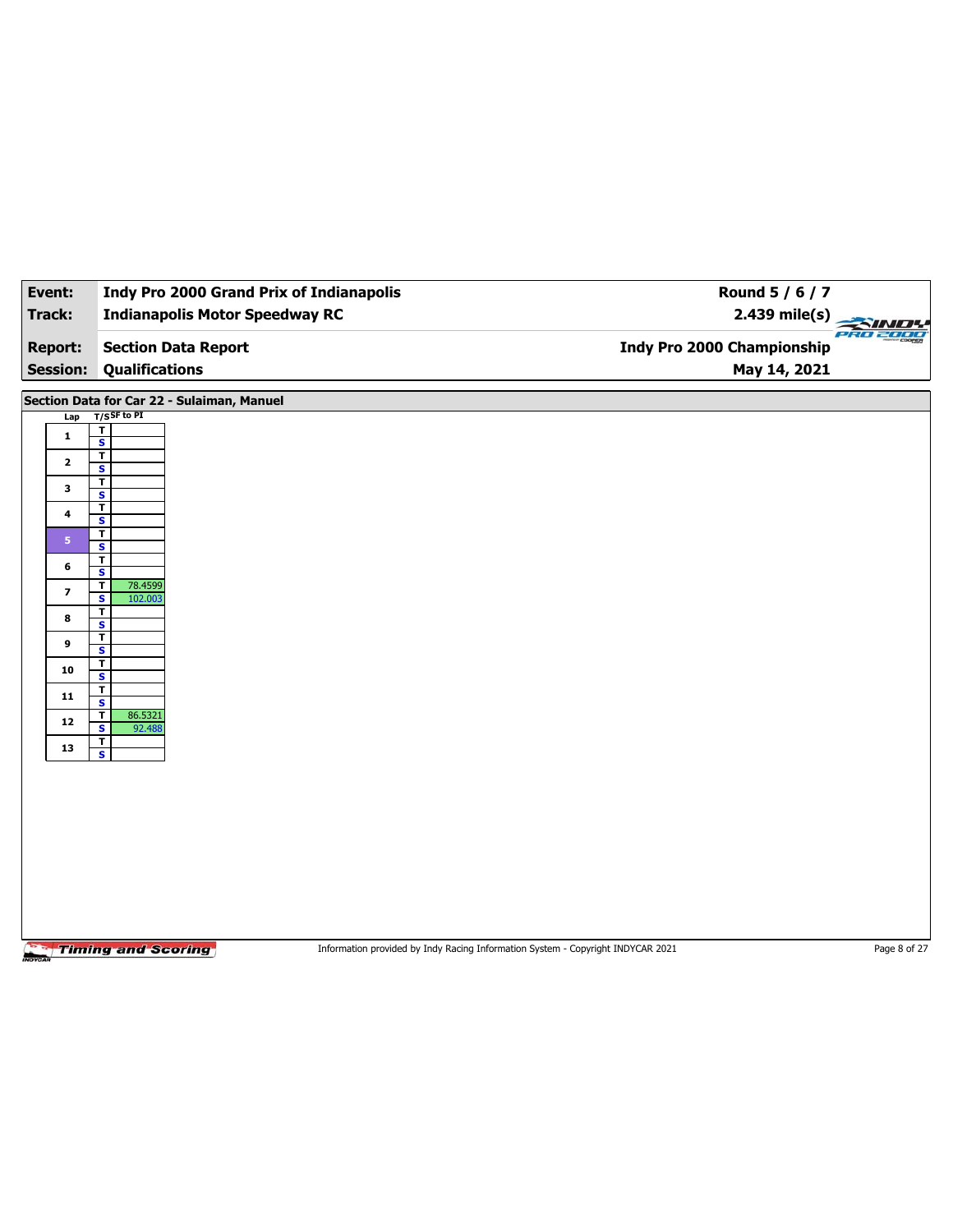| Event:<br>Track:<br><b>Report:</b> |    | <b>Section Data Report</b>      |                 | <b>Indianapolis Motor Speedway RC</b>     |          | Indy Pro 2000 Grand Prix of Indianapolis |                 |                  |                  |                 |                  |           |          | Round 5 / 6 / 7<br>2.439 mile(s) $\rightarrow$<br>Indy Pro 2000 Championship |          | SINDY<br>PRO 2000 |
|------------------------------------|----|---------------------------------|-----------------|-------------------------------------------|----------|------------------------------------------|-----------------|------------------|------------------|-----------------|------------------|-----------|----------|------------------------------------------------------------------------------|----------|-------------------|
| <b>Session:</b>                    |    | <b>Qualifications</b>           |                 |                                           |          |                                          |                 |                  |                  |                 |                  |           |          | May 14, 2021                                                                 |          |                   |
|                                    |    |                                 |                 |                                           |          |                                          |                 |                  |                  |                 |                  |           |          |                                                                              |          |                   |
|                                    |    |                                 |                 | Section Data for Car 27 - Kaminsky, Colin |          |                                          |                 |                  |                  |                 |                  |           |          |                                                                              |          |                   |
| Lap                                |    | T/SI6 to $\overline{\text{I7}}$ | <b>I7 to I8</b> | <b>I8 to 19</b>                           | I9 to SF | SF to I1                                 | <b>I1 to I2</b> | <b>I2 to I3A</b> | <b>I3A to I3</b> | <b>I3 to 14</b> | <b>I4 to I5A</b> | I5A to I5 | 15 to 16 | Lap                                                                          | PI to PO | PO to SF          |
| 1                                  |    | 5.7134                          | 8.0888          | 8.5716                                    | 4.4632   | 6.3459                                   | 10.6262         | 4.0262           | 8.5051           | 9.1229          | 6.8188           | 5.9469    | 7.7309   | 85.9599                                                                      | 245.3560 | 91.4715           |
|                                    | s. | 123.036                         | 67.855          | 99.907                                    | 132.600  | 144.188                                  | 85.659          | 97.035           | 98.283           | 134.676         | 87.492           | 78.192    | 95.514   | 102.145                                                                      | 5.790    | 88.124            |
|                                    |    | 5.4898                          | 7.5020          | 8.4031                                    | 4.4481   | 6.3801                                   | 9.9336          | 3.8745           | 8.2510           | 10.0065         | 6.7156           | 5.1864    | 7.5922   | 83.7829                                                                      |          |                   |
|                                    | s  | 128.047                         | 73.162          | 101.910                                   | 133.050  | 143.415                                  | 91.631          | 100.834          | 101.310          | 122.784         | 88.837           | 89.658    | 97.259   | 104.799                                                                      |          |                   |
| $\overline{2}$                     |    |                                 |                 |                                           |          |                                          |                 |                  |                  |                 |                  |           |          |                                                                              |          |                   |

|    |    | $- - - - - - -$ | $\cdots$ | ------  | ------- | ------- |         | $-0.000$ | $-0 - 0 - 0 - 0$ | $- - - - -$ | -----  | ------ | ------  | ------   |          |         |
|----|----|-----------------|----------|---------|---------|---------|---------|----------|------------------|-------------|--------|--------|---------|----------|----------|---------|
| з  | T. | 5.4571          | 7.4292   | 8.2698  | 4.4315  | 6.2831  | 9.7295  | 3.8403   | 8.1704           | 9.0448      | 6.3733 | 5.1292 | 7.4564  | 81.6146  |          |         |
|    | s  | 128.815         | 73.879   | 103.553 | 133.548 | 145.629 | 93.553  | 101.732  | 102.309          | 135.839     | 93.608 | 90.657 | 99.030  | 107.584  |          |         |
| 4  | T. | 5.4613          | 7.3202   | 8.2702  | 4.4395  | 6.3071  | 9.5225  | 3.9109   | 8.1928           | 9.0352      | 6.4448 | 5.1300 | 7.4577  | 81.4922  |          |         |
|    | s  | 128.716         | 74.979   | 103.548 | 133.307 | 145.075 | 95.587  | 99.896   | 102.030          | 135.983     | 92.569 | 90.643 | 99.013  | 107.745  |          |         |
| 5  | Τ. | 5.4241          | 7.5486   | 8.3365  | 4.4477  | 6.3063  | 9.4911  | 3.7887   | 8.1334           | 9.0650      | 6.4152 | 5.0704 | 7.3845  | 81.4115  |          |         |
|    | s  | 129.598         | 72.711   | 102.725 | 133.062 | 145.093 | 95.903  | 103.118  | 102.775          | 135.536     | 92.996 | 91.709 | 99.994  | 107.852  |          |         |
| 6  | T. | 5.4329          | 7.3172   | 8.3010  | 4.4752  | 6.4037  | 9.6460  | 3.8048   | 8.1154           | 9.1436      | 6.4331 | 5.0116 | 7.3845  | 81.4690  |          |         |
|    | s  | 129.388         | 75.010   | 103.164 | 132.244 | 142.886 | 94.363  | 102.681  | 103.003          | 134.371     | 92.738 | 92.785 | 99.994  | 107.776  |          |         |
|    | T. | 5.5247          |          |         |         |         |         | 4.6173   | 9.9500           | 9.5167      | 7.4413 | 5.8501 | 7.9955  | 188.9024 | 102.9020 | 90.2666 |
|    | s  | 127.239         |          |         |         |         |         | 84.613   | 84.011           | 129.103     | 80.173 | 79.486 | 92.353  | 46.481   | 13.805   | 89.300  |
| 8  | T. | 5.6949          | 7.9396   | 8.6547  | 4.4732  | 6.4127  | 10.6398 | 4.0738   | 8.4400           | 9.2093      | 6.6517 | 5.2781 | 7.4261  | 84.8939  |          |         |
|    | s  | 123.436         | 69.130   | 98.948  | 132.303 | 142.686 | 85.549  | 95.901   | 99.041           | 133.413     | 89.690 | 88.100 | 99.434  | 103.428  |          |         |
| 9  | т  | 5.4567          | 7.3526   | 8.3776  | 4.4524  | 6.3817  | 9.7004  | 3.7832   | 8.0936           | 9.0484      | 6.3920 | 5.0868 | 7.4117  | 81.5371  |          |         |
|    | s. | 128.824         | 74.649   | 102.221 | 132.921 | 143.379 | 93.834  | 103.268  | 103.280          | 135.785     | 93.334 | 91.413 | 99.627  | 107.686  |          |         |
| 10 | T. | 5.4237          | 7.2529   | 8.3099  | 4.4583  | 6.3824  | 9.6392  | 3.7779   | 8.0481           | 9.0667      | 6.3514 | 5.0176 | 7.3329  | 81.0610  |          |         |
|    | s. | 129.608         | 75.675   | 103.053 | 132.745 | 143.363 | 94.430  | 103.412  | 103.864          | 135.511     | 93.931 | 92.674 | 100.698 | 108.318  |          |         |
| 11 | T. | 5.4302          | 7.2428   | 8.3348  | 4.4680  | 6.3758  | 9.4672  | 3.7215   | 8.0344           | 9.0936      | 6.2930 | 5.0474 | 7.3011  | 80.8098  |          |         |
|    | s. | 129.453         | 75.781   | 102.746 | 132.457 | 143.511 | 96.145  | 104.980  | 104.041          | 135.110     | 94.802 | 92.127 | 101.137 | 108.655  |          |         |
| 12 | T. | 5.3853          | 7.4052   | 8.3663  | 4.4776  | 6.3884  | 9.4934  | 3.9321   | 8.2322           | 9.1008      | 6.2930 | 5.4618 | 7.3909  | 81.9270  |          |         |
|    | s. | 130.532         | 74.119   | 102.359 | 132.173 | 143.228 | 95.880  | 99.357   | 101.541          | 135.003     | 94.802 | 85.137 | 99.908  | 107.173  |          |         |
| 13 | T. | 5.3980          | 7.3190   | 8.2610  | 4.4781  | 6.3799  | 9.6657  | 4.3608   | 8.2273           | 9.0888      | 6.4356 | 5.1254 | 7.4041  | 82.1437  |          |         |
|    | s. | 130.225         | 74.992   | 103.663 | 132.158 | 143.419 | 94.171  | 89.589   | 101.602          | 135.181     | 92.702 | 90.725 | 99.730  | 106.891  |          |         |
| 14 | T. | 6.0872          |          |         |         |         |         |          |                  |             |        |        |         |          |          |         |
|    | s. | 115.481         |          |         |         |         |         |          |                  |             |        |        |         |          |          |         |

Information provided by Indy Racing Information System - Copyright INDYCAR 2021 Page 9 of 27



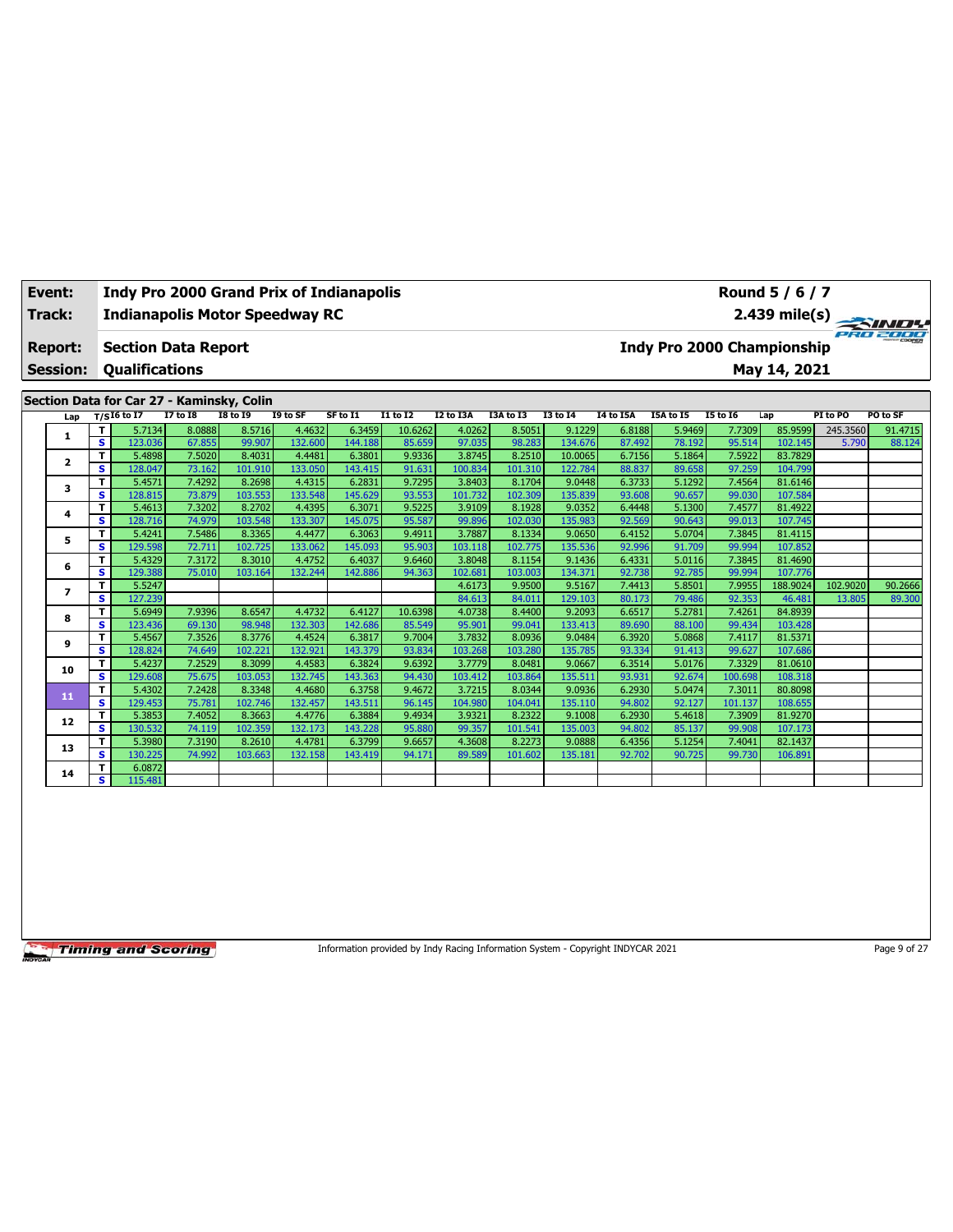| Event:                  | <b>Indy Pro 2000 Grand Prix of Indianapolis</b>                                                              | Round 5 / 6 / 7            |                 |
|-------------------------|--------------------------------------------------------------------------------------------------------------|----------------------------|-----------------|
| <b>Track:</b>           | <b>Indianapolis Motor Speedway RC</b>                                                                        | $2.439$ mile(s)            | <b>PRO 2000</b> |
| <b>Report:</b>          | <b>Section Data Report</b>                                                                                   | Indy Pro 2000 Championship |                 |
| <b>Session:</b>         | <b>Qualifications</b>                                                                                        | May 14, 2021               |                 |
|                         | Section Data for Car 27 - Kaminsky, Colin                                                                    |                            |                 |
| Lap                     | $T/S$ SF to PI                                                                                               |                            |                 |
| $\mathbf{1}$            | $\mathbf T$<br>$\overline{\mathbf{s}}$                                                                       |                            |                 |
| $\mathbf{2}$            | $\overline{\mathbf{r}}$                                                                                      |                            |                 |
|                         | $\mathbf{s}$<br>T                                                                                            |                            |                 |
| 3                       | $\overline{\mathbf{s}}$<br>T                                                                                 |                            |                 |
| $\ddot{\phantom{a}}$    | S                                                                                                            |                            |                 |
| 5                       | $\mathbf T$<br>$\overline{\mathbf{s}}$                                                                       |                            |                 |
| 6                       | 78.4389<br>T<br>102.031<br>S                                                                                 |                            |                 |
| $\overline{\mathbf{z}}$ | T                                                                                                            |                            |                 |
|                         | $\overline{\mathbf{s}}$<br>T                                                                                 |                            |                 |
| 8                       | S                                                                                                            |                            |                 |
| 9                       | $\mathbf T$<br>$\overline{\mathbf{s}}$                                                                       |                            |                 |
| 10                      | T<br>$\mathbf{s}$                                                                                            |                            |                 |
| 11                      | $\mathbf T$                                                                                                  |                            |                 |
| 12                      | $\overline{\mathbf{s}}$<br>T                                                                                 |                            |                 |
|                         | $\overline{\mathbf{s}}$<br>$\mathbf T$<br>84.0372                                                            |                            |                 |
| 13                      | $\overline{\mathbf{s}}$<br>95.234<br>Τ                                                                       |                            |                 |
| 14                      | $\mathbf{s}$                                                                                                 |                            |                 |
|                         |                                                                                                              |                            |                 |
|                         |                                                                                                              |                            |                 |
|                         |                                                                                                              |                            |                 |
|                         |                                                                                                              |                            |                 |
|                         |                                                                                                              |                            |                 |
|                         |                                                                                                              |                            |                 |
|                         |                                                                                                              |                            |                 |
|                         | <b>Timing and Scoring</b><br>Information provided by Indy Racing Information System - Copyright INDYCAR 2021 |                            | Page 10 of 27   |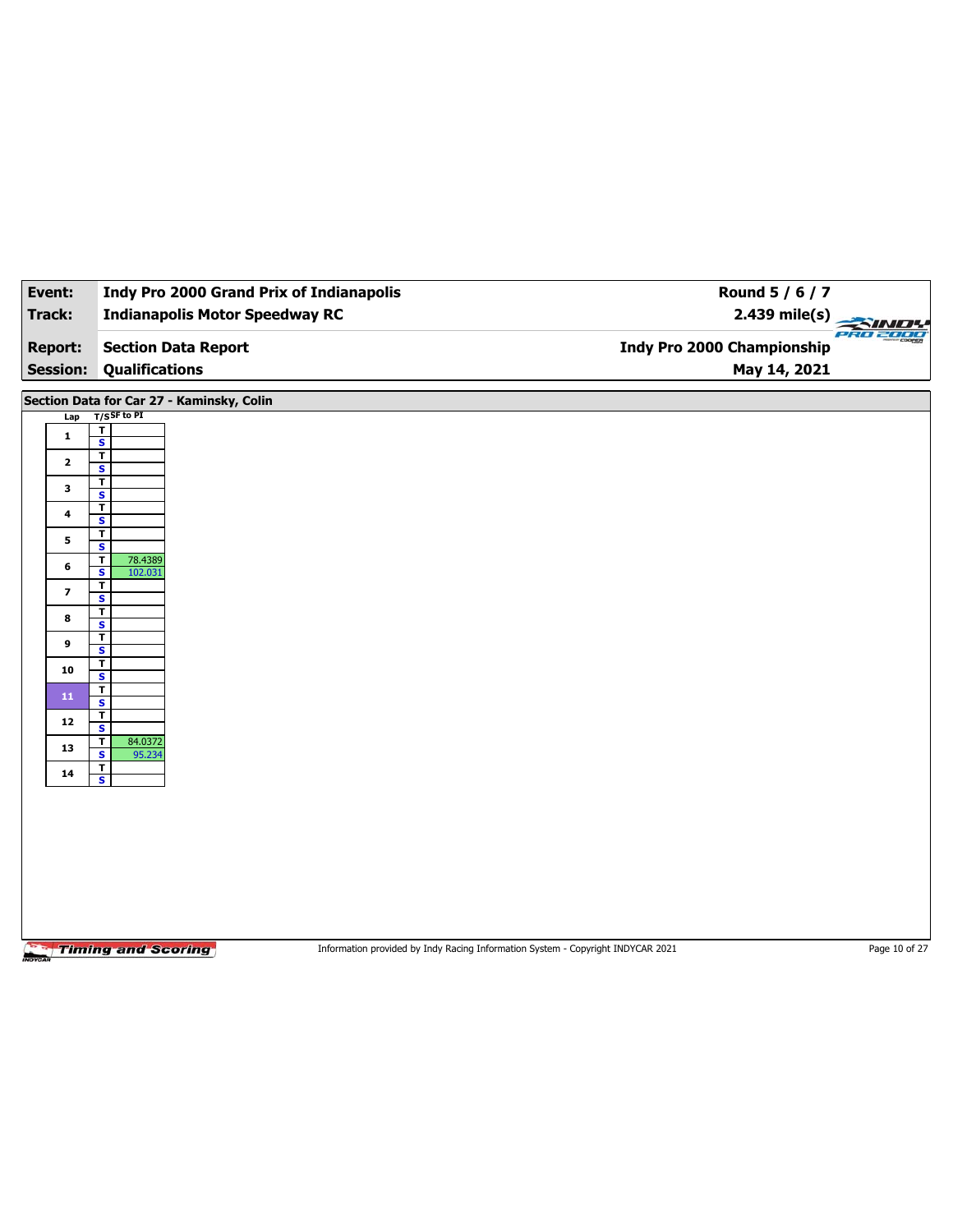| Event:          |        |                       |                                         |                 | <b>Indy Pro 2000 Grand Prix of Indianapolis</b> |          |                 |           |                                     |          |                  |           |                     | Round 5 / 6 / 7            |          |          |  |
|-----------------|--------|-----------------------|-----------------------------------------|-----------------|-------------------------------------------------|----------|-----------------|-----------|-------------------------------------|----------|------------------|-----------|---------------------|----------------------------|----------|----------|--|
| Track:          |        |                       |                                         |                 | <b>Indianapolis Motor Speedway RC</b>           |          |                 |           | $2.439 \text{ mile(s)}$<br>PRO 2000 |          |                  |           |                     |                            |          |          |  |
| <b>Report:</b>  |        |                       | <b>Section Data Report</b>              |                 |                                                 |          |                 |           |                                     |          |                  |           |                     | Indy Pro 2000 Championship |          |          |  |
| <b>Session:</b> |        | <b>Qualifications</b> |                                         |                 |                                                 |          |                 |           |                                     |          |                  |           |                     | May 14, 2021               |          |          |  |
|                 |        |                       | Section Data for Car 3 - Roe, James (R) |                 |                                                 |          |                 |           |                                     |          |                  |           |                     |                            |          |          |  |
| Lap             |        | $T/SI6$ to I7         | <b>I7 to I8</b>                         | <b>I8 to I9</b> | I9 to SF                                        | SF to I1 | <b>I1 to I2</b> | I2 to I3A | I3A to I3                           | 13 to 14 | <b>I4 to I5A</b> | I5A to I5 | 15 to 16            | Lap                        | PI to PO | PO to SF |  |
|                 |        | 5.8810                | 8.3832                                  | 8.7320          | 4.4827                                          | 6.5076   | 10.1401         | 3.8976    | 8.5061                              | 9.2182   | 8.0267           | 5.9066    | 7.5189              | 87.2007                    | 253.9286 | 96.7438  |  |
| ı               | s l    | 119.530               | 65.472                                  | 98.072          | 132.023                                         | 140.605  | 89.765          | 100.237   | 98.272                              | 133.284  | 74.326           | 78.725    | 98.207              | 100.692                    | 5.594    | 83.321   |  |
| $\overline{2}$  |        | 5.4983                | 7.4529                                  | 9.0806          | 4.4806                                          | 6.3182   | 9.4975          | 3.8250    | 8.1345                              | 9.0559   | 6.5332           | 5.0958    | 7.4121              | 82.3846                    |          |          |  |
|                 | s l    | 127.849               | 73.644                                  | 94.307          | 132.085                                         | 144.820  | 95.839          | 102.139   | 102.761                             | 135.672  | 91.317           | 91.252    | 99.622              | 106.578                    |          |          |  |
| 3               |        | 5.4244                | 7.2688                                  | 8.5561          | 4.4426                                          | 6.2841   | 9.4969          | 3.9126    | 8.8986                              | 9.4964   | 6.6115           | 5.1405    | 7.3478              | 82.8803                    |          |          |  |
|                 | s i    | 129.591               | 75.510                                  | 100.088         | 133.214                                         | 145.606  | 95.845          | 99.852    | 93.937                              | 129.379  | 90.235           | 90.458    | 100.494             | 105.941                    |          |          |  |
|                 |        | 5.4346                | 7.2615                                  | 8.4996          | 4.4500                                          | 6.2950   | 9.4940          | 3.8084    | 8.1126                              | 9.0779   | 6.2830           | 4.9694    | 7.3346              | 81.0206                    |          |          |  |
|                 | $\sim$ | 120.240               | <b>DE FOE</b>                           | 100.75          | 122002                                          | 1.45     | $CP$ $OZ$       | 102.501   | 10202                               | 1257.244 | 04.052           | no raol   | 100.77 <sub>F</sub> | 100.272                    |          |          |  |

**S** 129.348 75.585 100.753 132.993 145.353 95.874 102.584 103.038 135.344 94.953 93.573 100.675 108.372 **<sup>5</sup> <sup>T</sup>** 5.4411 7.1616 8.5374 4.4469 6.2959 9.4314 3.8445 8.3580 9.1922 6.2208 4.9979 7.4108 81.3385 **S** 129.193 76.640 100.307 133.086 145.333 96.510 101.621 100.013 133.661 95.903 93.039 99.640 107.949 **<sup>6</sup> <sup>T</sup>** 5.4145 7.3608 8.3235 4.4569 6.3579 9.5644 3.8318 8.2128 9.1445 6.2914 4.9951 7.3315 81.2851 **S** 129.828 74.566 102.885 132.787 143.915 95.168 101.958 101.781 134.358 94.826 93.091 100.717 108.020 **<sup>7</sup> <sup>T</sup>** 5.4236 7.1597 8.4283 4.4834 6.3885 9.4855 3.7945 8.1755 9.1778 6.2241 5.0622 7.3722 81.1753 **S** 129.610 76.660 101.606 132.002 143.226 95.960 102.960 102.246 133.870 95.852 91.857 100.161 108.166

**<sup>9</sup> <sup>T</sup>** 5.7447 7.8640 8.7048 4.5714 6.7229 10.1845 3.8757 8.2331 9.5271 6.7007 5.0837 7.3194 84.5320 **S** 122.366 69.794 98.378 129.461 136.102 89.374 100.803 101.530 128.962 89.034 91.469 100.884 103.871 **<sup>10</sup> <sup>T</sup>** 5.4099 7.2705 8.4055 4.4459 6.3330 9.6050 3.7808 8.2182 9.1016 6.3066 5.0085 7.3419 81.2274 **S** 129.939 75.492 101.881 133.115 144.481 94.766 103.333 101.714 134.991 94.598 92.842 100.575 108.097 **<sup>11</sup> <sup>T</sup>** 5.4338 7.1436 8.4540 4.4608 6.3454 9.5015 3.8116 8.2004 9.1238 6.3534 5.0633 7.3257 81.2173 **S** 129.367 76.833 101.297 132.671 144.199 95.798 102.498 101.935 134.663 93.901 91.837 100.797 108.110 **<sup>12</sup> <sup>T</sup>** 5.3962 7.2238 8.6956 4.4875 6.3634 9.8325 3.8871 8.5450 9.8758 7.0247 5.6781 9.2225 86.2322 **S** 130.268 75.980 98.482 131.881 143.791 92.573 100.507 97.824 124.409 84.928 81.894 80.066 101.823

**<sup>8</sup> <sup>T</sup>** 5.4091 5.1213 9.9760 12.1749 7.6956 5.7942 8.2894 219.9877 109.1620 113.4683 **S** 129.958 76.286 83.792 100.916 77.524 80.253 89.079 39.913 13.013 71.040

**Timing and Scoring** 

**13 T** 9.3447<br>**S** 75.225

**S** 75.225

Information provided by Indy Racing Information System - Copyright INDYCAR 2021 Page 11 of 27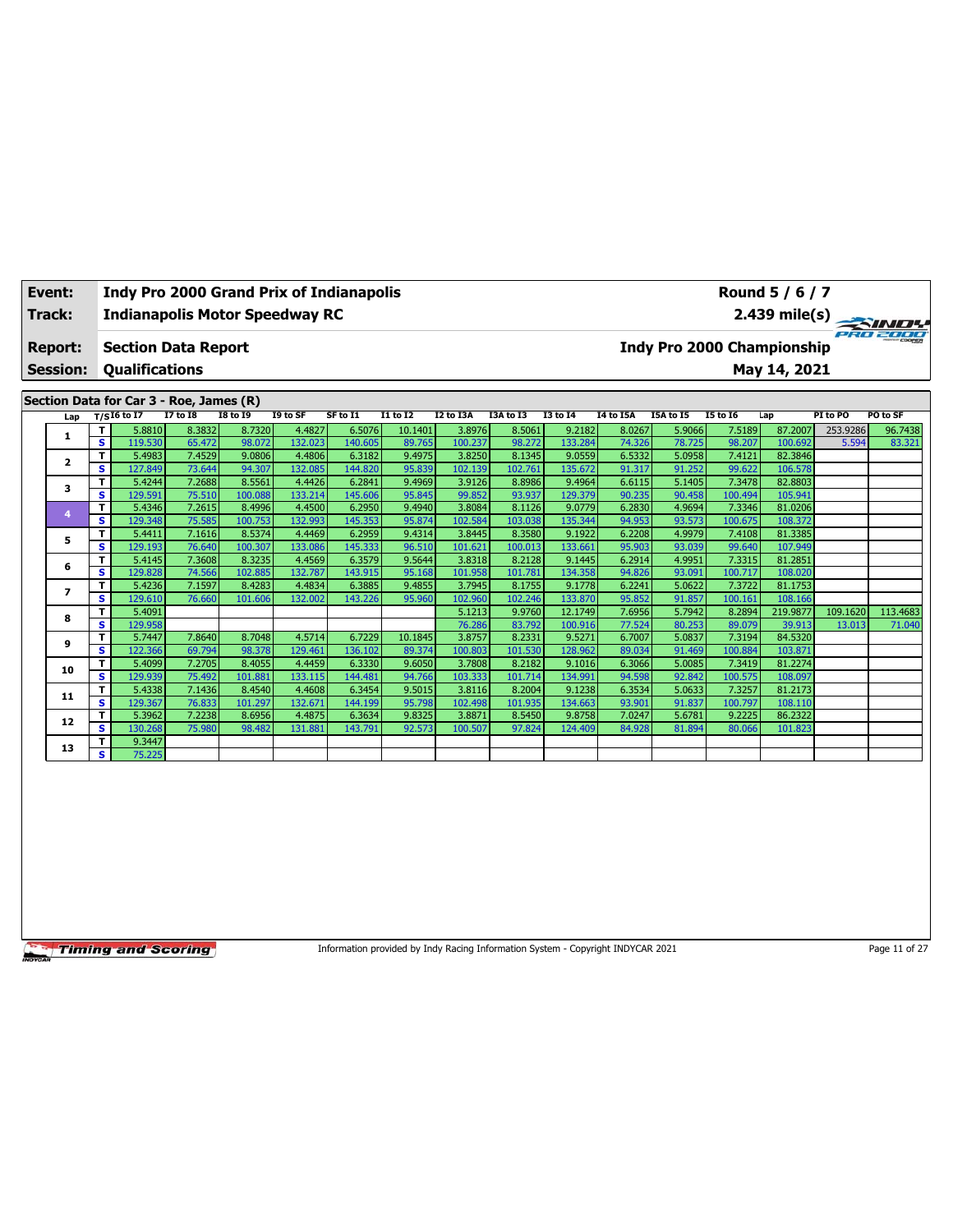| Event:                  | <b>Indy Pro 2000 Grand Prix of Indianapolis</b>    | Round 5 / 6 / 7                                                                 |                 |
|-------------------------|----------------------------------------------------|---------------------------------------------------------------------------------|-----------------|
| Track:                  | <b>Indianapolis Motor Speedway RC</b>              | $2.439$ mile(s)                                                                 |                 |
| <b>Report:</b>          | <b>Section Data Report</b>                         | <b>Indy Pro 2000 Championship</b>                                               | <b>PRO 2000</b> |
| <b>Session:</b>         | <b>Qualifications</b>                              | May 14, 2021                                                                    |                 |
|                         |                                                    |                                                                                 |                 |
|                         | Section Data for Car 3 - Roe, James (R)            |                                                                                 |                 |
| Lap                     | $T/S$ SF to PI<br>$\overline{\mathbf{r}}$          |                                                                                 |                 |
| $\mathbf{1}$            | $\overline{\mathbf{s}}$                            |                                                                                 |                 |
| $\mathbf{2}$            | $\overline{\mathbf{r}}$<br>$\mathbf{s}$            |                                                                                 |                 |
| 3                       | $\mathbf T$                                        |                                                                                 |                 |
|                         | $\overline{\mathbf{s}}$<br>$\overline{\mathsf{r}}$ |                                                                                 |                 |
| $\overline{4}$          | S<br>$\overline{\mathbf{r}}$                       |                                                                                 |                 |
| 5                       | $\overline{\mathbf{s}}$                            |                                                                                 |                 |
| 6                       | $\mathbf T$<br>S                                   |                                                                                 |                 |
| $\overline{\mathbf{z}}$ | 79.9226<br>$\overline{\mathbf{r}}$                 |                                                                                 |                 |
|                         | $\overline{\mathbf{s}}$<br>100.137<br>T            |                                                                                 |                 |
| 8                       | S<br>$\overline{\mathbf{r}}$                       |                                                                                 |                 |
| 9                       | $\overline{\mathbf{s}}$                            |                                                                                 |                 |
| 10                      | $\overline{\mathbf{r}}$<br>S                       |                                                                                 |                 |
| 11                      | $\overline{\mathbf{r}}$<br>$\overline{\mathbf{s}}$ |                                                                                 |                 |
| $12$                    | 104.2286<br>T                                      |                                                                                 |                 |
|                         | $\overline{\mathbf{s}}$<br>76.785<br>$\mathbf T$   |                                                                                 |                 |
| 13                      | $\overline{\mathbf{s}}$                            |                                                                                 |                 |
|                         |                                                    |                                                                                 |                 |
|                         |                                                    |                                                                                 |                 |
|                         |                                                    |                                                                                 |                 |
|                         |                                                    |                                                                                 |                 |
|                         |                                                    |                                                                                 |                 |
|                         |                                                    |                                                                                 |                 |
|                         |                                                    |                                                                                 |                 |
|                         |                                                    |                                                                                 |                 |
|                         | <b>Timing and Scoring</b>                          | Information provided by Indy Racing Information System - Copyright INDYCAR 2021 | Page 12 of 27   |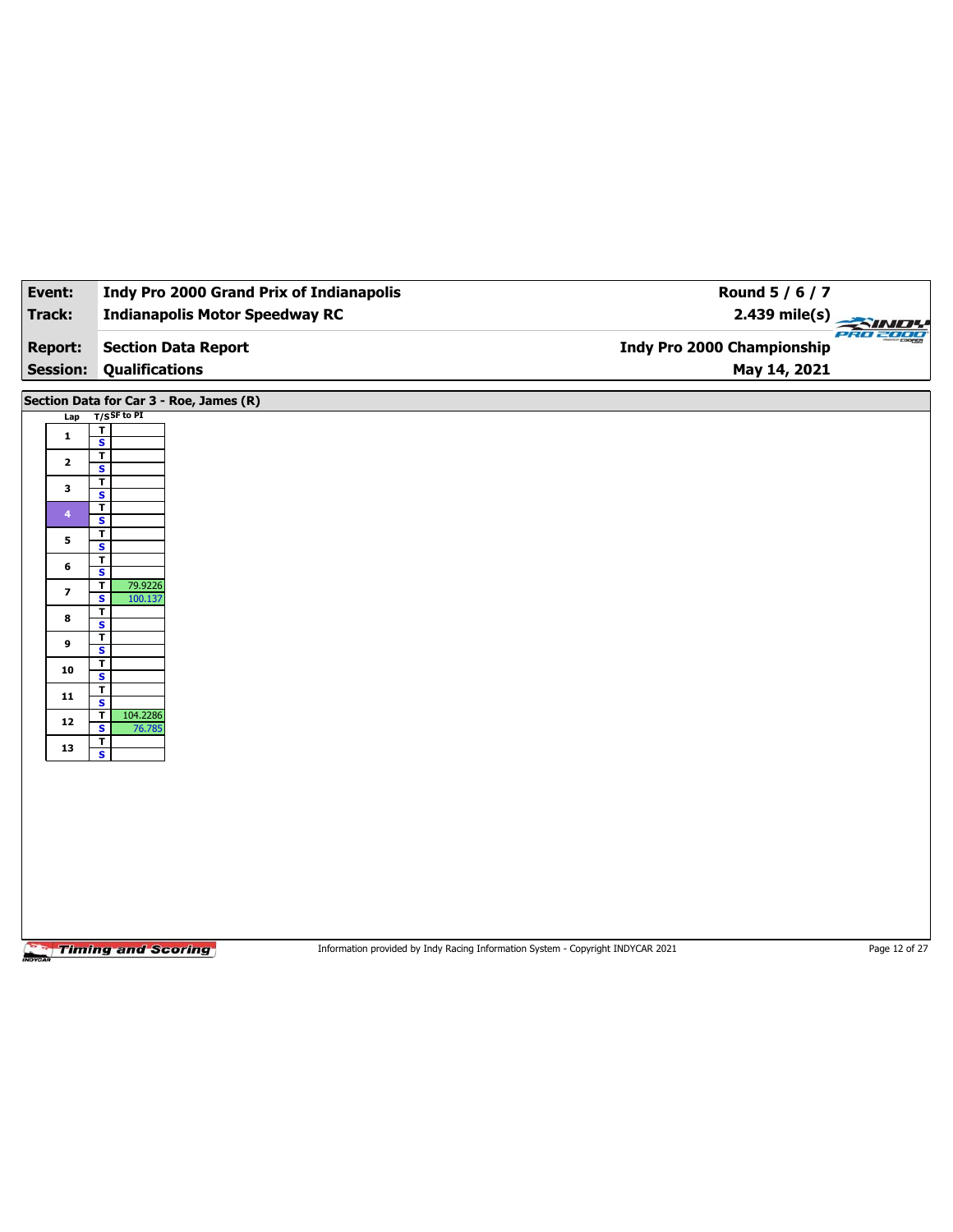| Event:          | <b>Indy Pro 2000 Grand Prix of Indianapolis</b>    | Round 5 / 6 / 7                                                     |
|-----------------|----------------------------------------------------|---------------------------------------------------------------------|
| Track:          | <b>Indianapolis Motor Speedway RC</b>              | 2.439 mile(s) $\rightarrow$                                         |
| <b>Report:</b>  | <b>Section Data Report</b>                         | eno zooc<br><b>HINH COOPER</b><br><b>Indy Pro 2000 Championship</b> |
| <b>Session:</b> | Qualifications                                     | May 14, 2021                                                        |
|                 | Section Data for Car 40 - Miller, Jack William (R) |                                                                     |

|                         |              | Lap $T/SI6$ to I7 | I7 to I8 | I8 to 19 | I9 to SF | SF to I1 | I1 to I2 | I2 to I3A | I3A to I3 | I3 to I4 | I4 to I5A | I5A to I5 | I5 to 16 | Lap      | PI to PO | PO to SF |
|-------------------------|--------------|-------------------|----------|----------|----------|----------|----------|-----------|-----------|----------|-----------|-----------|----------|----------|----------|----------|
| 1                       |              | 5.7387            | 8.0739   | 8.6482   | 4.4726   | 6.3946   | 253.9229 | 4.6494    | 11.6397   | 10.7795  | 8.3890    | 6.6527    | 9.2142   | 123.6736 | 264.2990 | 92.6484  |
|                         | s            | 122.494           | 67.980   | 99.022   | 132.321  | 143.089  | 3.585    | 84.028    | 71.815    | 113.979  | 71.116    | 69.896    | 80.138   | 70.997   | 5.375    | 87.004   |
| $\overline{\mathbf{2}}$ | т            | 7.0296            |          |          |          |          |          | 4.1219    | 8.9038    | 9.2368   | 7.0517    | 5.4359    | 7.8261   | 206.1535 | 120.4610 | 83.9688  |
|                         | s            | 99.999            |          |          |          |          |          | 94.782    | 93.882    | 133.015  | 84.602    | 85.542    | 94.352   | 42.592   | 11.793   | 95.998   |
| 3                       | Т            | 5.6033            | 7.6528   | 8.4801   | 4.4708   | 6.3943   | 9.9586   | 3.8330    | 8.2939    | 9.0902   | 6.4920    | 5.1944    | 7.6023   | 83.0657  |          |          |
|                         | s            | 125.454           | 71.721   | 100.985  | 132.374  | 143.096  | 91.401   | 101.926   | 100.786   | 135.161  | 91.896    | 89.519    | 97.130   | 105.704  |          |          |
| 4                       | т            | 5.4879            |          |          |          |          |          | 4.2833    | 9.5708    | 9.6009   | 7.3249    | 5.8193    | 8.0406   | 202.3473 | 119.5290 | 86.7589  |
|                         | s            | 128.092           |          |          |          |          |          | 91.210    | 87.340    | 127.971  | 81.447    | 79.907    | 91.835   | 43.393   | 11.885   | 92.910   |
| 5                       | Т            | 5.7738            | 7.8783   | 8.5640   | 4.4753   | 6.4229   | 10.1603  | 3.8775    | 8.4128    | 9.0615   | 6.6122    | 5.1805    | 7.6819   | 84.1010  |          |          |
|                         | s            | 121.749           | 69.668   | 99.996   | 132.241  | 142.459  | 89.587   | 100.756   | 99.362    | 135.589  | 90.226    | 89.760    | 96.123   | 104.403  |          |          |
| 6                       | т            | 5.5643            | 7.3647   | 8.4355   | 4.4717   | 6.3776   | 9.7642   | 3.7846    | 8.2833    | 9.0926   | 6.5230    | 5.0278    | 7.4862   | 82.1755  |          |          |
|                         | s            | 126.333           | 74.526   | 101.519  | 132.347  | 143.471  | 93.221   | 103.229   | 100.915   | 135.125  | 91.460    | 92.486    | 98.636   | 106.849  |          |          |
| 7                       | т            | 5.4866            | 7.2609   | 8.4102   | 4.4676   | 6.3707   | 9.4223   | 3.8778    | 8.1301    | 9.1224   | 6.3949    | 5.0406    | 7.4677   | 81.4518  |          |          |
|                         | s            | 128.122           | 75.592   | 101.824  | 132.469  | 143.626  | 96.604   | 100.748   | 102.817   | 134.683  | 93.292    | 92.251    | 98.880   | 107.799  |          |          |
| 8                       | $\mathbf{T}$ | 5.4621            | 7.2503   | 8.4097   | 4.4837   | 6.3983   | 9.5721   | 3.8313    | 8.0692    | 9.0965   | 6.2932    | 5.1068    | 7.4281   | 81.4013  |          |          |
|                         | s            | 128.697           | 75.702   | 101.830  | 131.993  | 143.007  | 95.092   | 101.971   | 103.593   | 135.067  | 94.799    | 91.055    | 99.408   | 107.866  |          |          |
| 9                       | т            | 5.4682            | 7.3527   | 8.6437   | 4.5138   | 6.4356   | 9.5898   | 3.8725    | 8.2210    | 9.1332   | 6.2960    | 5.1115    | 7.4250   | 82.0630  |          |          |
|                         | s            | 128.553           | 74.648   | 99.074   | 131.113  | 142.178  | 94.916   | 100.886   | 101.680   | 134.524  | 94.757    | 90.971    | 99.449   | 106.996  |          |          |
| 10                      | т            | 5.4146            | 7.3236   | 8.4747   | 4.5052   | 6.4284   | 9.4742   | 3.7787    | 8.1486    | 9.1041   | 6.3286    | 5.0655    | 7.5025   | 81.5487  |          |          |
|                         | s            | 129.826           | 74.945   | 101.049  | 131.363  | 142.337  | 96.074   | 103.391   | 102.583   | 134.954  | 94.269    | 91.797    | 98.422   | 107.671  |          |          |
| 11                      | т            | 5.5215            | 7.2083   | 8.4753   | 4.5104   | 6.4088   | 9.6241   | 3.8662    | 8.1170    | 9.1413   | 6.3215    | 5.0317    | 7.4791   | 81.7052  |          |          |
|                         | s            | 127.312           | 76.143   | 101.042  | 131.212  | 142.772  | 94.578   | 101.051   | 102.983   | 134.405  | 94.375    | 92.414    | 98.730   | 107.464  |          |          |
| 12                      | т            | 5.7437            |          |          |          |          |          |           |           |          |           |           |          |          |          |          |
|                         | s            | 122.387           |          |          |          |          |          |           |           |          |           |           |          |          |          |          |

Information provided by Indy Racing Information System - Copyright INDYCAR 2021 Page 13 of 27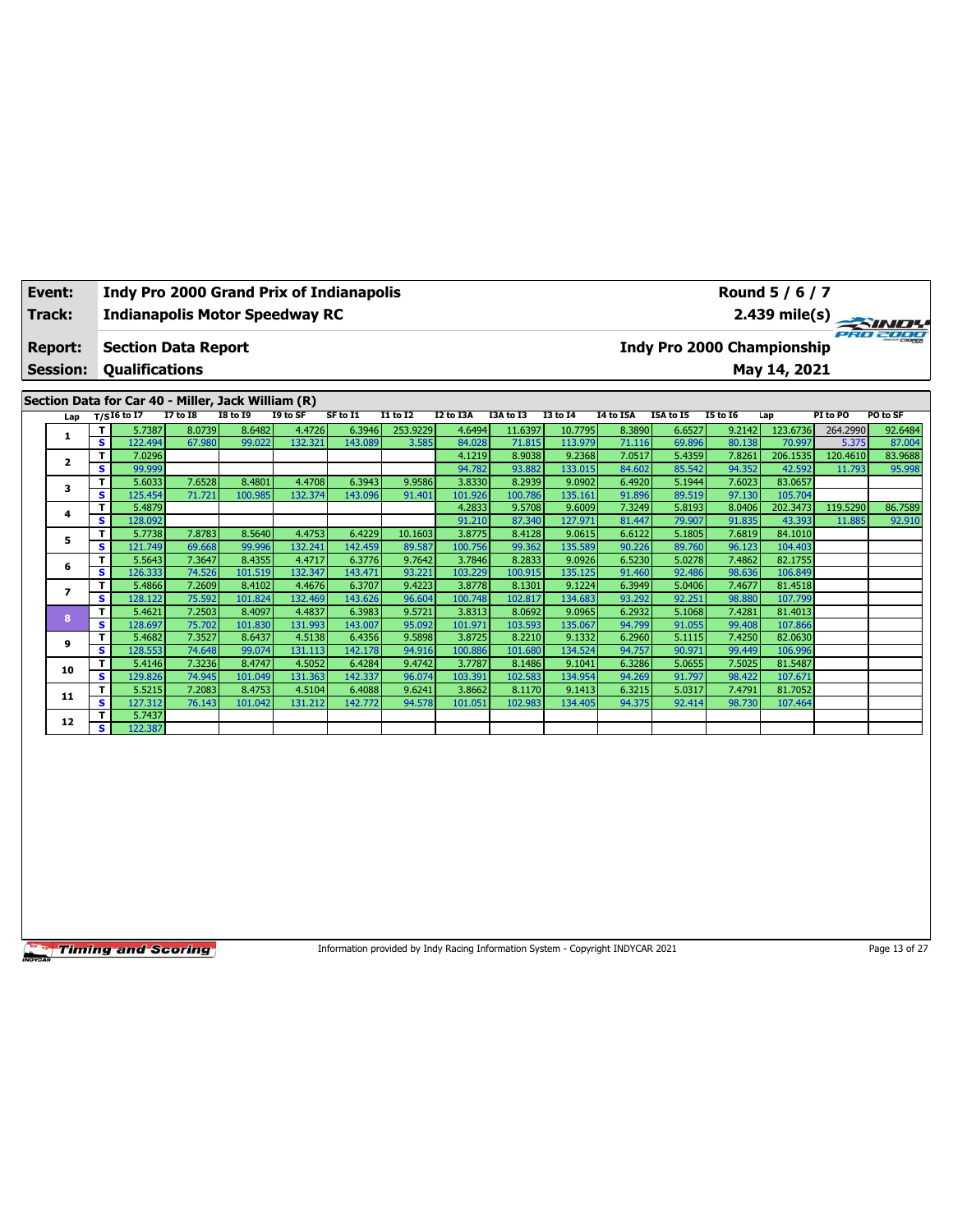| Event:                                                                                                         | <b>Indy Pro 2000 Grand Prix of Indianapolis</b>                                                                                                                                                                                                                                                                                                                                                                                                                                                                                       | Round 5 / 6 / 7                                                                                  |  |
|----------------------------------------------------------------------------------------------------------------|---------------------------------------------------------------------------------------------------------------------------------------------------------------------------------------------------------------------------------------------------------------------------------------------------------------------------------------------------------------------------------------------------------------------------------------------------------------------------------------------------------------------------------------|--------------------------------------------------------------------------------------------------|--|
| Track:                                                                                                         | <b>Indianapolis Motor Speedway RC</b>                                                                                                                                                                                                                                                                                                                                                                                                                                                                                                 | 2.439 mile(s)<br>PRO 2000                                                                        |  |
| <b>Report:</b>                                                                                                 | <b>Section Data Report</b>                                                                                                                                                                                                                                                                                                                                                                                                                                                                                                            | Indy Pro 2000 Championship                                                                       |  |
| <b>Session:</b>                                                                                                | <b>Qualifications</b>                                                                                                                                                                                                                                                                                                                                                                                                                                                                                                                 | May 14, 2021                                                                                     |  |
| Lap<br>$\mathbf{1}$<br>$\mathbf{2}$<br>3<br>4<br>5<br>6<br>$\overline{\mathbf{z}}$<br>8<br>9<br>10<br>11<br>12 | Section Data for Car 40 - Miller, Jack William (R)<br>$T/S$ SF to PI<br>$\overline{\mathbf{r}}$<br>124.6709<br>$\overline{\mathbf{s}}$<br>64.194<br>$\overline{\mathsf{r}}$<br>S<br>$\mathbf T$<br>79.6095<br>$\overline{\mathbf{s}}$<br>100.530<br>T<br>S<br>T<br>$\overline{\mathbf{s}}$<br>$\overline{\mathbf{r}}$<br>S<br>$\mathbf T$<br>$\overline{\mathbf{s}}$<br>T<br>$\mathbf{s}$<br>$\overline{1}$<br>$\overline{\mathbf{s}}$<br>T<br>S<br>T<br>82.5728<br>$\overline{\mathbf{s}}$<br>96.923<br>T<br>$\overline{\mathbf{s}}$ |                                                                                                  |  |
|                                                                                                                |                                                                                                                                                                                                                                                                                                                                                                                                                                                                                                                                       |                                                                                                  |  |
|                                                                                                                | <b>Timing and Scoring</b>                                                                                                                                                                                                                                                                                                                                                                                                                                                                                                             | Information provided by Indy Racing Information System - Copyright INDYCAR 2021<br>Page 14 of 27 |  |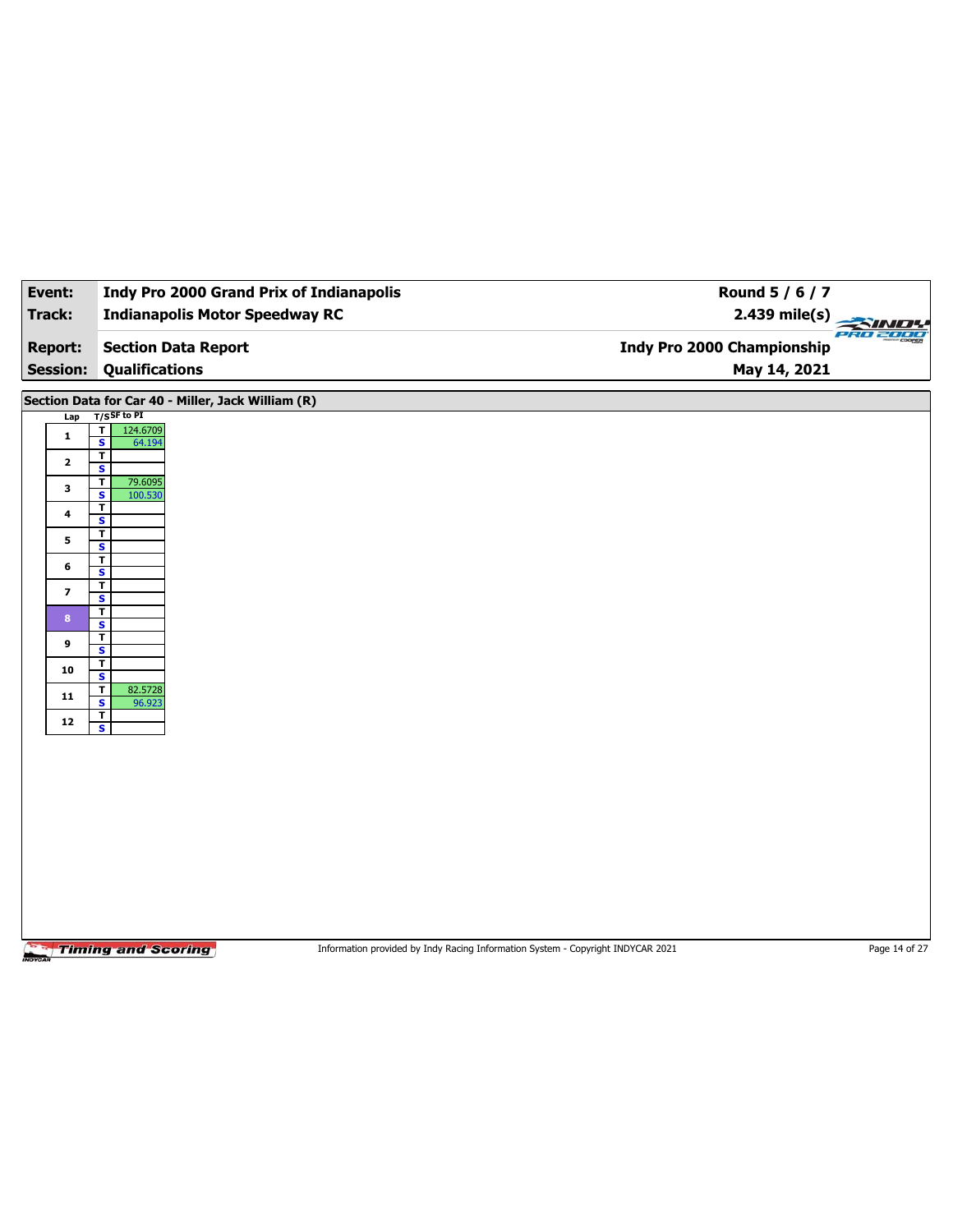| Event:                            |                                                     | <b>Indy Pro 2000 Grand Prix of Indianapolis</b> |                             |               |          |                 |                  |                  |                                           |                          |                                   |                 | Round 5 / 6 / 7 |                         |                               |
|-----------------------------------|-----------------------------------------------------|-------------------------------------------------|-----------------------------|---------------|----------|-----------------|------------------|------------------|-------------------------------------------|--------------------------|-----------------------------------|-----------------|-----------------|-------------------------|-------------------------------|
| Track:                            |                                                     | <b>Indianapolis Motor Speedway RC</b>           |                             |               |          |                 |                  |                  |                                           |                          |                                   |                 |                 | $2.439 \text{ mile(s)}$ |                               |
| <b>Report:</b><br><b>Session:</b> | <b>Section Data Report</b><br><b>Oualifications</b> |                                                 |                             |               |          |                 |                  |                  |                                           |                          | <b>Indy Pro 2000 Championship</b> |                 | May 14, 2021    |                         | PRO 2000                      |
|                                   | Section Data for Car 42 - Petrov, Artem             |                                                 |                             |               |          |                 |                  |                  |                                           |                          |                                   |                 |                 |                         |                               |
| Lap                               | $T/S$ I6 to I7                                      | <b>I7 to I8</b>                                 | <b>I8 to I9</b>             | I9 to SF      | SF to I1 | <b>I1 to I2</b> | <b>I2 to I3A</b> | <b>I3A to I3</b> | <b>I3 to 14</b>                           | I4 to I5A                | <b>I5A to I5</b>                  | <b>I5 to I6</b> | Lap             | PI to PO                | PO to SF                      |
|                                   | 5.6359                                              | 7.9006                                          | 8.4741                      | 4.4622        | 6.3633   | 10.2381         | 3.9078           | 8.4789           | 9.1295                                    | 7.5760                   | 5.6125                            | 7.4867          | 85.2656         | 242.3892                | 88.2834                       |
|                                   | 12.52                                               | $\sim$ $\sim$ $\sim$                            | $\sim$ $\sim$ $\sim$ $\sim$ | $\sim$ $\sim$ | 1.42.722 | 00000           | 000221           | $00 \text{ rad}$ | $\sim$ $\sim$ $\sim$ $\sim$ $\sim$ $\sim$ | $\overline{\phantom{a}}$ | 02.051                            | 00.022          | 102.07          | <b>E</b> ocal           | 0 <sup>2</sup> 0 <sup>2</sup> |

|    | s. | 124.7281 | 69.471 | 101.057 | 132.629 | 143.793 | 88.906  | 99.975  | 98.587  | 134.579 | 78.747 | 82.851 | 98.629  | 102.977  | 5.861    | 91.306  |
|----|----|----------|--------|---------|---------|---------|---------|---------|---------|---------|--------|--------|---------|----------|----------|---------|
| 2  | T. | 5.4325   | 7.5929 | 8.3568  | 4.4544  | 6.3315  | 9.6743  | 4.2642  | 8.3824  | 9.0650  | 6.5511 | 5.2906 | 7.4188  | 82.8145  |          |         |
|    | s  | 129.398  | 72.286 | 102.475 | 132.861 | 144.516 | 94.087  | 91.619  | 99.722  | 135.536 | 91.067 | 87.892 | 99.532  | 106.025  |          |         |
| 3  | T. | 5.4700   | 7.2519 | 8.3546  | 4.4447  | 6.3259  | 9.5045  | 3.8113  | 8.1739  | 9.0512  | 6,4004 | 5.1855 | 7.3328  | 81.3067  |          |         |
|    | s. | 128.511  | 75.685 | 102.502 | 133.151 | 144.643 | 95.768  | 102.506 | 102.266 | 135.743 | 93.212 | 89.673 | 100.699 | 107.991  |          |         |
| 4  | T. | 5.4294   | 7.1529 | 8.4335  | 4.4470  | 6.3112  | 9.4155  | 3.7627  | 8.1245  | 9.0515  | 6.2407 | 5.1646 | 7.3120  | 80.8455  |          |         |
|    | s. | 129.472  | 76.733 | 101.543 | 133.083 | 144.980 | 96.673  | 103.830 | 102.887 | 135.738 | 95.597 | 90.036 | 100.986 | 108.607  |          |         |
| 5  | т  | 5.4195   |        |         |         |         |         | 4.4434  | 9.7559  | 9.4679  | 7.1916 | 5.6938 | 7.7422  | 372.1984 | 288.9072 | 86.6668 |
|    | s. | 129.708  |        |         |         |         |         | 87.924  | 85.682  | 129.769 | 82.957 | 81.668 | 95.375  | 23.591   | 4.917    | 93.009  |
| 6  | T. | 5.5969   | 7.7020 | 8.4819  | 4.4862  | 6.5000  | 10.1324 | 3.8523  | 8.4470  | 9.0647  | 6.6753 | 5.2953 | 7.4943  | 83.7283  |          |         |
|    | s. | 125.597  | 71.262 | 100.964 | 131.920 | 140.769 | 89.833  | 101.415 | 98.959  | 135.541 | 89.373 | 87.814 | 98.529  | 104.868  |          |         |
|    | T. | 5.4342   | 7.2716 | 8.3407  | 4.4442  | 6.3544  | 9.5708  | 3.7707  | 8.1865  | 9.0367  | 6.3918 | 5.0694 | 7.4049  | 81.2759  |          |         |
|    | s. | 129.358  | 75.480 | 102.673 | 133.166 | 143.995 | 95.105  | 103.610 | 102.108 | 135.961 | 93.337 | 91.727 | 99.719  | 108.032  |          |         |
| 8  | T. | 5.3817   | 7.1038 | 8.3121  | 4.4498  | 6.3541  | 9.4043  | 3.7681  | 8.1243  | 9.0482  | 6.2280 | 5.0637 | 7.3795  | 80.6176  |          |         |
|    | s  | 130.619  | 77.263 | 103.026 | 132.999 | 144.002 | 96.788  | 103.681 | 102.890 | 135.788 | 95.792 | 91.830 | 100.062 | 108.914  |          |         |
| 9  | T. | 5.4405   | 6.9948 | 8.4196  | 4.4704  | 6.3578  | 9.4558  | 3.7804  | 8.2021  | 9.0674  | 6.2992 | 5.0421 | 7.3083  | 80.8384  |          |         |
|    | s  | 129.208  | 78.467 | 101.711 | 132.386 | 143.918 | 96.261  | 103.344 | 101.914 | 135.500 | 94.709 | 92.223 | 101.037 | 108.617  |          |         |
| 10 | T. | 5.3863   | 7.0228 | 8.4955  | 4.4783  | 6.3645  | 9.4465  | 3.7911  | 8.1473  | 9.0454  | 6.2610 | 5.0174 | 7.3713  | 80.8274  |          |         |
|    | s. | 130.508  | 78.155 | 100.802 | 132.152 | 143.766 | 96.356  | 103.052 | 102.600 | 135.830 | 95.287 | 92.677 | 100.174 | 108.631  |          |         |
| 11 | T. | 5.4547   | 7.0980 | 8.4184  | 4.4772  | 6.3583  | 9.4406  | 3.7691  | 8.2220  | 9.0827  | 6.2877 | 5.0972 | 7.4333  | 81.1392  |          |         |
|    | s. | 128.871  | 77.327 | 101.725 | 132.185 | 143.906 | 96.416  | 103.654 | 101.667 | 135.272 | 94.882 | 91.227 | 99.338  | 108.214  |          |         |
| 12 | T. | 5.4909   |        |         |         |         |         |         |         |         |        |        |         |          |          |         |
|    | s. | 128.022  |        |         |         |         |         |         |         |         |        |        |         |          |          |         |

Information provided by Indy Racing Information System - Copyright INDYCAR 2021 Page 15 of 27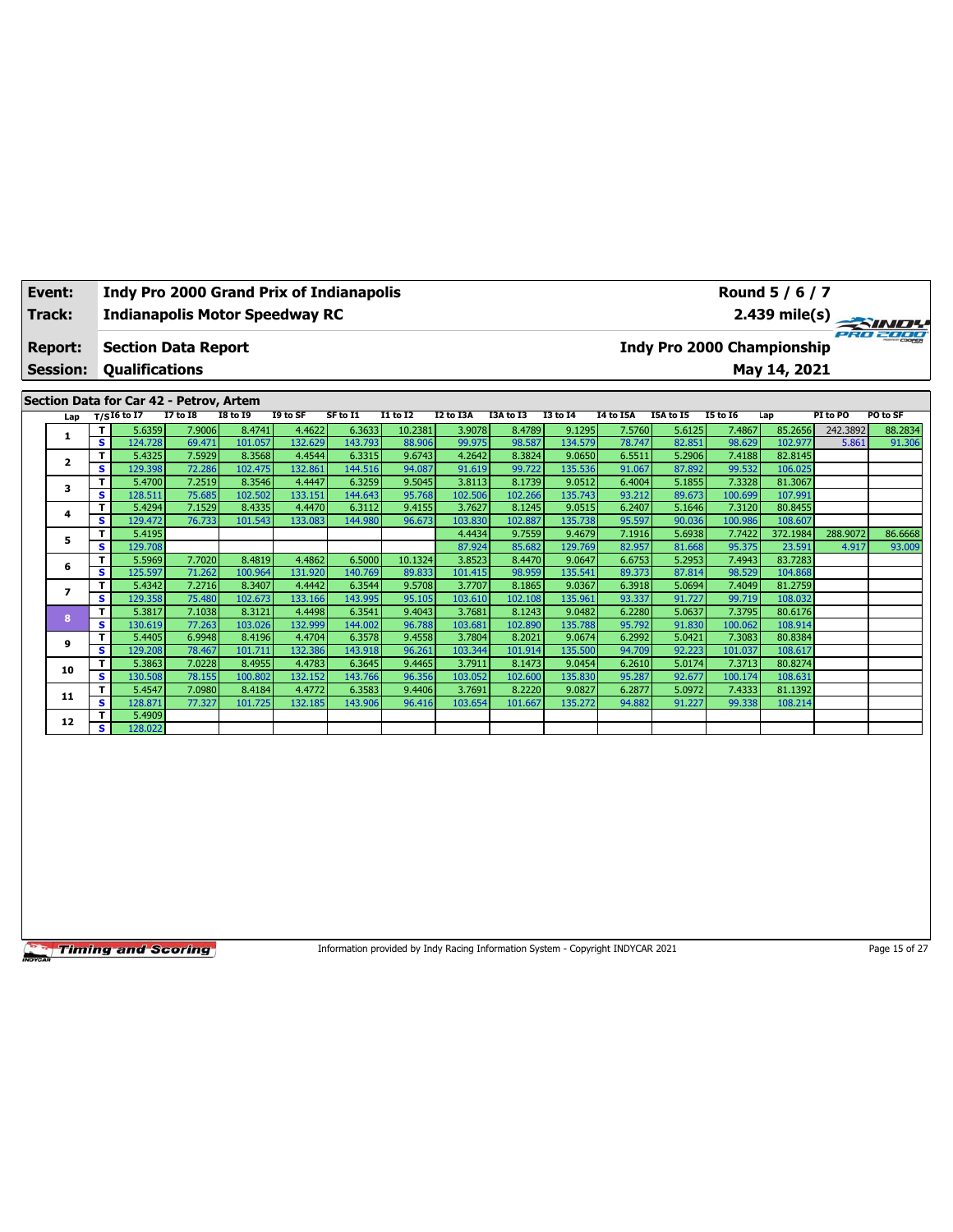| Event:                            | <b>Indy Pro 2000 Grand Prix of Indianapolis</b>                                                              | Round 5 / 6 / 7                                   |               |
|-----------------------------------|--------------------------------------------------------------------------------------------------------------|---------------------------------------------------|---------------|
| Track:                            | <b>Indianapolis Motor Speedway RC</b>                                                                        | $2.439$ mile(s)                                   | <b>SIND!</b>  |
| <b>Report:</b><br><b>Session:</b> | <b>Section Data Report</b><br><b>Qualifications</b>                                                          | <b>Indy Pro 2000 Championship</b><br>May 14, 2021 | PRO 2000      |
|                                   |                                                                                                              |                                                   |               |
|                                   | Section Data for Car 42 - Petrov, Artem                                                                      |                                                   |               |
| Lap                               | $T/S$ SF to PI<br>$\overline{\mathbf{r}}$                                                                    |                                                   |               |
| $\mathbf{1}$                      | $\overline{\mathbf{s}}$                                                                                      |                                                   |               |
| $\mathbf{2}$                      | $\overline{\mathbf{r}}$<br>$\overline{\mathbf{s}}$                                                           |                                                   |               |
| 3                                 | $\overline{1}$                                                                                               |                                                   |               |
| 4                                 | $\overline{\mathbf{s}}$<br>$\overline{\mathbf{r}}$<br>78.2741                                                |                                                   |               |
|                                   | $\overline{\mathbf{s}}$<br>102.246<br>$\overline{\mathbf{r}}$                                                |                                                   |               |
| 5                                 | $\overline{\mathbf{s}}$                                                                                      |                                                   |               |
| 6                                 | T<br>S                                                                                                       |                                                   |               |
| $\overline{\phantom{a}}$          | $\overline{\mathbf{r}}$<br>$\overline{\mathbf{s}}$                                                           |                                                   |               |
| 8 <sub>1</sub>                    | $\overline{\mathbf{r}}$                                                                                      |                                                   |               |
|                                   | S<br>$\mathbf T$                                                                                             |                                                   |               |
| 9                                 | $\overline{\mathbf{s}}$                                                                                      |                                                   |               |
| 10                                | $\mathbf T$<br>S                                                                                             |                                                   |               |
| ${\bf 11}$                        | $\mathbf T$<br>82.8869<br>$\overline{\mathbf{s}}$<br>96.555                                                  |                                                   |               |
| ${\bf 12}$                        | T                                                                                                            |                                                   |               |
|                                   | $\mathbf{s}$                                                                                                 |                                                   |               |
|                                   |                                                                                                              |                                                   |               |
|                                   |                                                                                                              |                                                   |               |
|                                   |                                                                                                              |                                                   |               |
|                                   |                                                                                                              |                                                   |               |
|                                   |                                                                                                              |                                                   |               |
|                                   |                                                                                                              |                                                   |               |
|                                   |                                                                                                              |                                                   |               |
|                                   |                                                                                                              |                                                   |               |
|                                   |                                                                                                              |                                                   |               |
|                                   | <b>Timing and Scoring</b><br>Information provided by Indy Racing Information System - Copyright INDYCAR 2021 |                                                   | Page 16 of 27 |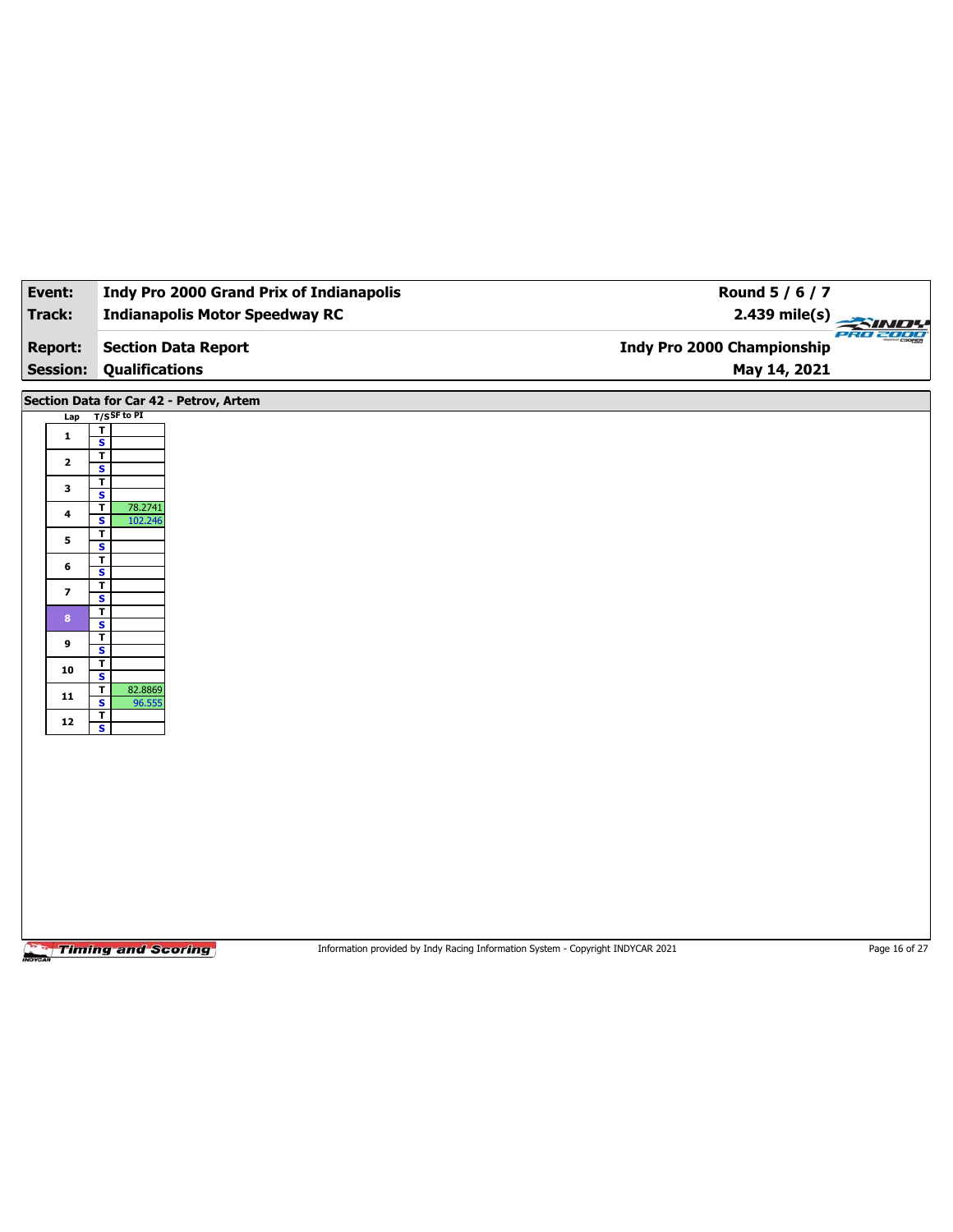| Event:                            |    |                       |                            | <b>Indy Pro 2000 Grand Prix of Indianapolis</b> |          |          |                 |           |           |                 |                  |           |                 | Round 5 / 6 / 7                            |          |                         |
|-----------------------------------|----|-----------------------|----------------------------|-------------------------------------------------|----------|----------|-----------------|-----------|-----------|-----------------|------------------|-----------|-----------------|--------------------------------------------|----------|-------------------------|
| Track:                            |    |                       |                            | <b>Indianapolis Motor Speedway RC</b>           |          |          |                 |           |           |                 |                  |           |                 |                                            |          | $2.439 \text{ mile(s)}$ |
| <b>Report:</b><br><b>Session:</b> |    | <b>Qualifications</b> | <b>Section Data Report</b> |                                                 |          |          |                 |           |           |                 |                  |           |                 | Indy Pro 2000 Championship<br>May 14, 2021 |          | PRO 2000                |
|                                   |    |                       |                            |                                                 |          |          |                 |           |           |                 |                  |           |                 |                                            |          |                         |
|                                   |    |                       |                            |                                                 |          |          |                 |           |           |                 |                  |           |                 |                                            |          |                         |
|                                   |    |                       |                            | Section Data for Car 5 - Brichacek, Wyatt (R)   |          |          |                 |           |           |                 |                  |           |                 |                                            |          |                         |
| Lap                               |    | T/SI6 to I7           | I7 to I8                   | <b>I8 to I9</b>                                 | I9 to SF | SF to I1 | <b>I1 to I2</b> | I2 to I3A | I3A to I3 | <b>I3 to 14</b> | <b>I4 to I5A</b> | I5A to I5 | <b>I5 to 16</b> | Lap                                        | PI to PO | PO to SF                |
|                                   |    | 5.6021                | 8.0042                     | 8.4168                                          | 4.4318   | 6.2944   | 11.0080         | 3.9511    | 8.8336    | 10.8493         | 6.8147           | 5.4471    | 7.5659          | 87.2190                                    | 248.6093 | 91.6581                 |
|                                   | s. | 125.481               | 68.572                     | 101.745                                         | 133.539  | 145.367  | 82.688          | 98.879    | 94.628    | 113.246         | 87.545           | 85.367    | 97.597          | 100.671                                    | 5.714    | 87.944                  |
|                                   |    | 5.4537                | 7.6228                     | 8.3178                                          | 4.4099   | 6.2705   | 10.1454         | 3.8985    | 8.5561    | 9.0541          | 6.6677           | 5.2023    | 7.4878          | 83.0866                                    |          |                         |
| $\overline{\mathbf{2}}$           | s. | 128.895               | 72.003                     | 102.956                                         | 134.202  | 145.921  | 89.718          | 100.213   | 97.697    | 135.699         | 89.475           | 89.384    | 98.615          | 105.678                                    |          |                         |
|                                   |    | 5.4461                | 7.4866                     | 8.3337                                          | 4.4213   | 6.2951   | 9.5911          | 3.8034    | 8.1750    | 8.9871          | 6.6369           | 5.2447    | 7.4567          | 81.8777                                    |          |                         |
| 3                                 | s. | 129.075               | 73.313                     | 102.759                                         | 133.856  | 145.351  | 94.903          | 102.719   | 102.252   | 136.711         | 89.890           | 88.661    | 99.026          | 107.238                                    |          |                         |
|                                   | т. | 5.4753                | 7.3869                     | 8.2826                                          | 4.4183   | 6.2834   | 9.4469          | 3.8256    | 8.2932    | 8.8841          | 6.5610           | 5.1181    | 7.4804          | 81.4558                                    |          |                         |

| T                                                   | 5.4753  |        |         | 4.4183                                                                                           |                                                                                           | 9.4469  | 3.82561                                                                                                                     | 8.2932           |                  |        | 5.1181                                                                                                                                                                         |                                                                                                                                                    |                  |                            |                    |
|-----------------------------------------------------|---------|--------|---------|--------------------------------------------------------------------------------------------------|-------------------------------------------------------------------------------------------|---------|-----------------------------------------------------------------------------------------------------------------------------|------------------|------------------|--------|--------------------------------------------------------------------------------------------------------------------------------------------------------------------------------|----------------------------------------------------------------------------------------------------------------------------------------------------|------------------|----------------------------|--------------------|
| s                                                   | 128.386 | 74.302 |         | 133.947                                                                                          |                                                                                           | 96.352  | 102.123                                                                                                                     | 100.795          |                  |        | 90.854                                                                                                                                                                         | 98.713                                                                                                                                             | 107.793          |                            |                    |
| т                                                   | 5.4871  |        | 8.3151  | 4.4186                                                                                           | 6.2657                                                                                    | 9.7881  | 4.0884                                                                                                                      | 8.3613           |                  |        | 5.0698                                                                                                                                                                         | 7.4397                                                                                                                                             | 82.0874          |                            |                    |
| s                                                   | 128.110 |        |         | 133.938                                                                                          |                                                                                           |         | 95.559                                                                                                                      | 99.974           | 135.967          |        | 91.720                                                                                                                                                                         | 99.253                                                                                                                                             | 106.964          |                            |                    |
| т                                                   | 5.4821  |        |         |                                                                                                  |                                                                                           |         | 5.0541                                                                                                                      | 10.7280          |                  |        | 6.0411                                                                                                                                                                         | 8.0002                                                                                                                                             | 200.0262         | 111.4243                   | 93.0228            |
| s                                                   | 128.227 |        |         |                                                                                                  |                                                                                           |         | 77.300                                                                                                                      | 77.918           |                  | 77.582 | 76.973                                                                                                                                                                         | 92.299                                                                                                                                             | 43.896           | 12.749                     | 86.654             |
| T                                                   | 5.6016  | 7.9547 | 8.5744  | 4.4717                                                                                           | 6.3975                                                                                    | 10.3260 | 3.8787                                                                                                                      | 8.3852           |                  | 6.7587 | 5.2410                                                                                                                                                                         | 7.4865                                                                                                                                             | 84.3557          |                            |                    |
| s                                                   | 125.492 |        | 99.874  | 132.347                                                                                          |                                                                                           | 88.149  | 100.725                                                                                                                     | 99.689           |                  |        | 88.724                                                                                                                                                                         | 98.632                                                                                                                                             | 104.088          |                            |                    |
| T.                                                  | 5.5127  |        |         | 4.4231                                                                                           |                                                                                           | 9.6667  | 3.7812                                                                                                                      | 8.1424           |                  |        | 5.0382                                                                                                                                                                         | 7.3971                                                                                                                                             |                  |                            |                    |
| s                                                   | 127.515 | 73.624 | 103.368 | 133.802                                                                                          | 144.682                                                                                   | 94.161  | 103.322                                                                                                                     | 102.661          |                  | 90.622 | 92.295                                                                                                                                                                         | 99.824                                                                                                                                             | 107.597          |                            |                    |
| т                                                   | 5.4127  |        |         | 4.4258                                                                                           | 6.2811                                                                                    | 9.5127  |                                                                                                                             | 8.1324           |                  |        |                                                                                                                                                                                |                                                                                                                                                    | 81.1072          |                            |                    |
| s                                                   | 129.871 | 74.054 | 103.153 | 133.720                                                                                          |                                                                                           | 95.685  | 104.555                                                                                                                     | 102.788          | 136.602          | 92.581 | 90.991                                                                                                                                                                         | 100.551                                                                                                                                            | 108.257          |                            |                    |
| т                                                   | 5.4210  |        |         | 4.4348                                                                                           |                                                                                           | 9.4774  |                                                                                                                             | 8.1081           |                  |        | 5.0239                                                                                                                                                                         |                                                                                                                                                    | 80.8094          |                            |                    |
| s                                                   | 129.672 | 75.199 | 103.561 | 133.449                                                                                          | 145.151                                                                                   | 96.042  | 104.046                                                                                                                     | 103.096          | 135.953          | 93.548 | 92.558                                                                                                                                                                         | 101.112                                                                                                                                            | 108.656          |                            |                    |
| T                                                   | 5.4185  |        | 8.3491  | 4.4406                                                                                           | 6.3062                                                                                    | 9.3676  | 3.7501                                                                                                                      | 8.1202           |                  |        | 5.0216                                                                                                                                                                         | 7.3286                                                                                                                                             | 80.7342          |                            |                    |
| s.                                                  | 129.732 | 75.494 |         | 133.274                                                                                          |                                                                                           | 97.168  | 104.179                                                                                                                     | 102.942          |                  |        | 92.600                                                                                                                                                                         | 100.757                                                                                                                                            | 108.757          |                            |                    |
| T                                                   | 5.3969  |        |         | 4.4407                                                                                           |                                                                                           | 9.3729  | 3.7651                                                                                                                      | 8.1716           |                  |        | 5.0725                                                                                                                                                                         | 7.3657                                                                                                                                             | 80.7795          |                            |                    |
| s                                                   | 130.252 | 76.211 | 102.143 | 133.271                                                                                          |                                                                                           | 97.113  | 103.764                                                                                                                     | 102.294          |                  |        | 91.671                                                                                                                                                                         | 100.250                                                                                                                                            | 108.696          |                            |                    |
| т                                                   | 5.4045  |        |         | 4.4421                                                                                           |                                                                                           | 9.3694  | 3.7457                                                                                                                      | 8.1196           |                  |        | 5.1430                                                                                                                                                                         | 7.3758                                                                                                                                             | 80.7130          |                            |                    |
| s.                                                  | 130.068 | 75.857 | 103.422 | 133.229                                                                                          |                                                                                           |         | 104.301                                                                                                                     | 102.950          |                  |        |                                                                                                                                                                                | 100.112                                                                                                                                            | 108.785          |                            |                    |
| T                                                   | 5.4723  |        |         |                                                                                                  |                                                                                           |         |                                                                                                                             |                  |                  |        |                                                                                                                                                                                |                                                                                                                                                    |                  |                            |                    |
| s.                                                  | 128.457 |        |         |                                                                                                  |                                                                                           |         |                                                                                                                             |                  |                  |        |                                                                                                                                                                                |                                                                                                                                                    |                  |                            |                    |
| 4<br>5<br>6<br>8<br>9<br>10<br>11<br>12<br>13<br>14 |         |        |         | 7.3869<br>7.3738<br>74.434<br>68.999<br>7.4550<br>7.4117<br>7.2988<br>7.2703<br>7.2019<br>7.2355 | 8.2826<br>103.393<br>102.989<br>8.2846<br>8.3019<br>8.2692<br>102.570<br>8.3840<br>8.2803 |         | 6.2834<br>145.622<br>146.033<br>143.025<br>6.3242<br>145.675<br>6.3038<br>145.095<br>6.2958<br>145.335<br>6.2915<br>145.434 | 92.993<br>97.149 | 3.7366<br>3.7549 |        | 8.8841<br>138.296<br>9.0363<br>11.8614<br>103.583<br>9.2797<br>132.400<br>8.9960<br>136.576<br>8.9943<br>9.0372<br>9.0105<br>136.356<br>9.0142<br>136.300<br>8.9840<br>136.758 | 6.5610<br>90.930<br>6.4435<br>92.588<br>7.6898<br>88.270<br>6.5833<br>6.4440<br>6.3774<br>6.3509<br>93.938<br>6.2982<br>94.724<br>6.3216<br>94.373 | 5.1104<br>90.414 | 7.4804<br>7.3436<br>7.3029 | 81.4558<br>81.6045 |

Information provided by Indy Racing Information System - Copyright INDYCAR 2021 Page 17 of 27

┑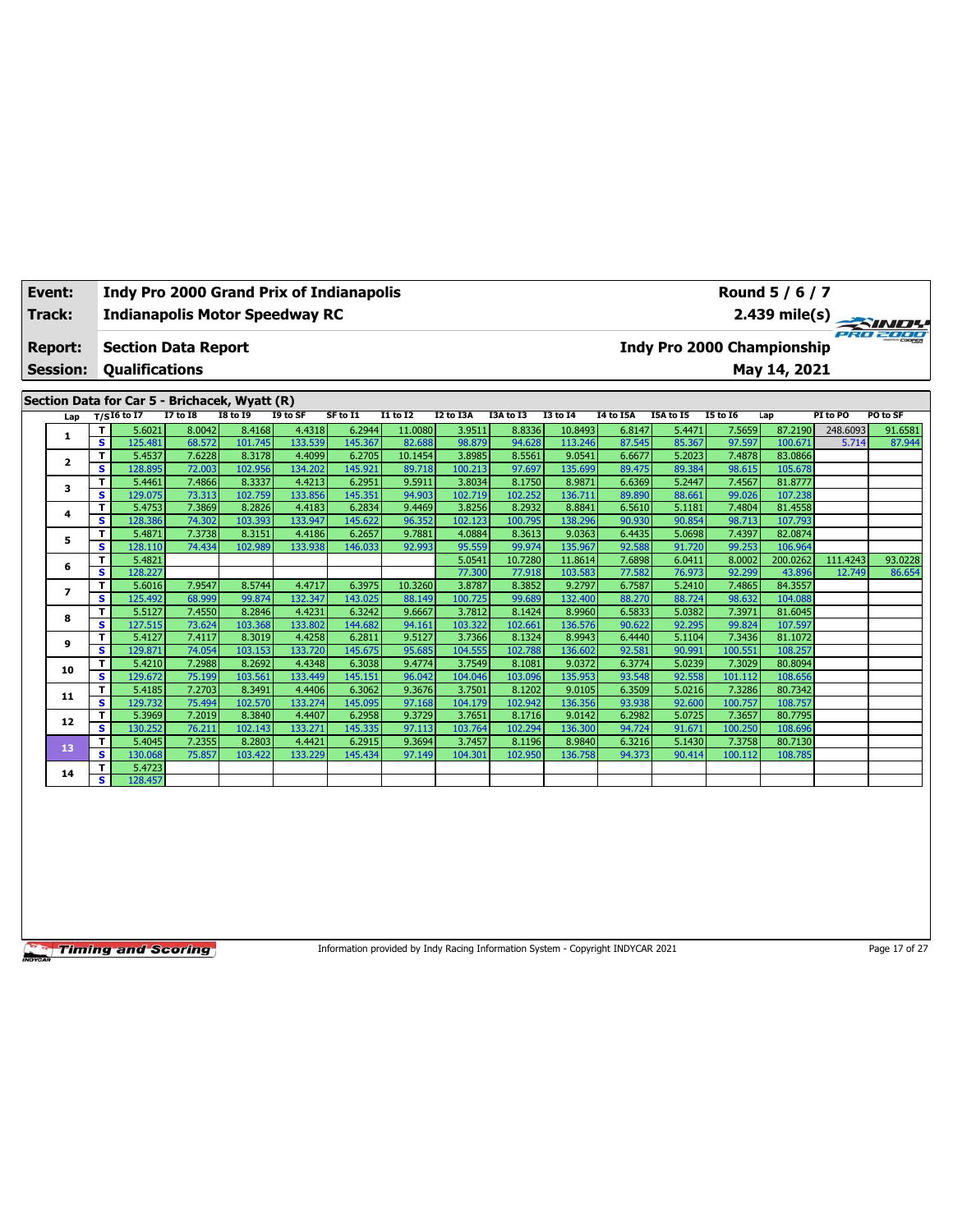| Event:                  | <b>Indy Pro 2000 Grand Prix of Indianapolis</b>                                                              | Round 5 / 6 / 7                   |                 |
|-------------------------|--------------------------------------------------------------------------------------------------------------|-----------------------------------|-----------------|
| <b>Track:</b>           | <b>Indianapolis Motor Speedway RC</b>                                                                        | $2.439$ mile(s)<br><b>SIN</b>     | <b>PRO 2000</b> |
| <b>Report:</b>          | <b>Section Data Report</b>                                                                                   | <b>Indy Pro 2000 Championship</b> |                 |
| <b>Session:</b>         | <b>Qualifications</b>                                                                                        | May 14, 2021                      |                 |
|                         | Section Data for Car 5 - Brichacek, Wyatt (R)                                                                |                                   |                 |
| Lap                     | $T/S$ SF to PI                                                                                               |                                   |                 |
| $\mathbf{1}$            | $\mathbf T$<br>$\overline{\mathbf{s}}$                                                                       |                                   |                 |
| $\mathbf{2}$            | $\overline{\mathbf{r}}$                                                                                      |                                   |                 |
|                         | $\mathbf{s}$<br>T                                                                                            |                                   |                 |
| 3                       | $\overline{\mathbf{s}}$<br>T                                                                                 |                                   |                 |
| 4                       | S                                                                                                            |                                   |                 |
| 5                       | $\mathbf{T}$<br>78.6743<br>$\overline{\mathbf{s}}$<br>101.725                                                |                                   |                 |
| 6                       | T                                                                                                            |                                   |                 |
|                         | S<br>T                                                                                                       |                                   |                 |
| $\overline{\mathbf{z}}$ | $\overline{\mathbf{s}}$<br>T                                                                                 |                                   |                 |
| 8                       | S                                                                                                            |                                   |                 |
| 9                       | $\mathbf T$<br>$\overline{\mathbf{s}}$                                                                       |                                   |                 |
| 10                      | T                                                                                                            |                                   |                 |
| 11                      | $\mathbf{s}$<br>T                                                                                            |                                   |                 |
|                         | $\overline{\mathbf{s}}$<br>T                                                                                 |                                   |                 |
| 12                      | $\mathbf{s}$<br>$\mathbf T$<br>82.8115                                                                       |                                   |                 |
| 13                      | $\overline{\mathbf{s}}$<br>96.643                                                                            |                                   |                 |
| 14                      | T<br>$\mathbf{s}$                                                                                            |                                   |                 |
|                         |                                                                                                              |                                   |                 |
|                         |                                                                                                              |                                   |                 |
|                         |                                                                                                              |                                   |                 |
|                         |                                                                                                              |                                   |                 |
|                         |                                                                                                              |                                   |                 |
|                         |                                                                                                              |                                   |                 |
|                         |                                                                                                              |                                   |                 |
|                         | <b>Timing and Scoring</b><br>Information provided by Indy Racing Information System - Copyright INDYCAR 2021 |                                   | Page 18 of 27   |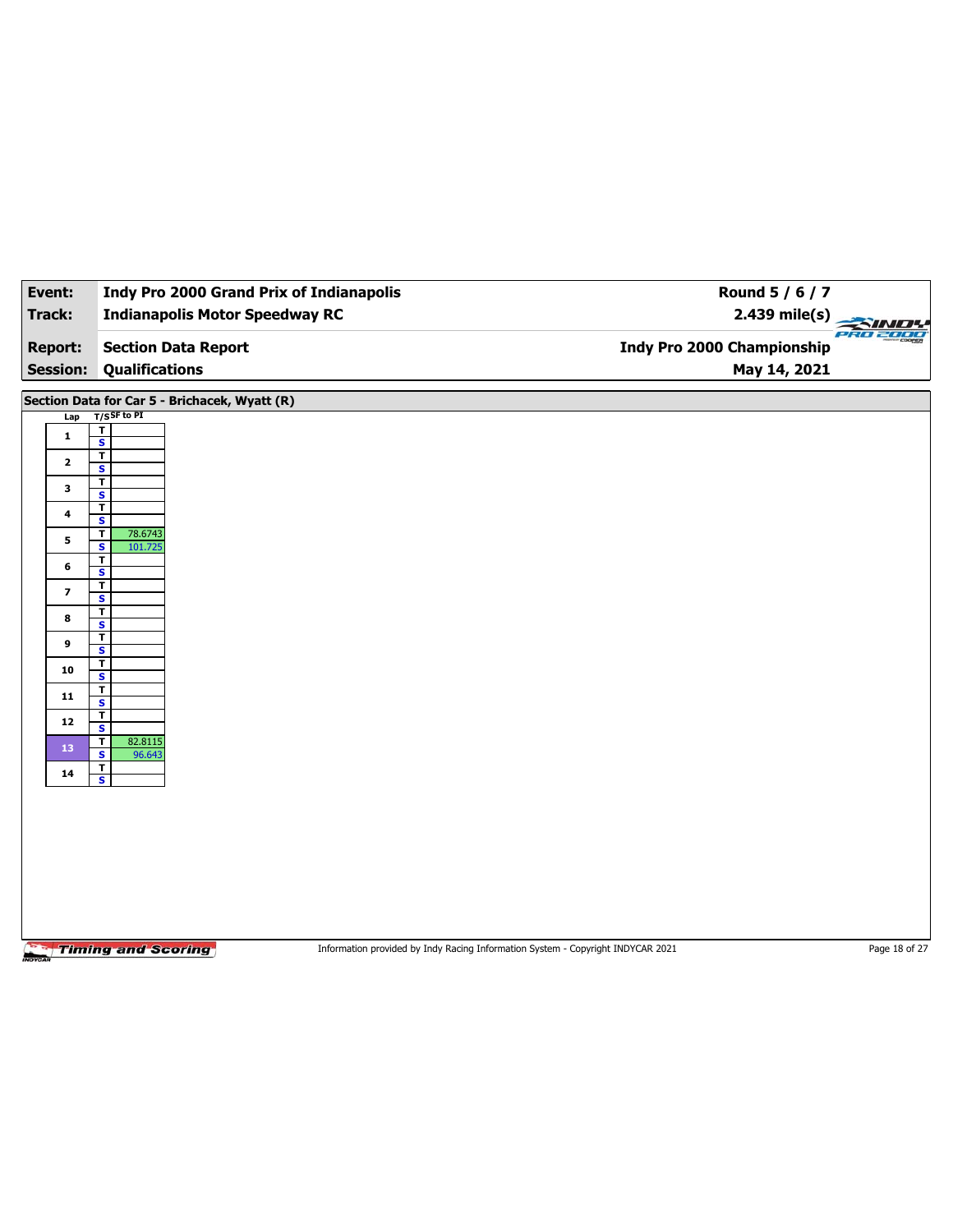| Event:                            |      |                       |                                                   | <b>Indy Pro 2000 Grand Prix of Indianapolis</b> |          |          |                 |           |                                                               |                 | Round 5 / 6 / 7 |           |                 |         |          |          |  |  |  |
|-----------------------------------|------|-----------------------|---------------------------------------------------|-------------------------------------------------|----------|----------|-----------------|-----------|---------------------------------------------------------------|-----------------|-----------------|-----------|-----------------|---------|----------|----------|--|--|--|
| Track:                            |      |                       |                                                   | <b>Indianapolis Motor Speedway RC</b>           |          |          |                 |           | 2.439 mile(s)                                                 |                 |                 |           |                 |         |          |          |  |  |  |
| <b>Report:</b><br><b>Session:</b> |      | <b>Oualifications</b> | <b>Section Data Report</b>                        |                                                 |          |          |                 |           | PRO 2000<br><b>Indy Pro 2000 Championship</b><br>May 14, 2021 |                 |                 |           |                 |         |          |          |  |  |  |
|                                   |      |                       | Section Data for Car 51 - Abel, Jacob<br>I7 to I8 | <b>I8 to I9</b>                                 | I9 to SF | SF to I1 | <b>I1 to I2</b> | I2 to I3A | I3A to I3                                                     | <b>I3 to 14</b> | I4 to I5A       | I5A to I5 | <b>I5 to I6</b> |         | PI to PO | PO to SF |  |  |  |
| Lap                               |      | T/SI6 to I7           |                                                   |                                                 |          |          |                 |           |                                                               |                 |                 |           |                 | Lap     |          |          |  |  |  |
|                                   |      | 6.4156                | 8.3665                                            | 8.7122                                          | 4.5157   | 7.6358   | 10.9508         | 4.0308    | 8.9612                                                        | 9.5436          | 6.6800          | 5.4519    | 7.6120          | 88.8761 | 261.8926 | 110.8641 |  |  |  |
| л.                                | -S I | 109.570               | 65.603                                            | 98.295                                          | 131.058  | 119.830  | 83.120          | 96.924    | 93.281                                                        | 128.739         | 89.310          | 85.291    | 97.006          | 98.794  | 5.424    | 72.709   |  |  |  |
|                                   | тI   | 55521                 | 7.3813                                            | 85134                                           | 4 4523   | 6.2970   | la con a        | 3.8981    | 8.2509                                                        | $Q$ 0424        | 64547           | 5.2052    | 13866           | 82.3369 |          |          |  |  |  |

| 2  |   | 5.5521  | 7.3813 | 8.5134  | 4.4523  | 6.2970  | 9.9029  | 3.8981  | 8.2509  | 9.0424  | 6.4547 | 5.2052 | 7.3866  | 82.3369  |          |         |
|----|---|---------|--------|---------|---------|---------|---------|---------|---------|---------|--------|--------|---------|----------|----------|---------|
|    | s | 126.611 | 74.359 | 100.590 | 132.924 | 145.307 | 91.915  | 100.224 | 101.311 | 135.875 | 92.427 | 89.334 | 99.966  | 106.640  |          |         |
| 3  | т | 5.4846  | 7.1476 | 8.4529  | 4.4415  | 6.2961  | 9.6462  | 3.7977  | 8.1700  | 9.0358  | 6.2934 | 5.1555 | 7.3688  | 81.2901  |          |         |
|    | s | 128.169 | 76.790 | 101.310 | 133.247 | 145.328 | 94.361  | 102.873 | 102.314 | 135.974 | 94.796 | 90.195 | 100.208 | 108.013  |          |         |
| 4  |   | 5.4921  | 7.2050 | 8.4223  | 4.4411  | 6.2935  | 9.5390  | 3.7781  | 8.1665  | 9.0517  | 6.3322 | 5.1064 | 7.3934  | 81.2213  |          |         |
|    | s | 127.994 | 76.178 | 101.678 | 133.259 | 145.388 | 95.422  | 103.407 | 102.358 | 135.735 | 94.215 | 91.062 | 99.874  | 108.105  |          |         |
| 5  |   | 5.4707  | 7.0769 | 8.4575  | 4.4442  | 6.3032  | 9.4297  | 3.7607  | 8.1924  | 9.0480  | 6.2733 | 5.0880 | 7.3215  | 80.8661  |          |         |
|    | s | 128.494 | 77.557 | 101.255 | 133.166 | 145.164 | 96.528  | 103.885 | 102.035 | 135.791 | 95.100 | 91.392 | 100.855 | 108.579  |          |         |
| 6  |   | 5.4765  |        |         |         |         |         | 4.6999  | 12.5842 | 11.5180 | 8.1102 | 6.6614 | 8.9223  | 270.5042 | 177.0484 | 98.5149 |
|    | s | 128.358 |        |         |         |         |         | 83.126  | 66.425  | 106.671 | 73.561 | 69.805 | 82.760  | 32.459   | 8.024    | 81.823  |
| 7  |   | 5.9100  | 8.3896 | 8.5941  | 4.5024  | 6.4664  | 10.4978 | 4.1775  | 8.6018  | 9.0665  | 6.6422 | 5.3055 | 7.4340  | 85.5878  |          |         |
|    | s | 118.943 | 65.422 | 99.646  | 131.445 | 141.501 | 86.706  | 93.520  | 97.178  | 135.514 | 89.818 | 87.645 | 99.329  | 102.589  |          |         |
| 8  | т | 5.4989  | 7.2559 | 8.6509  | 4.4595  | 6.3645  | 9.7424  | 3.7658  | 8.1576  | 9.0377  | 6.4120 | 5.1647 | 7.3679  | 81.8778  |          |         |
|    | s | 127.835 | 75.644 | 98.991  | 132.710 | 143.766 | 93.429  | 103.745 | 102.470 | 135.946 | 93.043 | 90.034 | 100.220 | 107.238  |          |         |
| 9  |   | 5.4669  | 7.1530 | 8.5248  | 4.4586  | 6.3599  | 9.5591  | 3.7844  | 8.2184  | 9.0579  | 6.3372 | 5.0692 | 7.3353  | 81.3247  |          |         |
|    | s | 128.584 | 76.732 | 100.456 | 132.736 | 143.870 | 95.221  | 103.235 | 101.712 | 135.643 | 94.141 | 91.730 | 100.665 | 107.967  |          |         |
| 10 |   | 5.4508  | 7.0598 | 8.4574  | 4.4641  | 6.3595  | 9.5242  | 3.7658  | 8.0576  | 9.0460  | 6.2247 | 5.0890 | 7.2958  | 80.7947  |          |         |
|    | s | 128.964 | 77.745 | 101.256 | 132.573 | 143.879 | 95.570  | 103.745 | 103.742 | 135.821 | 95.843 | 91.374 | 101.210 | 108.675  |          |         |
| 11 |   | 5.4473  | 7.0942 | 8.4023  | 4.4647  | 6.3614  | 9.4922  | 3.7609  | 8.1438  | 9.0598  | 6.1637 | 5.0086 | 7.3167  | 80.7156  |          |         |
|    | s | 129.046 | 77.368 | 101.920 | 132.555 | 143.836 | 95.892  | 103.880 | 102.644 | 135.614 | 96.791 | 92.840 | 100.921 | 108.782  |          |         |
| 12 |   | 5.6124  |        |         |         |         |         |         |         |         |        |        |         |          | 45.2478  |         |
|    | s | 125.250 |        |         |         |         |         |         |         |         |        |        |         |          | 31.395   |         |

Information provided by Indy Racing Information System - Copyright INDYCAR 2021 Page 19 of 27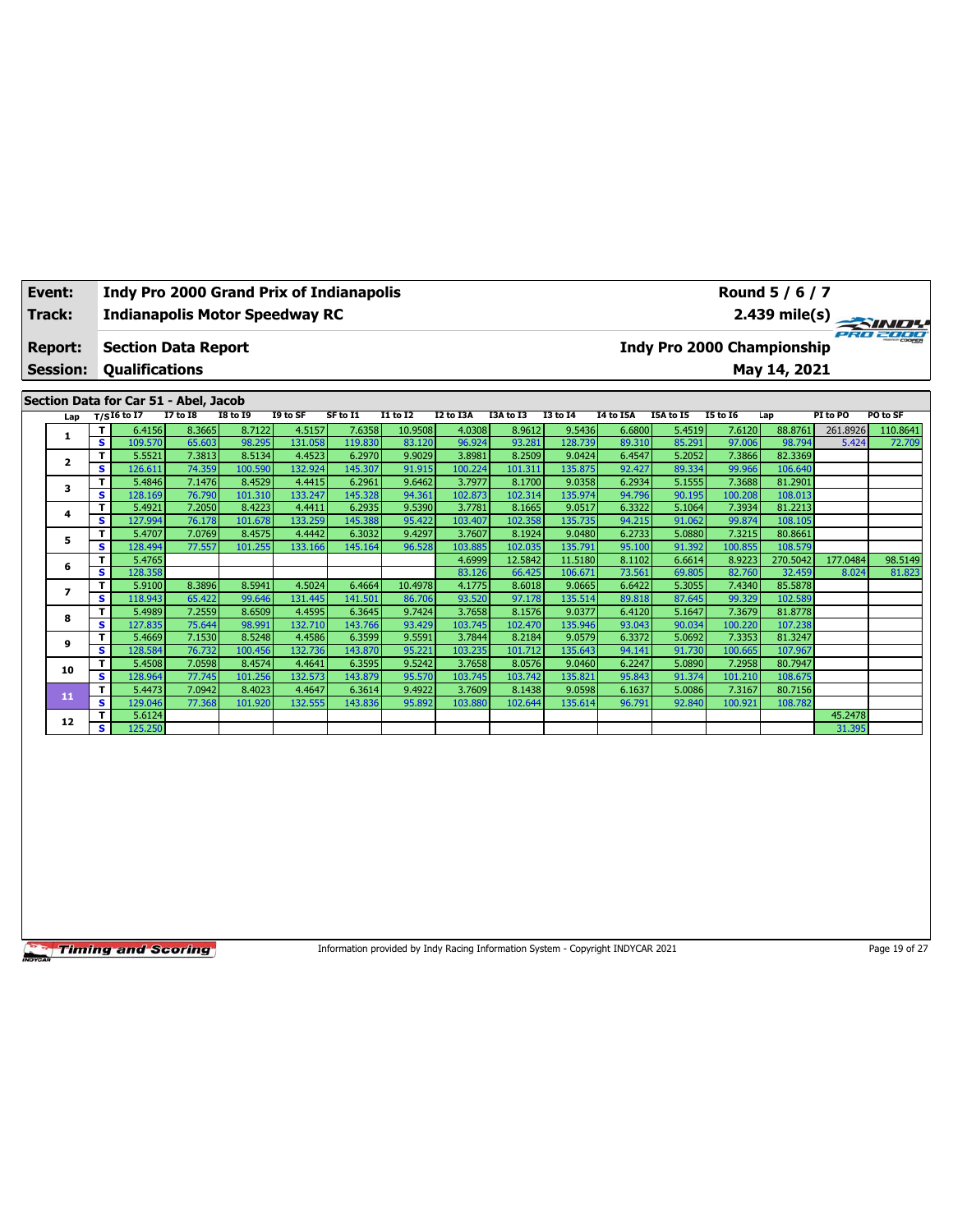| Event:                   | <b>Indy Pro 2000 Grand Prix of Indianapolis</b>                                                              | Round 5 / 6 / 7            |                 |
|--------------------------|--------------------------------------------------------------------------------------------------------------|----------------------------|-----------------|
| Track:                   | <b>Indianapolis Motor Speedway RC</b>                                                                        | $2.439$ mile(s)            | <b>PRO 2000</b> |
| <b>Report:</b>           | <b>Section Data Report</b>                                                                                   | Indy Pro 2000 Championship |                 |
| <b>Session:</b>          | <b>Qualifications</b>                                                                                        | May 14, 2021               |                 |
|                          |                                                                                                              |                            |                 |
| Lap                      | Section Data for Car 51 - Abel, Jacob<br>$T/S$ SF to PI                                                      |                            |                 |
| $\mathbf{1}$             | $\mathbf{T}$                                                                                                 |                            |                 |
|                          | $\overline{\mathbf{s}}$<br>$\overline{\mathbf{r}}$                                                           |                            |                 |
| $\mathbf{2}$             | $\mathbf{s}$<br>$\mathbf T$                                                                                  |                            |                 |
| $\mathbf{3}$             | $\overline{\mathbf{s}}$                                                                                      |                            |                 |
| 4                        | $\overline{\mathsf{r}}$<br>$\overline{\mathbf{s}}$                                                           |                            |                 |
| 5                        | $\mathbf T$<br>77.7538<br>$\overline{\mathbf{s}}$<br>102.930                                                 |                            |                 |
| 6                        | T<br>S                                                                                                       |                            |                 |
| $\overline{\phantom{a}}$ | $\overline{\mathbf{r}}$                                                                                      |                            |                 |
|                          | $\overline{\mathbf{s}}$<br>T                                                                                 |                            |                 |
| 8                        | $\mathbf{s}$<br>$\mathbf T$                                                                                  |                            |                 |
| $\boldsymbol{9}$         | $\overline{\mathbf{s}}$                                                                                      |                            |                 |
| 10                       | T<br>S                                                                                                       |                            |                 |
| 11                       | 81.3605<br>$\overline{\mathbf{r}}$<br>$\overline{\mathbf{s}}$<br>98.367                                      |                            |                 |
| ${\bf 12}$               | $\mathbf{I}$<br>$\overline{\mathbf{s}}$                                                                      |                            |                 |
|                          |                                                                                                              |                            |                 |
|                          |                                                                                                              |                            |                 |
|                          |                                                                                                              |                            |                 |
|                          |                                                                                                              |                            |                 |
|                          |                                                                                                              |                            |                 |
|                          |                                                                                                              |                            |                 |
|                          |                                                                                                              |                            |                 |
|                          |                                                                                                              |                            |                 |
|                          |                                                                                                              |                            |                 |
|                          | <b>Timing and Scoring</b><br>Information provided by Indy Racing Information System - Copyright INDYCAR 2021 |                            | Page 20 of 27   |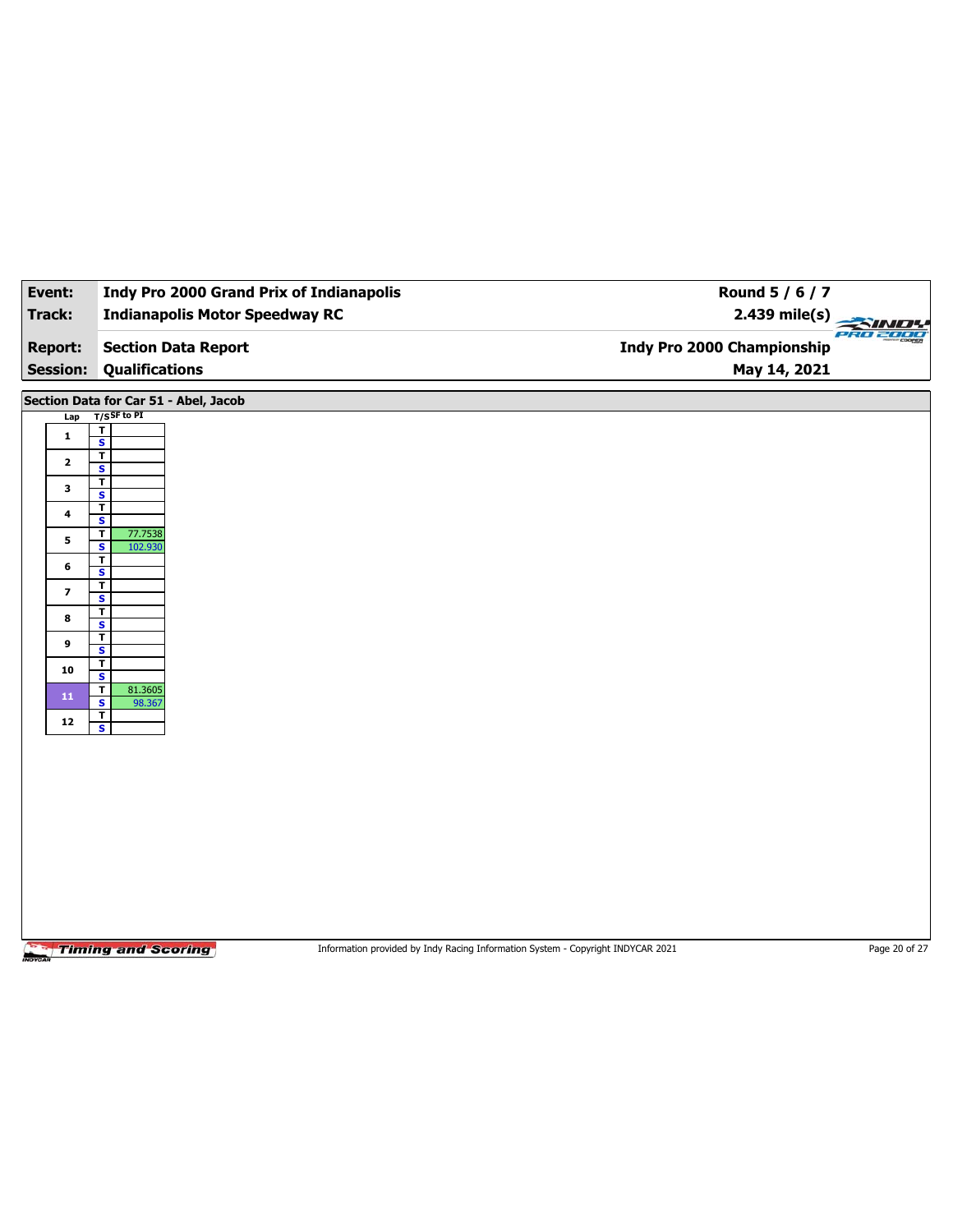|                                                          | Event:<br>Track:                                                           |    |                          |                 |                                           | <b>Indianapolis Motor Speedway RC</b> | Indy Pro 2000 Grand Prix of Indianapolis |                 |           | Round 5 / 6 / 7 | $2.439 \text{ mile(s)}$ |           |           |                 |          |          |          |
|----------------------------------------------------------|----------------------------------------------------------------------------|----|--------------------------|-----------------|-------------------------------------------|---------------------------------------|------------------------------------------|-----------------|-----------|-----------------|-------------------------|-----------|-----------|-----------------|----------|----------|----------|
|                                                          | Indy Pro 2000 Championship<br><b>Section Data Report</b><br><b>Report:</b> |    |                          |                 |                                           |                                       |                                          |                 |           |                 |                         |           |           |                 |          | eana     |          |
| <b>Qualifications</b><br>May 14, 2021<br><b>Session:</b> |                                                                            |    |                          |                 |                                           |                                       |                                          |                 |           |                 |                         |           |           |                 |          |          |          |
|                                                          |                                                                            |    |                          |                 | Section Data for Car 55 - Gold, Reece (R) |                                       |                                          |                 |           |                 |                         |           |           |                 |          |          |          |
|                                                          | Lap                                                                        |    | T/SI6 to $\overline{17}$ | <b>I7 to 18</b> | <b>18 to 19</b>                           | I9 to SF                              | SF to I1                                 | <b>I1 to I2</b> | I2 to I3A | I3A to I3       | <b>I3 to 14</b>         | I4 to I5A | I5A to I5 | <b>15 to 16</b> | Lap      | PI to PO | PO to SF |
|                                                          |                                                                            | Τ  | 5.4920                   | 7.8755          | 8.3409                                    | 4.4107                                | 6.2543                                   | 10.0692         | 3.9409    | 8.3331          | 8.9693                  | 6.7886    | 5.3147    | 7.5513          | 83.3405  | 258.3983 | 93.8035  |
|                                                          |                                                                            | s. | 127.996                  | 69.693          | 102.670                                   | 134.178                               | 146.299                                  | 90.397          | 99.135    | 100.312         | 136.982                 | 87.881    | 87.493    | 97.786          | 105.356  | 5.498    | 85.933   |
|                                                          | $\overline{\mathbf{2}}$                                                    | Τ  | 5.3836                   | 7.4207          | 8.2340                                    | 4.3813                                | 6.1927                                   | 9.8514          | 3.7285    | 8.2818          | 8.9233                  | 6.3725    | 5.1298    | 7.4211          | 81.3207  |          |          |
|                                                          |                                                                            | s. | 130.573                  | 73.964          | 104.003                                   | 135.078                               | 147.755                                  | 92.396          | 104.783   | 100.933         | 137.689                 | 93.620    | 90.647    | 99.501          | 107.973  |          |          |
|                                                          | 3                                                                          | т  | 5.4079                   | 7.4276          | 8.2055                                    | 4.3986                                | 6.2338                                   | 9.5475          | 3.7238    | 8.2057          | 8.9608                  | 6.3538    | 5.0999    | 7.3312          | 80.8961  |          |          |
|                                                          |                                                                            | s. | 129.987                  | 73.895          | 104.365                                   | 134.547                               | 146.780                                  | 95.337          | 104.915   | 101.869         | 137.112                 | 93.895    | 91.178    | 100.721         | 108.539  |          |          |
|                                                          | 4                                                                          | Τ  | 5.3861                   | 7.3170          | 8.2108                                    | 4.3976                                | 6.2067                                   | 9.4202          | 5.0178    | 8.3666          | 8.9966                  | 6.3768    | 5.0372    | 7.4264          | 82.1598  |          |          |
|                                                          |                                                                            | s. | 130.513                  | 75.012          | 104.297                                   | 134.578                               | 147.421                                  | 96.625          | 77.859    | 99.910          | 136.567                 | 93.556    | 92.313    | 99.430          | 106.870  |          |          |
|                                                          | 5                                                                          |    | 5.4046                   | 7.3326          | 8.2224                                    | 4.4148                                | 6.2524                                   | 9.4653          | 3.8085    | 8.1120          | 8.9933                  | 6.2917    | 4.9917    | 7.4167          | 80.7060  |          |          |
|                                                          |                                                                            | s  | 130.066                  | 74.853          | 104.150                                   | 134.053                               | 146.344                                  | 96.165          | 102.582   | 103.046         | 136.617                 | 94.822    | 93.155    | 99.560          | 108.795  |          |          |
|                                                          |                                                                            | т  | 5.4066                   |                 |                                           |                                       |                                          |                 | 4.3741    | 9.8249          | 9.9279                  | 7.5777    | 5.8184    | 7.7988          | 313.8865 | 230.2528 | 86.8324  |
|                                                          | 6                                                                          | s. | 130.018                  |                 |                                           |                                       |                                          |                 | 89.317    | 85.081          | 123.756                 | 78.730    | 79.919    | 94.682          | 27.973   | 6.170    | 92.832   |
|                                                          | 7                                                                          |    | 5.5416                   | 7.8615          | 8.6048                                    | 4.4426                                | 6.3034                                   | 9.9885          | 3.8090    | 8.3694          | 9.7680                  | 9.2919    | 5.8271    | 7.4742          | 87.2820  |          |          |
|                                                          |                                                                            | s  | 126.850                  | 69.817          | 99.522                                    | 133.214                               | 145.160                                  | 91.128          | 102.568   | 99.877          | 125.782                 | 64.205    | 79.800    | 98.794          | 100.598  |          |          |

**<sup>8</sup> <sup>T</sup>** 5.3921 7.3259 8.2274 4.4057 6.2785 9.5911 3.7452 8.1375 8.9580 6.3311 5.0517 7.3305 80.7747 **S** 130.367 74.921 104.087 134.330 145.735 94.903 104.315 102.723 137.155 94.232 92.048 100.731 108.702 **<sup>9</sup> <sup>T</sup>** 5.3628 7.1214 8.2387 4.4168 6.2584 9.3850 3.7623 8.0463 8.9315 6.1660 4.9899 7.2690 79.9481 **S** 131.080 77.072 103.944 133.993 146.204 96.987 103.841 103.887 137.562 96.755 93.188 101.583 109.826 **<sup>10</sup> <sup>T</sup>** 5.3651 7.1388 8.2778 4.4172 6.2364 9.4562 3.7259 8.0485 8.9258 6.3135 5.0119 7.3328 80.2499 **S** 131.024 76.885 103.453 133.980 146.719 96.257 104.856 103.859 137.650 94.494 92.779 100.699 109.413 **<sup>11</sup> <sup>T</sup>** 5.3429 7.3083 8.2456 4.3670 6.2386 9.5320 3.7525 8.1874 9.0125 6.1615 5.0046 7.3433 80.4962 **S** 131.568 75.101 103.857 135.521 146.668 95.492 104.112 102.097 136.326 96.826 92.915 100.555 109.078 **<sup>12</sup> <sup>T</sup>** 5.4274 42.7771 **S** 129.520 33.209

**Timing and Scoring** 

Information provided by Indy Racing Information System - Copyright INDYCAR 2021 Page 21 of 27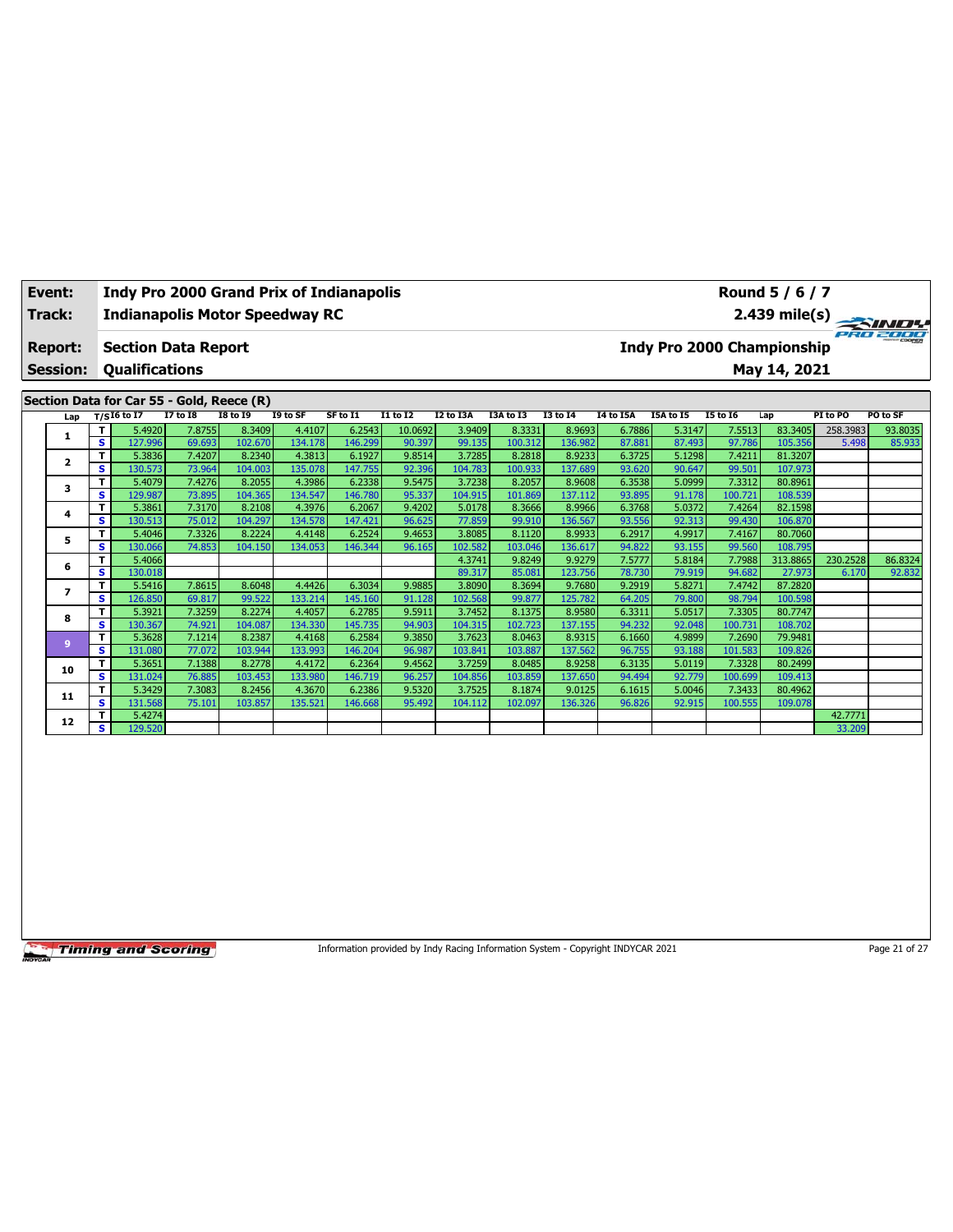| Event:                            | <b>Indy Pro 2000 Grand Prix of Indianapolis</b>               | Round 5 / 6 / 7                                                                 |               |
|-----------------------------------|---------------------------------------------------------------|---------------------------------------------------------------------------------|---------------|
| Track:                            | <b>Indianapolis Motor Speedway RC</b>                         | $2.439$ mile(s)                                                                 | $\rightarrow$ |
| <b>Report:</b><br><b>Session:</b> | <b>Section Data Report</b><br><b>Qualifications</b>           | <b>Indy Pro 2000 Championship</b><br>May 14, 2021                               | PRO 2000      |
|                                   | Section Data for Car 55 - Gold, Reece (R)                     |                                                                                 |               |
| Lap                               | $T/S$ SF to PI                                                |                                                                                 |               |
| 1                                 | $\overline{1}$<br>$\overline{\mathbf{s}}$                     |                                                                                 |               |
| $\mathbf{2}$                      | $\overline{\mathbf{r}}$<br>S                                  |                                                                                 |               |
| 3                                 | $\mathbf T$                                                   |                                                                                 |               |
| 4                                 | $\overline{\mathbf{s}}$<br>$\mathbf{r}$                       |                                                                                 |               |
|                                   | $\mathbf{s}$<br>$\overline{\mathbf{r}}$<br>78.5834            |                                                                                 |               |
| 5                                 | $\overline{\mathbf{s}}$<br>101.843<br>$\overline{\mathsf{r}}$ |                                                                                 |               |
| 6                                 | $\overline{\mathbf{s}}$                                       |                                                                                 |               |
| $\overline{\mathbf{z}}$           | T<br>$\overline{\mathbf{s}}$                                  |                                                                                 |               |
| 8                                 | $\overline{\mathsf{r}}$<br>$\overline{\mathbf{s}}$            |                                                                                 |               |
| 9                                 | $\mathbf T$<br>$\overline{\mathbf{s}}$                        |                                                                                 |               |
| 10                                | T                                                             |                                                                                 |               |
| 11                                | S<br>78.1173<br>$\mathbf T$                                   |                                                                                 |               |
|                                   | $\overline{\mathbf{s}}$<br>102.451<br>$\overline{\mathbf{r}}$ |                                                                                 |               |
| ${\bf 12}$                        | $\mathbf{s}$                                                  |                                                                                 |               |
|                                   |                                                               |                                                                                 |               |
|                                   |                                                               |                                                                                 |               |
|                                   |                                                               |                                                                                 |               |
|                                   |                                                               |                                                                                 |               |
|                                   |                                                               |                                                                                 |               |
|                                   |                                                               |                                                                                 |               |
|                                   |                                                               |                                                                                 |               |
|                                   |                                                               |                                                                                 |               |
|                                   | <b>Timing and Scoring</b>                                     | Information provided by Indy Racing Information System - Copyright INDYCAR 2021 | Page 22 of 27 |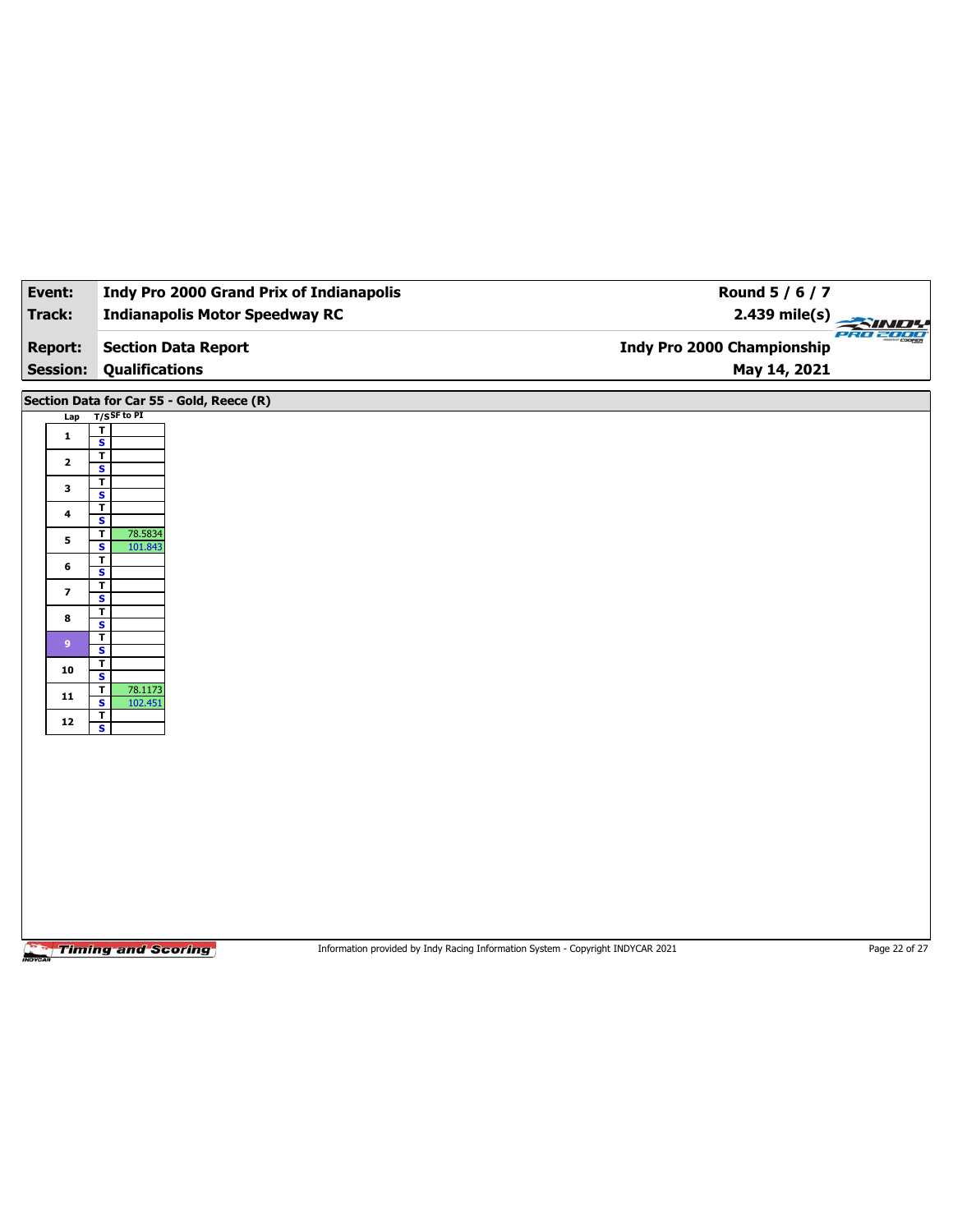|                                          | Event:<br>Track:        |    |               |                            |                                            | <b>Indy Pro 2000 Grand Prix of Indianapolis</b><br><b>Indianapolis Motor Speedway RC</b> |          |                 |           | Round 5 / 6 / 7<br>$2.439 \text{ mile(s)}$ |                 |              |                                   |                 |          |          | PRO 2000 |
|------------------------------------------|-------------------------|----|---------------|----------------------------|--------------------------------------------|------------------------------------------------------------------------------------------|----------|-----------------|-----------|--------------------------------------------|-----------------|--------------|-----------------------------------|-----------------|----------|----------|----------|
|                                          | <b>Report:</b>          |    |               | <b>Section Data Report</b> |                                            |                                                                                          |          |                 |           |                                            |                 |              | <b>Indy Pro 2000 Championship</b> |                 |          |          |          |
| <b>Qualifications</b><br><b>Session:</b> |                         |    |               |                            |                                            |                                                                                          |          |                 |           |                                            |                 | May 14, 2021 |                                   |                 |          |          |          |
|                                          |                         |    |               |                            | Section Data for Car 77 - Ahmed, Enaam (R) |                                                                                          |          |                 |           |                                            |                 |              |                                   |                 |          |          |          |
|                                          | Lap                     |    | $T/SI6$ to I7 | <b>I7 to I8</b>            | <b>18 to 19</b>                            | I9 to SF                                                                                 | SF to I1 | <b>I1 to I2</b> | I2 to I3A | I3A to I3                                  | <b>I3 to 14</b> | I4 to I5A    | I5A to I5                         | <b>15 to 16</b> | Lap      | PI to PO | PO to SF |
|                                          |                         |    | 6.1785        | 8.6548                     | 8.8125                                     | 4.5559                                                                                   | 6.6218   | 10.5703         | 4.0042    | 8.6920                                     | 9.4557          | 7.3477       | 5.6157                            | 7.8977          | 88.4068  | 246.7589 | 95.3536  |
|                                          |                         | s. | 113.774       | 63.417                     | 97.176                                     | 129.901                                                                                  | 138.180  | 86.112          | 97.568    | 96.170                                     | 129.936         | 81.194       | 82.804                            | 93.497          | 99.318   | 5.757    | 84.536   |
|                                          | $\overline{\mathbf{2}}$ |    | 5.4762        | 9.6393                     | 8.8936                                     | 4.5226                                                                                   | 7.3776   | 11.7945         | 4.0723    | 8.8466                                     | 9.4237          | 6.7726       | 5.2208                            | 7.4511          | 89.4909  |          |          |
|                                          |                         | s  | 128.365       | 56.940                     | 96.290                                     | 130.858                                                                                  | 124.024  | 77.174          | 95.936    | 94.489                                     | 130.377         | 88.089       | 89.067                            | 99.101          | 98.115   |          |          |
|                                          | 3                       |    | 5.4762        | 7.5034                     | 8.3832                                     | 4.4414                                                                                   | 6.3071   | 9.5389          | 3.7981    | 8.1942                                     | 9.0471          | 6.3549       | 5.1496                            | 7.4499          | 81.6440  |          |          |
|                                          |                         | s. | 128.365       | 73.149                     | 102.152                                    | 133.250                                                                                  | 145.075  | 95.423          | 102.862   | 102.012                                    | 135.804         | 93.879       | 90.298                            | 99.117          | 107.545  |          |          |
|                                          | 4                       |    | 5.4199        | 7.2578                     | 8.4451                                     | 4.4440                                                                                   | 6.2828   | 9.5493          | 3.7559    | 8.1858                                     | 9.0498          | 6.2810       | 5.0641                            | 7.3978          | 81.1333  |          |          |
|                                          |                         | s. | 129.699       | 75.624                     | 101.404                                    | 133.172                                                                                  | 145.636  | 95.319          | 104.018   | 102.117                                    | 135.764         | 94.983       | 91.823                            | 99.815          | 108.222  |          |          |
|                                          | 5                       |    | 5.5987        |                            |                                            |                                                                                          |          |                 | 5.1278    | 11.1783                                    | 11.1205         | 7.8624       | 6.4531                            | 8.8120          | 269.6056 | 176.3094 | 98.5857  |
|                                          |                         | s. | 125.557       |                            |                                            |                                                                                          |          |                 | 76.189    | 74.780                                     | 110.484         | 75.879       | 72.058                            | 83.796          | 32.568   | 8.057    | 81.764   |
|                                          | 6                       |    | 6.4434        | 8.8252                     | 9.0850                                     | 4.6993                                                                                   | 7.0083   | 10.6202         | 4.0058    | 8.8664                                     | 10.2331         | 7.1843       | 5.7262                            | 7.8888          | 90.5860  |          |          |
|                                          |                         | s. | 109.097       | 62.193                     | 94.261                                     | 125.938                                                                                  | 130.559  | 85.707          | 97.529    | 94.278                                     | 120.065         | 83.041       | 81.206                            | 93.602          | 96.929   |          |          |

**<sup>7</sup> <sup>T</sup>** 5.6892 7.8140 8.4435 4.5241 6.6779 10.2332 3.8367 8.4030 9.1628 6.6519 5.2546 7.5160 84.2069 **S** 123.559 70.241 101.423 130.815 137.019 88.948 101.828 99.477 134.090 89.687 88.494 98.245 104.272 **<sup>8</sup> <sup>T</sup>** 5.4593 7.4409 8.2878 4.4498 6.3299 9.5740 3.7538 8.1419 9.0372 6.3521 5.0793 7.3991 81.3051 **S** 128.763 73.763 103.328 132.999 144.552 95.073 104.076 102.668 135.953 93.920 91.548 99.797 107.993 **<sup>9</sup> <sup>T</sup>** 5.4002 7.2650 8.2360 4.4466 6.3266 9.6075 3.7762 8.0444 9.0326 6.2901 5.0288 7.3878 80.8418 **S** 130.172 75.549 103.978 133.095 144.627 94.741 103.459 103.912 136.022 94.846 92.467 99.950 108.612 **<sup>10</sup> <sup>T</sup>** 5.3927 7.3047 8.2400 4.4592 6.3334 9.6193 3.7258 8.1437 9.0406 6.5322 5.3459 7.4760 81.6135 **S** 130.353 75.138 103.928 132.718 144.472 94.625 104.859 102.645 135.902 91.331 86.983 98.771 107.585 **<sup>11</sup> <sup>T</sup>** 5.4006 7.2262 8.2696 4.4641 6.3236 9.3806 3.7487 8.1789 9.0451 6.2004 5.0610 7.3933 80.6921 **S** 130.162 75.955 103.556 132.573 144.696 97.033 104.218 102.203 135.834 96.218 91.879 99.875 108.814 **<sup>12</sup> <sup>T</sup>** 5.3877 7.2061 8.2755 4.4654 6.3135 9.4557 3.7301 8.0966 9.0222 6.2148 5.0597 7.3558 80.5831 **S** 130.474 76.167 103.482 132.534 144.928 96.262 104.738 103.242 136.179 95.995 91.903 100.385 108.961

**Timing and Scoring** 

**13 T** 6.1201<br>**S** 114.860

**S** 114.860

Information provided by Indy Racing Information System - Copyright INDYCAR 2021 Page 23 of 27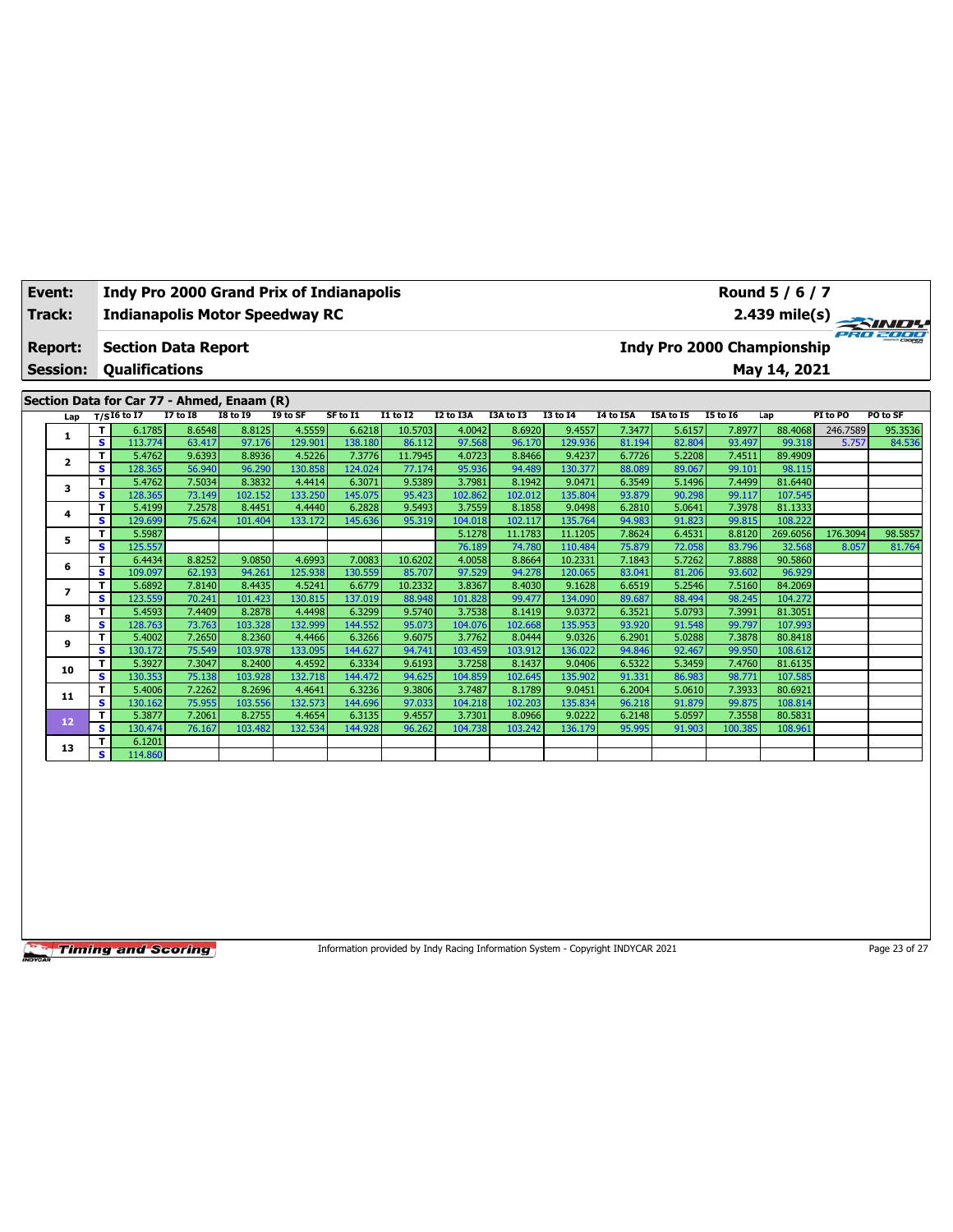| Event:                  | <b>Indy Pro 2000 Grand Prix of Indianapolis</b>    |                                                                                 | Round 5 / 6 / 7                     |
|-------------------------|----------------------------------------------------|---------------------------------------------------------------------------------|-------------------------------------|
| Track:                  | <b>Indianapolis Motor Speedway RC</b>              |                                                                                 | 2.439 mile(s)<br>$\sim$<br>PRO 2000 |
| <b>Report:</b>          | <b>Section Data Report</b>                         | Indy Pro 2000 Championship                                                      |                                     |
| <b>Session:</b>         | <b>Qualifications</b>                              |                                                                                 | May 14, 2021                        |
|                         | Section Data for Car 77 - Ahmed, Enaam (R)         |                                                                                 |                                     |
| Lap                     | $T/S$ SF to PI<br>$\overline{\mathbf{r}}$          |                                                                                 |                                     |
| $\mathbf{1}$            | $\overline{\mathbf{s}}$<br>T                       |                                                                                 |                                     |
| $\mathbf{2}$            | S                                                  |                                                                                 |                                     |
| 3                       | $\overline{\mathbf{r}}$<br>$\overline{\mathbf{s}}$ |                                                                                 |                                     |
| 4                       | $\overline{\mathsf{r}}$<br>79.3299<br>S<br>100.885 |                                                                                 |                                     |
| 5                       | T<br>$\overline{\mathbf{s}}$                       |                                                                                 |                                     |
| 6                       | $\overline{\mathbf{r}}$<br>S                       |                                                                                 |                                     |
| $\overline{\mathbf{z}}$ | $\overline{\mathbf{r}}$<br>$\overline{\mathbf{s}}$ |                                                                                 |                                     |
| 8                       | T<br>S                                             |                                                                                 |                                     |
| 9                       | $\overline{\mathbf{r}}$<br>$\overline{\mathbf{s}}$ |                                                                                 |                                     |
| 10                      | $\overline{\mathbf{r}}$<br>S                       |                                                                                 |                                     |
| $\mathbf{11}$           | $\mathbf T$<br>$\overline{\mathbf{s}}$             |                                                                                 |                                     |
| $12 \quad$              | 87.7315<br>T<br>S                                  |                                                                                 |                                     |
| 13                      | 91.224<br>$\mathbf{T}$                             |                                                                                 |                                     |
|                         | $\overline{\mathbf{s}}$                            |                                                                                 |                                     |
|                         |                                                    |                                                                                 |                                     |
|                         |                                                    |                                                                                 |                                     |
|                         |                                                    |                                                                                 |                                     |
|                         |                                                    |                                                                                 |                                     |
|                         |                                                    |                                                                                 |                                     |
|                         |                                                    |                                                                                 |                                     |
|                         |                                                    |                                                                                 |                                     |
|                         | <b>Timing and Scoring</b>                          | Information provided by Indy Racing Information System - Copyright INDYCAR 2021 | Page 24 of 27                       |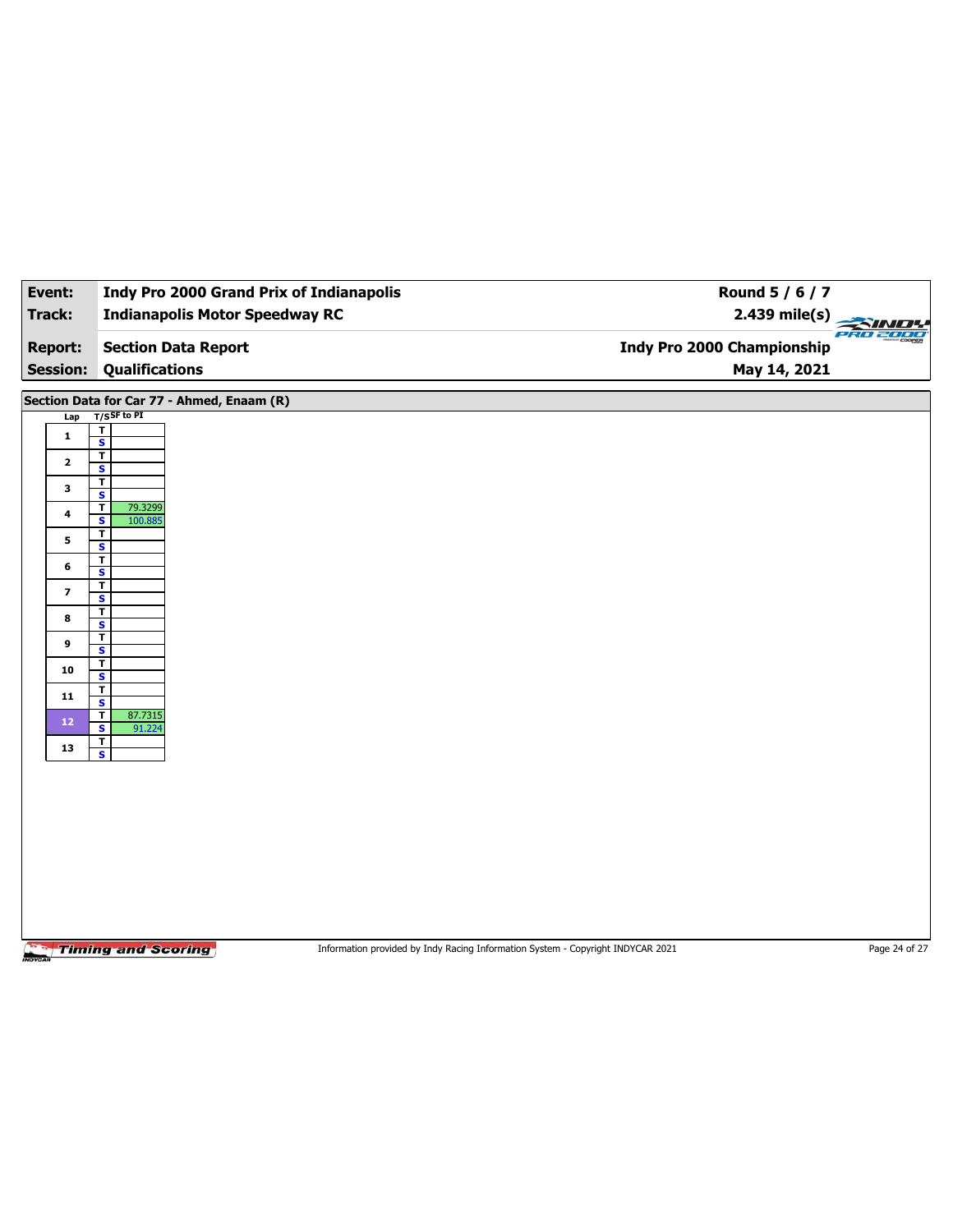| Event:          |      |                       | <b>Indy Pro 2000 Grand Prix of Indianapolis</b> |                 |          |          |                 |                                               | Round 5 / 6 / 7         |                 |           |           |                 |              |          |          |
|-----------------|------|-----------------------|-------------------------------------------------|-----------------|----------|----------|-----------------|-----------------------------------------------|-------------------------|-----------------|-----------|-----------|-----------------|--------------|----------|----------|
| Track:          |      |                       | <b>Indianapolis Motor Speedway RC</b>           |                 |          |          |                 |                                               | $2.439 \text{ mile(s)}$ |                 |           |           |                 |              |          |          |
| <b>Report:</b>  |      |                       | <b>Section Data Report</b>                      |                 |          |          |                 | PRO 2000<br><b>Indy Pro 2000 Championship</b> |                         |                 |           |           |                 |              |          |          |
| <b>Session:</b> |      | <b>Oualifications</b> |                                                 |                 |          |          |                 |                                               |                         |                 |           |           |                 | May 14, 2021 |          |          |
|                 |      |                       | Section Data for Car 91 - Eves, Braden          |                 |          |          |                 |                                               |                         |                 |           |           |                 |              |          |          |
| Lap             |      | $T/SI6$ to I7         | I7 to I8                                        | <b>I8 to I9</b> | I9 to SF | SF to I1 | <b>I1 to I2</b> | I2 to I3A                                     | I3A to I3               | <b>I3 to 14</b> | I4 to I5A | I5A to I5 | <b>I5 to I6</b> | Lap          | PI to PO | PO to SF |
|                 |      | 5.6086                | 7.7482                                          | 8.5528          | 4.4507   | 6.3414   |                 | 4.1761                                        | 8.9002                  | 9.2549          | 6.8405    | 5.4212    | 7.6357          | 86.0474      | 244.1423 | 85.2434  |
|                 | -S I | 125.335               | 70.838                                          | 100.127         | 132.972  | 144.290  |                 | 93.552                                        | 93.920                  | 132.755         | 87.215    | 85.774    | 96.705          | 102.041      | 5.819    | 94.562   |
|                 |      |                       |                                                 |                 |          |          |                 |                                               |                         |                 |           |           |                 |              |          |          |

|                         | s  | 125.335 | 70.838 | 100.127 | 132.972 | 144.290 |         | 93.552  | 93.920  | 132.755 | 87.215 | 85.774 | 96.705  | 102.041  | 5.819    | 94.562  |
|-------------------------|----|---------|--------|---------|---------|---------|---------|---------|---------|---------|--------|--------|---------|----------|----------|---------|
| $\overline{\mathbf{2}}$ | т. | 5.4866  | 7.4471 | 8.3402  | 4.4315  | 6.3021  | 9.8042  | 3.7659  | 8.2639  | 9.0453  | 6.4836 | 5.1677 | 7.4627  | 82,0008  |          |         |
|                         | s  | 128.122 | 73.702 | 102.679 | 133.548 | 145.190 | 92.841  | 103.742 | 101.152 | 135.831 | 92.015 | 89.982 | 98.947  | 107.077  |          |         |
| 3                       |    | 5.4532  | 7.2790 | 8.3502  | 4.4332  | 6.3019  | 9.6921  | 3.7589  | 8.1653  | 9.0330  | 6.3331 | 5.0908 | 7.4024  | 81.2931  |          |         |
|                         | s  | 128.907 | 75.404 | 102.556 | 133.497 | 145.194 | 93.914  | 103.935 | 102.373 | 136.016 | 94.202 | 91.341 | 99.753  | 108.009  |          |         |
| 4                       | т  | 5.4399  | 7.2287 | 8.2870  | 4.4285  | 6.2925  | 9.4863  | 3.8185  | 8.1616  | 9.0290  | 6.2945 | 5.0731 | 7.3862  | 80.9258  |          |         |
|                         | s  | 129.222 | 75.928 | 103.338 | 133.639 | 145.411 | 95.952  | 102.313 | 102.420 | 136.077 | 94.780 | 91.660 | 99.971  | 108.499  |          |         |
| 5                       |    | 5.4458  |        |         |         |         |         | 4.4768  | 9.6544  | 9.6865  | 7.5719 | 5.8068 | 8.1045  | 304.3974 | 220.9615 | 87.8152 |
|                         | s  | 129.082 |        |         |         |         |         | 87.268  | 86.583  | 126.840 | 78.790 | 80.079 | 91.111  | 28.845   | 6.429    | 91.793  |
| 6                       | т  | 5.5761  | 7.7410 | 8.6162  | 4.4345  | 6.3307  | 10.4481 | 3.8504  | 8.3758  | 14.0222 | 9.6074 | 5.2434 | 7.4645  | 91.7103  |          |         |
|                         | s  | 126.066 | 70.903 | 99.390  | 133.458 | 144.534 | 87.119  | 101.465 | 99.801  | 87.621  | 62.097 | 88.683 | 98.923  | 95.741   |          |         |
|                         |    | 5.3888  | 7.3686 | 8.2726  | 4.4107  | 6.2606  | 10.8134 | 3.8751  | 9.0491  | 9.6352  | 7.8023 | 5.3639 | 7.4928  | 85.7331  |          |         |
|                         | s  | 130.447 | 74.487 | 103.518 | 134.178 | 146.152 | 84.176  | 100.819 | 92.375  | 127.515 | 76.463 | 86.691 | 98.549  | 102.416  |          |         |
| 8                       |    | 5.4034  | 7.2222 | 8.3508  | 4.4087  | 6.2438  | 9.5604  | 3.7262  | 8.1294  | 8.9366  | 6.3113 | 5.0754 | 7.3218  | 80.6900  |          |         |
|                         | s  | 130.095 | 75.997 | 102.549 | 134.239 | 146.545 | 95.208  | 104.847 | 102.825 | 137.484 | 94.527 | 91.618 | 100.851 | 108.816  |          |         |
| 9                       | т  | 5.3896  | 7.1512 | 8.2746  | 4.4228  | 6.2455  | 9.4357  | 3.7298  | 8.1043  | 8.9293  | 6.2076 | 4.9915 | 7.3512  | 80.2331  |          |         |
|                         | s  | 130.428 | 76.751 | 103.493 | 133.811 | 146.505 | 96.466  | 104.746 | 103.144 | 137.596 | 96.107 | 93.158 | 100.447 | 109.436  |          |         |
| 10                      | T. | 5.3611  | 7.1332 | 8.3316  | 4.4300  | 6.2329  | 9.4214  | 3.8387  | 8.1107  | 8.9178  | 6.2280 | 5.0696 | 7.4394  | 80.5144  |          |         |
|                         | s  | 131.121 | 76.945 | 102.785 | 133.593 | 146.802 | 96.613  | 101.775 | 103.063 | 137.773 | 95.792 | 91.723 | 99.257  | 109.054  |          |         |
| 11                      |    | 5.4079  | 7.1220 | 8.3552  | 4.4311  | 6.2353  | 9.4330  | 3.7024  | 8.1466  | 8.9247  | 6.1556 | 5.0274 | 7.3431  | 80.2843  |          |         |
|                         | s  | 129.987 | 77.066 | 102.495 | 133.560 | 146.745 | 96.494  | 105.521 | 102.608 | 137.667 | 96.918 | 92.493 | 100.558 | 109.366  |          |         |
| 12                      |    | 5.7220  |        |         |         |         |         |         |         |         |        |        |         |          | 45.4719  |         |
|                         | s. | 122.851 |        |         |         |         |         |         |         |         |        |        |         |          | 31.241   |         |

Information provided by Indy Racing Information System - Copyright INDYCAR 2021 Page 25 of 27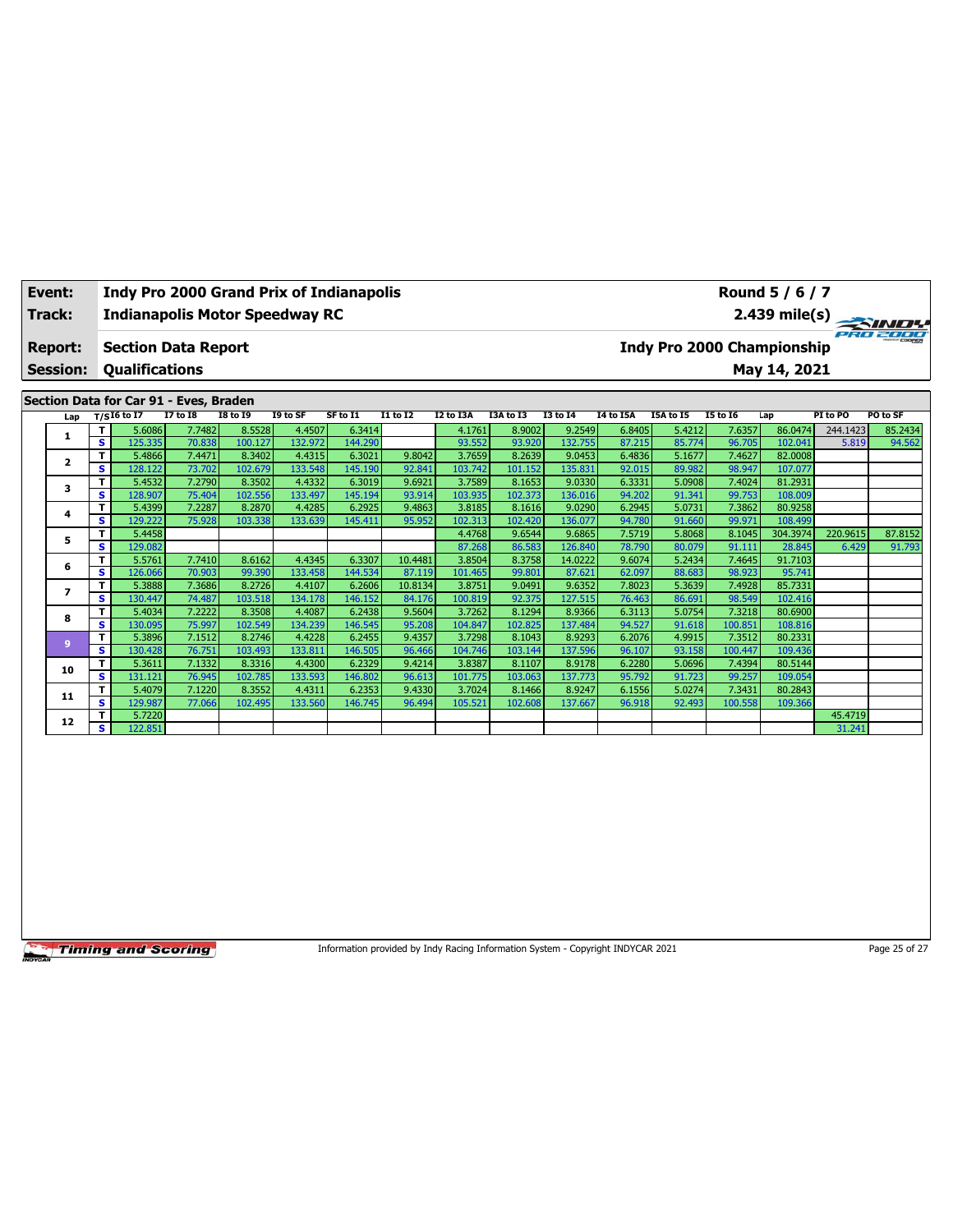| Event:                            | <b>Indy Pro 2000 Grand Prix of Indianapolis</b>                                                              | Round 5 / 6 / 7                                   |               |
|-----------------------------------|--------------------------------------------------------------------------------------------------------------|---------------------------------------------------|---------------|
| Track:                            | <b>Indianapolis Motor Speedway RC</b>                                                                        | $2.439$ mile(s)                                   | <b>SIND!</b>  |
| <b>Report:</b><br><b>Session:</b> | <b>Section Data Report</b><br><b>Qualifications</b>                                                          | <b>Indy Pro 2000 Championship</b><br>May 14, 2021 | PRO 2000      |
|                                   | Section Data for Car 91 - Eves, Braden                                                                       |                                                   |               |
| Lap                               | $T/S$ SF to PI                                                                                               |                                                   |               |
| $\mathbf{1}$                      | $\overline{\mathbf{r}}$<br>$\overline{\mathbf{s}}$                                                           |                                                   |               |
| $\mathbf{2}$                      | $\overline{\mathbf{r}}$                                                                                      |                                                   |               |
|                                   | $\overline{\mathbf{s}}$<br>$\overline{\mathbf{r}}$                                                           |                                                   |               |
| 3                                 | $\overline{\mathbf{s}}$<br>$\overline{\mathbf{r}}$<br>77.5302                                                |                                                   |               |
| 4                                 | $\overline{\mathbf{s}}$<br>103.227                                                                           |                                                   |               |
| 5                                 | $\overline{\mathbf{r}}$<br>$\overline{\mathbf{s}}$                                                           |                                                   |               |
| 6                                 | T<br>S                                                                                                       |                                                   |               |
| $\overline{\mathbf{z}}$           | $\overline{\mathbf{r}}$                                                                                      |                                                   |               |
|                                   | $\overline{\mathbf{s}}$<br>$\overline{\mathbf{r}}$                                                           |                                                   |               |
| 8                                 | S<br>$\mathbf T$                                                                                             |                                                   |               |
| 9 <sup>°</sup>                    | $\overline{\mathbf{s}}$                                                                                      |                                                   |               |
| 10                                | T<br>S                                                                                                       |                                                   |               |
| ${\bf 11}$                        | $\mathbf T$<br>80.9740<br>$\overline{\mathbf{s}}$<br>98.836                                                  |                                                   |               |
| ${\bf 12}$                        | T<br>$\overline{\mathbf{s}}$                                                                                 |                                                   |               |
|                                   |                                                                                                              |                                                   |               |
|                                   |                                                                                                              |                                                   |               |
|                                   |                                                                                                              |                                                   |               |
|                                   |                                                                                                              |                                                   |               |
|                                   |                                                                                                              |                                                   |               |
|                                   |                                                                                                              |                                                   |               |
|                                   |                                                                                                              |                                                   |               |
|                                   |                                                                                                              |                                                   |               |
|                                   |                                                                                                              |                                                   |               |
|                                   |                                                                                                              |                                                   |               |
|                                   | <b>Timing and Scoring</b><br>Information provided by Indy Racing Information System - Copyright INDYCAR 2021 |                                                   | Page 26 of 27 |